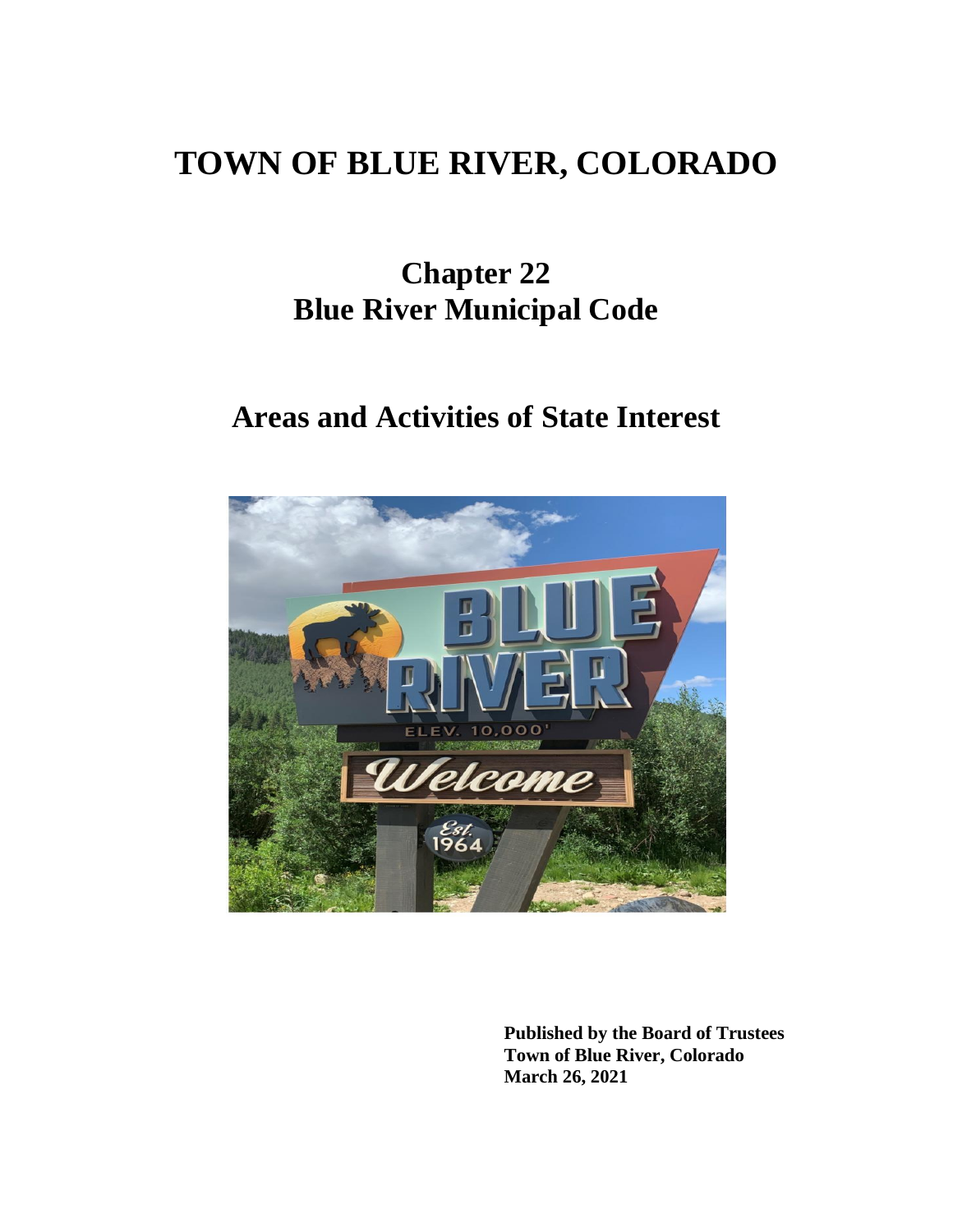# **Table of Contents**

| Sec. $22-1-10$ |                                       |  |
|----------------|---------------------------------------|--|
| Sec. 22-1-20   |                                       |  |
| Sec. $22-1-30$ |                                       |  |
| Sec. 22-1-40   |                                       |  |
| Sec. 22-1-50   |                                       |  |
| Sec. $22-1-60$ |                                       |  |
| Sec. 22-1-70   |                                       |  |
| Sec. 22-1-80   |                                       |  |
|                | <b>Administrative Interpretations</b> |  |
|                |                                       |  |

| Sec. 22-2-10  |                                                                                      |  |
|---------------|--------------------------------------------------------------------------------------|--|
| Sec. 22-2-20  |                                                                                      |  |
| Sec. 22-2-30  |                                                                                      |  |
| Sec. 22-2-40  |                                                                                      |  |
| Sec. 22-2-50  |                                                                                      |  |
| Sec. 22-2-60  |                                                                                      |  |
| Sec. 22-2-70  |                                                                                      |  |
| Sec. 22-2-80  |                                                                                      |  |
| Sec. 22-2-90  |                                                                                      |  |
|               |                                                                                      |  |
| Sec. 22-3-10  |                                                                                      |  |
| Sec. 22-3-20  |                                                                                      |  |
| Sec. 22-3-30  |                                                                                      |  |
| Sec. 22-3-40  |                                                                                      |  |
| Sec. 22-3-50  |                                                                                      |  |
| Sec. 22-3-60  |                                                                                      |  |
| Sec. 22-3-70  |                                                                                      |  |
| Sec. 22-3-80  |                                                                                      |  |
| Sec. 22-3-90  |                                                                                      |  |
| Sec. 22-3-100 |                                                                                      |  |
| Sec. 22-3-110 |                                                                                      |  |
| Sec. 22-3-120 |                                                                                      |  |
| Sec. 22-3-130 |                                                                                      |  |
|               |                                                                                      |  |
| Sec. 22-4-30  |                                                                                      |  |
| Sec. 22-4-50  |                                                                                      |  |
| Sec. 22-4-90  |                                                                                      |  |
|               | Article V Site selection of arterial highways, interchanges and collector highways30 |  |
| Sec. 22-5-20  |                                                                                      |  |
| Sec. 22-5-30  |                                                                                      |  |
| Sec. 22-5-40  |                                                                                      |  |
| Sec. 22-5-70  |                                                                                      |  |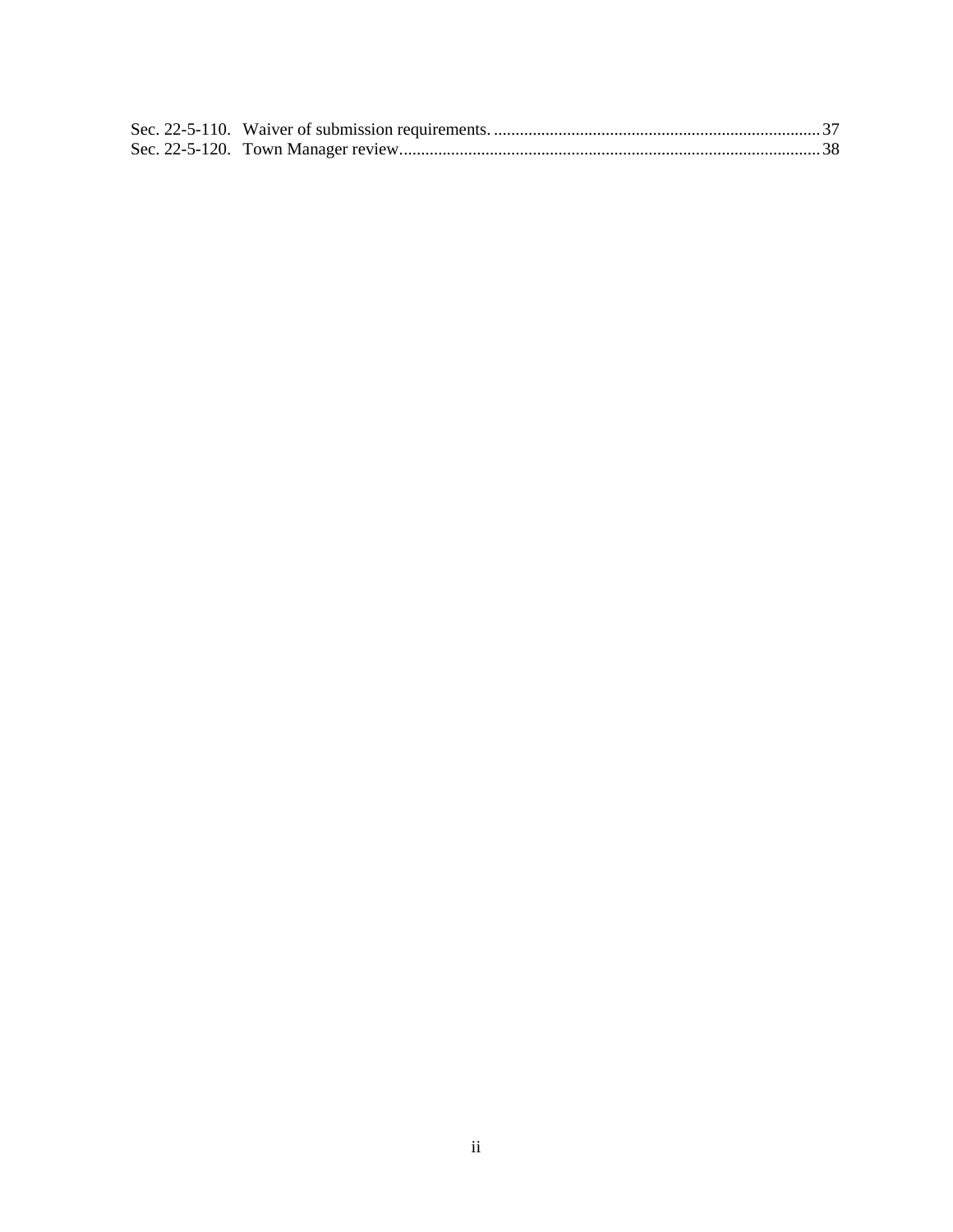## **Chapter 22**

#### **Areas and Activities of State Interest**

## **Article I General provisions**

## <span id="page-3-1"></span><span id="page-3-0"></span>**Sec. 22-1-10 Title**

The regulations in this Chapter may be cited as the "Blue River Regulations for Areas and Activities of State Interest," or the "Blue River 1041 Regulations"<sup>1</sup> and may be referred to in this Chapter as "these regulations."

#### <span id="page-3-2"></span>**Sec. 22-1-20 Purpose and findings.**

(a) The purpose of this Chapter is to facilitate identification, designation, and administration of matters of state interest consistent with the statutory requirements and criteria set forth in Sections 24-65.1-101, *et seq.*, C.R.S. as amended.

(b) The specific purposes and intent are as follows:

(1) Regulate projects that would otherwise cause excessive noise, water, and/or air pollution, or which would otherwise degrade or threaten the existing environmental quality within the Town;

(2) Promote efficient and economical use of public resources; and

(3) Protect the public health, safety, welfare and the environment.

(c) The Board of Trustees finds that:

(1) These regulations are necessary because of the intensity of current and foreseeable development pressures on and within the Town;

(2) These regulations apply to the entire Town; and

(3) This Chapter interprets and applies to any provisions adopted for specific areas of state interest and specific activities of state interest which have been, or may be, designated by the Board of Trustees.

#### <span id="page-3-3"></span>**Sec. 22-1-30 Authority.**

This Chapter is authorized by Colorado Revised Statutes Sections 24-65.1-101, *et seq.*, 31-23-101, *et seq.*, 29-20-101, *et seq.*, 24-32-111, and Article 15 of Title 31, C.R.S.

## <span id="page-3-4"></span>**Sec. 22-1-40 Applicability.**

This Chapter shall apply to all proceedings concerning the identification and designation by the Board of Trustees of any area or activity of state interest and the control of development in any area of state interest

<sup>&</sup>lt;sup>1</sup> The reference to "1041 Regulations" stems from the numbering of the original state legislative bill, H.B. 74-1041 which bill enacted Article 65.1 of Title 24, C.R.S., titled *Areas and Activities of State Interest*.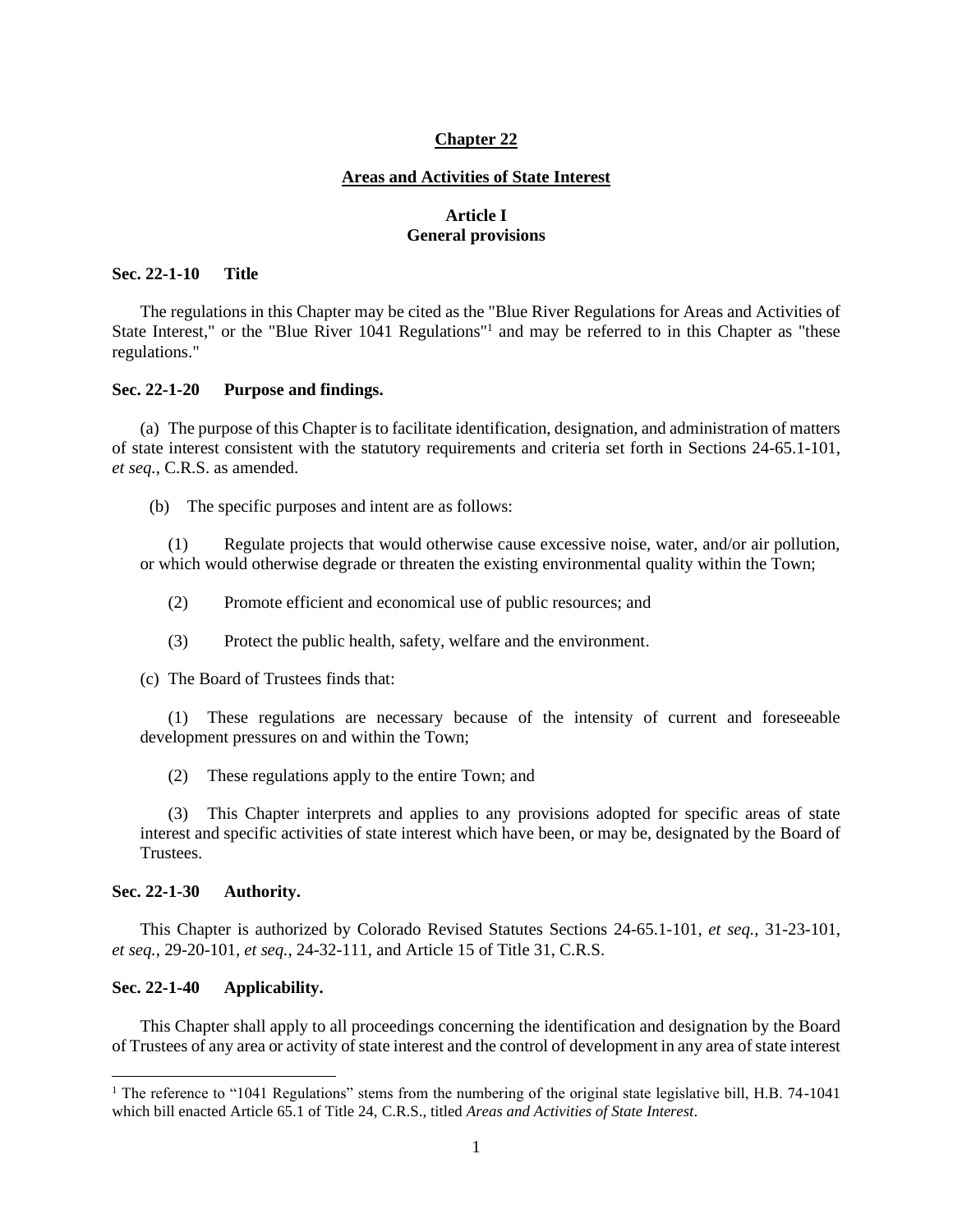or the conduct of any activity of state interest which has been or may hereafter be designated by the Board of Trustees in any area of the town, whether on public or private land.

#### <span id="page-4-0"></span>**Sec. 22-1-50 Exemptions.**

The provisions of this Chapter shall not apply to any development in an area of state interest or any activity of state interest if, on May 17, 1974:

(a) The specific development or activity was covered by a current building permit issued by the Town;

(b) The specific development or activity was directly approved by the electorate of the state or the Town; provided that, approval by the electorate of any bond issue by itself shall not be construed as approval of the specific development or activity;

(c) The specific development or activity is on land which had been finally approved, with or without conditions, for planned unit development or for a use other than a subdivision substantially the same as planned unit development;

(d) The specific development or activity is on land which was either zoned or rezoned in response to an application which specifically contemplated said specific development or activity; or

(e) The specific development or activity is on land with respect to which a final plat for a subdivision had been approved, with or without conditions.

#### <span id="page-4-1"></span>**Sec. 22-1-60 Interpretation with other enactments and plans.**

(a) Whenever any provision of this Chapter is found to be inconsistent with any other ordinance, code, regulation, other enactment, or the comprehensive plan, the enactment imposing the more restrictive standards or requirements shall control.

(b) In the event that any provision of this Chapter is found to be less stringent than the statutory criteria for administration of matters of state interest set forth in Sections 24-65.1-202 through 204, C.R.S., the statutory criteria shall control.

(c) Provisions of this Chapter relating to nonconforming uses shall apply as expressly set forth herein and shall, to that extent only, supersede and control over corresponding provisions of the zoning provisions in Chapter 16 of the Blue River Municipal Code relating to nonconforming uses.

#### <span id="page-4-2"></span>**Sec. 22-1-70 Maps.**

Each map referred to in any ordinance adopted by the Board of Trustees designating or regulating a particular area or activity of state interest is deemed incorporated herein as if set out in full. Maps referred to in any such ordinance shall be filed with and be available for inspection at the Town of Blue River Town Hall, 0110 Whispering Pines Circle, Blue River, Colorado 80424, or by contacting info@townofblueriver.org.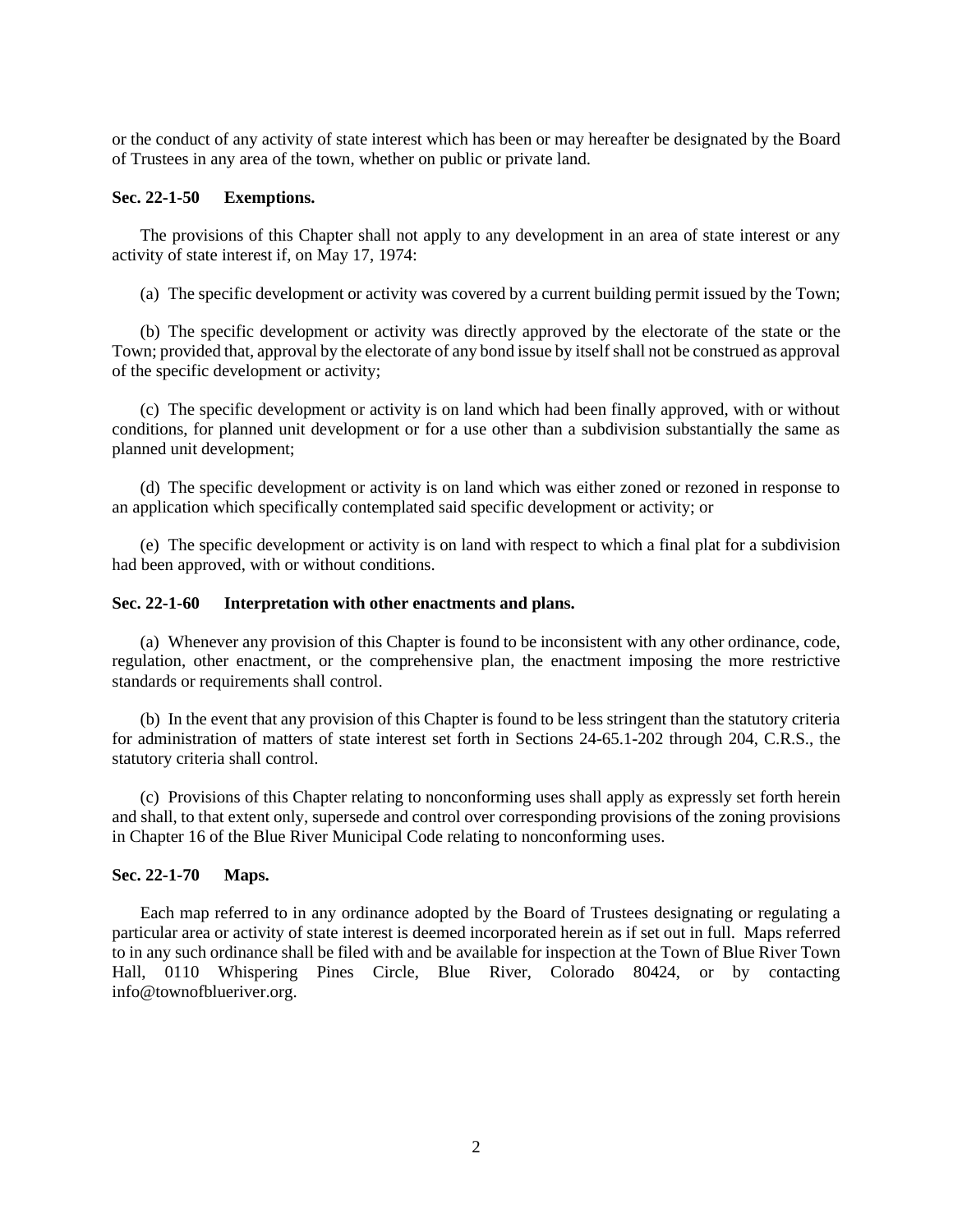## **Sec. 22-1-80 Definitions.**

(a) The words and terms defined by Sections 24-65.1-102 through 24-65.1-103, C.R.S., shall have the meanings set for in such Sections unless a clear and unmistakable intent is provided by this Chapter.

(b) The words and terms used in these regulations shall have the meanings set forth below unless the context requires otherwise:

"*Applicant*" means any person or entity applying for a permit under these regulations.

"*Board of Trustees*" or "Board" means the governing body of the Town of Blue River.

"*Comprehensive plan*" means for purpose of this Chapter, all of the following: (i) the comprehensive or master plan of the Town of Blue River prepared and adopted in accordance with the authority provided by article 23, Title 31, C.R.S., regardless of title of the plan, as it may be amended and supplemented from time to time; (ii) any Town-adopted policies, procedures, or guidelines which pertain to, guide, or regulate the use of land, development, culture, trails, open space, parks, streets, roads, and transportation facilities; and (iii) any land use plan or policy adopted in cooperation with Summit County or any other government or quasi-government pursuant to an intergovernmental agreement or other formal action by the Town.

"*Designation*" means the legal procedure specified by Sections 24-65.1-101, *et seq.*, C.R.S., carried out by the Board of Trustees.

*"Developer*" means any person engaging or proposing to engage in development in an area of state interest or in conduct of an activity of state interest designated or proposed to be designated under these regulations.

"*Extension*" means the construction or installation of a new facility; an increase in hydraulic capacity; an upgrade in treatment or transmission capability; an increase in facility size; a physical addition to or expansion of a facility to enable or permit greater capacity, to manage or modify capacity, or to allow additional services to be provided by the facility; a physical enlargement of an existing facility, or a replacement of an existing facility.

"*Flood*" or "*flooding*" means a general and temporary condition of partial or complete inundation of normally dry land areas from:

- a. the overflow of water from channels;
- b. the unusual and rapid accumulation of runoff or surface waters from any source; or

c. mudslides (*i.e*. mudflows) which are proximately caused by flooding as defined in clause b. above and which are sufficiently fluid so as to flow on and over the surface of normally dry land areas, as when earth is carried by a current of water and deposited along the path of the current.

"*Flood hazard area*" means an area containing or directly affected by a flood.

"*Floodplain*" means an area adjacent to a stream, which area is subject to flooding as the result of the occurrence of an intermediate regional flood and which area thus is so adverse to past, current, or foreseeable construction or land use as to constitute a significant hazard to public health and safety or to property. The term includes but is not limited to: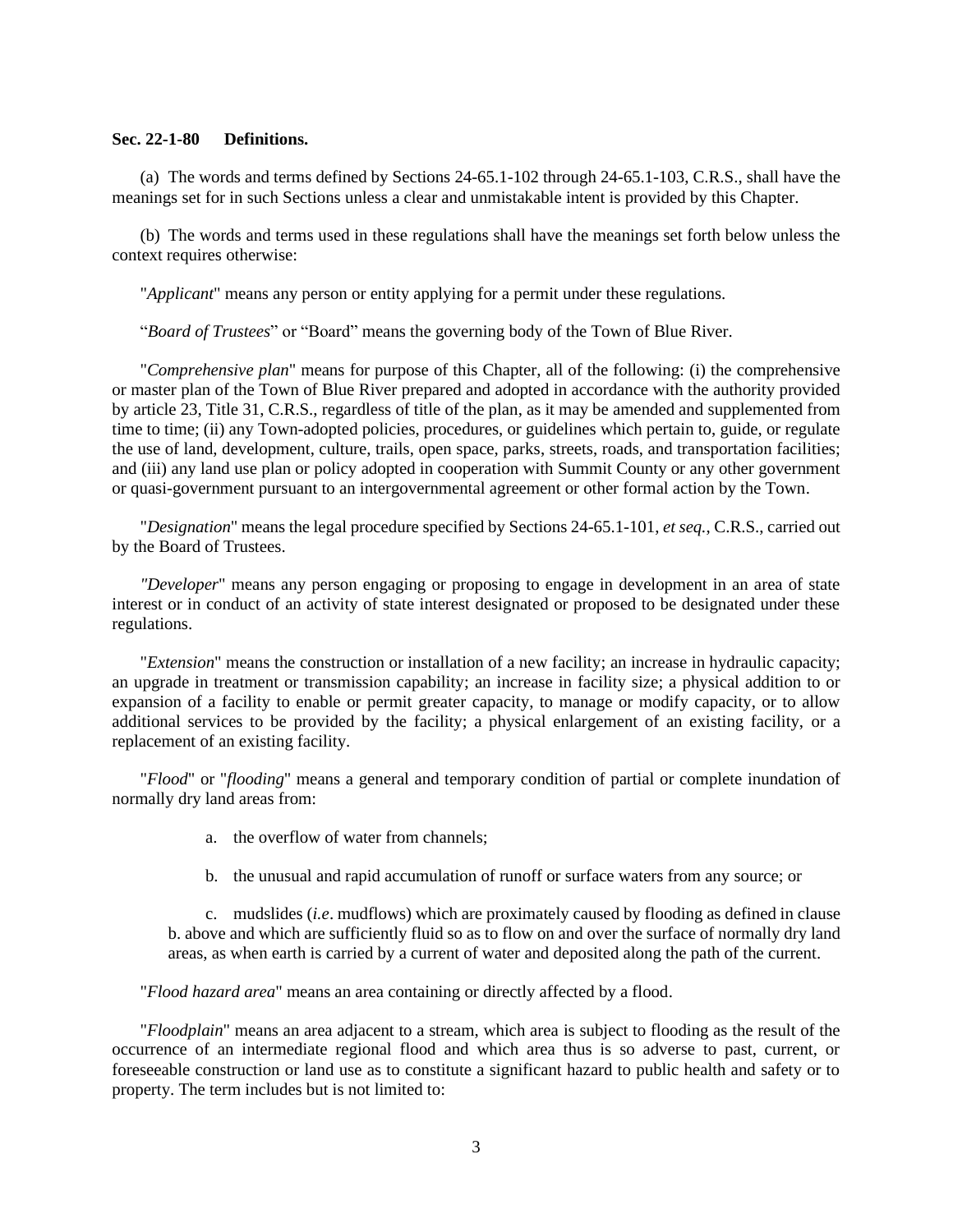- a. Mainstream floodplains;
- b. Debris-fan floodplains; and
- c. Dry wash channels and dry wash floodplains.

"*Layman's description*" means a general, nonlegal description and the popular name, if any, of the tract of land upon which the activity or development is to be conducted. The term "general description" means "layman's description."

"*Legal description*" is any description from which it is possible to locate accurately on the ground the boundaries of the land being described.

"*Mainstream floodplain*" means an area adjacent to a perennial stream, which area is subject to periodic flooding.

"*Matter of state interest*" means an area of state interest or an activity of state interest or both as defined under Section 24-65.1-101, et seq., C.R.S.

"*Mudflow*" means the downward movement of mud in a mountain watershed because of peculiar characteristics of extremely high sediment yield and occasional high runoff.

"*Natural hazard*" means a geologic hazard or a flood.

"*Person*" means any individual, limited liability company, partnership, corporation, association, company, or other public or corporate body, and includes without limitation any political subdivision, agency, instrumentality, or corporation of the State or the United States government.

"*Planning and Zoning Commission*" means the Town of Blue River Planning and Zoning Commission.

"*Reservoir*" (except in the context of the separately defined term "major publicly owned reservoir") means an area of land where water is retained or an area intended for water retention, and which is used or proposed for use in whole or in part for the storage of municipal water supplies or of water which is part of a domestic water treatment system.

"*Slope*" means the gradient of the ground surface that is definable by degree or percent.

"*Town Manager*" or "*Manager*" means the Town Manager for the Town of Blue River, or some other person designated by resolution or ordinance of the Board of Trustees to be responsible for the administration and enforcement of the provisions of this Chapter.

"*Unstable or potentially unstable slope*" means an area susceptible to a landslide, a mudflow, a rock fall, or accelerated creep of slope-forming materials.

## **Sec. 22-1-90 Administrative interpretations.**

(a) In consultation with the Town Attorney, the Town Manager is authorized to issue written administrative interpretations of these regulations. An administrative interpretation shall not grant any form of approval and shall not modify, waive, or amend a non-ambiguous provision of these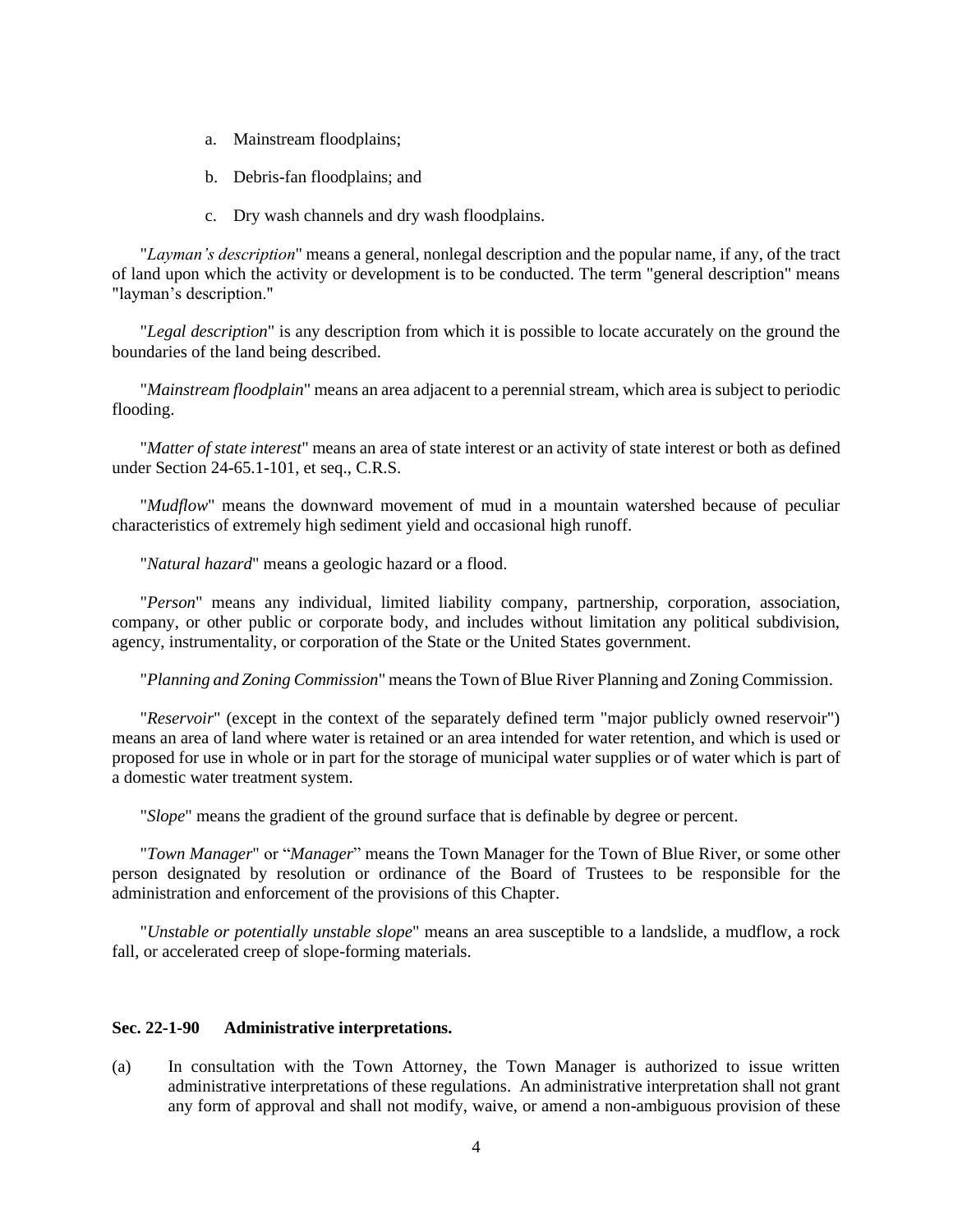regulations. An interpretation shall be limited to clarifying, restating, or assisting in identifying the proper application of these regulations in order to enable an applicant to conform to the requirements of these regulations. All administrative interpretations shall be collected and retained by the Town Manager and made available for public inspection. Following issuance of an administrative interpretation, the Town Manager shall promptly provide a copy of the interpretation to the Town Board of Trustees and the Town Attorney.

(b) Any person aggrieved by a final written administrative interpretation issued by the Town Manager may appeal such interpretation to the Board of Trustees. Prior to scheduling an appeal before the Board, the aggrieved party shall provide to the Town Manager written argument and evidence as to why the Manager's administrative interpretation fails to reasonably conform with the purpose, language, or intent of these regulations or unlawfully conflicts with Sections 24-65.1-101, *et seq.*, C.R.S. In advance of the date of a scheduled appeal, the Town Manager shall provide to the Board the aggrieved party's written argument and evidence along with the Manager's argument and evidence supporting the Manager's interpretation. At the scheduled date of the appeal, the Board shall administratively consider and render a decision to uphold, amend, or nullify the Town Manager's administrative interpretation. All actions to appeal an administrative decision shall be administrative in nature and decisions of the Board of Trustees shall be final and not subject to further appeal.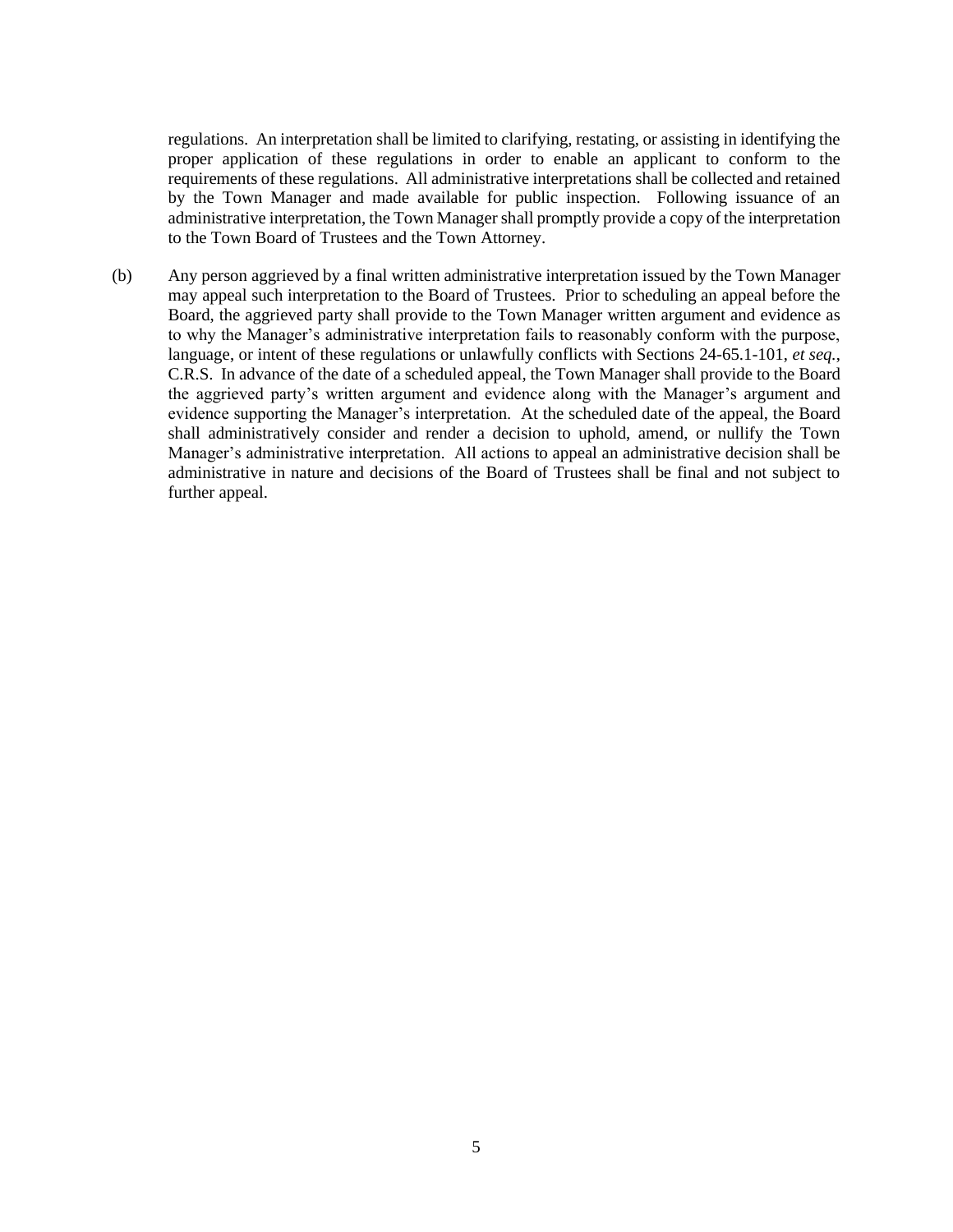## **Article II Designation of matters of state interest**

## <span id="page-8-1"></span><span id="page-8-0"></span>**Sec. 22-2-10 Designation of matters of state interest.**

Designations and amendments or revocations of designations may be initiated in any of the following ways:

(a) Upon a determination by the Board of Trustees to proceed on its own initiative.

(b) Upon the entry of a court order requiring designation of any matter of state interest by the town, in which event the Board of Trustees shall hold proceedings to adopt such designation. At any time after the designation of any matter of state interest by the Board of Trustees pursuant to court order, proceedings to revoke or amend any such designation may be held upon the subsequent order of the same court which ordered the designation.

## <span id="page-8-2"></span>**Sec. 22-2-20 Inclusion in comprehensive plan.**

After designation of an area or activity of state interest as provided in this Chapter, the Board of Trustees shall initiate procedures to incorporate such designation into the comprehensive plan. The "careful and comprehensive surveys and studies" upon which the comprehensive plan must be based according to Section 31-23-207, C.R.S., shall consist of the record of the designation hearing prepared pursuant to this Chapter.

## <span id="page-8-3"></span>**Sec. 22-2-30 Moratorium.**

(a) The Board of Trustees may, in its discretion, legislatively impose a moratorium on development in an area of state interest or on conducting an activity of state interest by ordinance at any time prior to its designation pursuant to this Chapter.

(b) The Board of Trustees may, in its legislative discretion, provide for a special exception to any moratorium issued pursuant to subsection (a), above, pursuant to the following procedures:

(1) The person proposing development in a designated area of state interest or to undertake a designated activity of state interest may submit a written request seeking the Board of Trustees consideration of a grant of a special exception. Such request shall indicate the purpose of the proposed development or activity and stating with particularity the substantial hardship that the requesting party will suffer if the special exception is not granted.

(2) Within forty-five (45) days after receipt of the request, the Board of Trustees shall either: (i) summarily reject consideration of the requested exemption; or (ii) schedule the Board's consideration of the requested exemption; and (iii) in the Board's discretion, schedule a legislative hearing to receive testimony and comment on the requested exemption. The Town may extend the date for consideration or the date of a hearing for an additional forty-five (45) days if the meeting at which the consideration or hearing is scheduled is cancelled or postponed due to lack of quorum or other reason. No notice is required for the Board's consideration of a request for an exemption. If the Board elects to conduct a hearing on the requested exemption, notice of the date, time, place, and general purpose of the hearing shall be given at least fourteen (14) days in advance of such hearing as follows: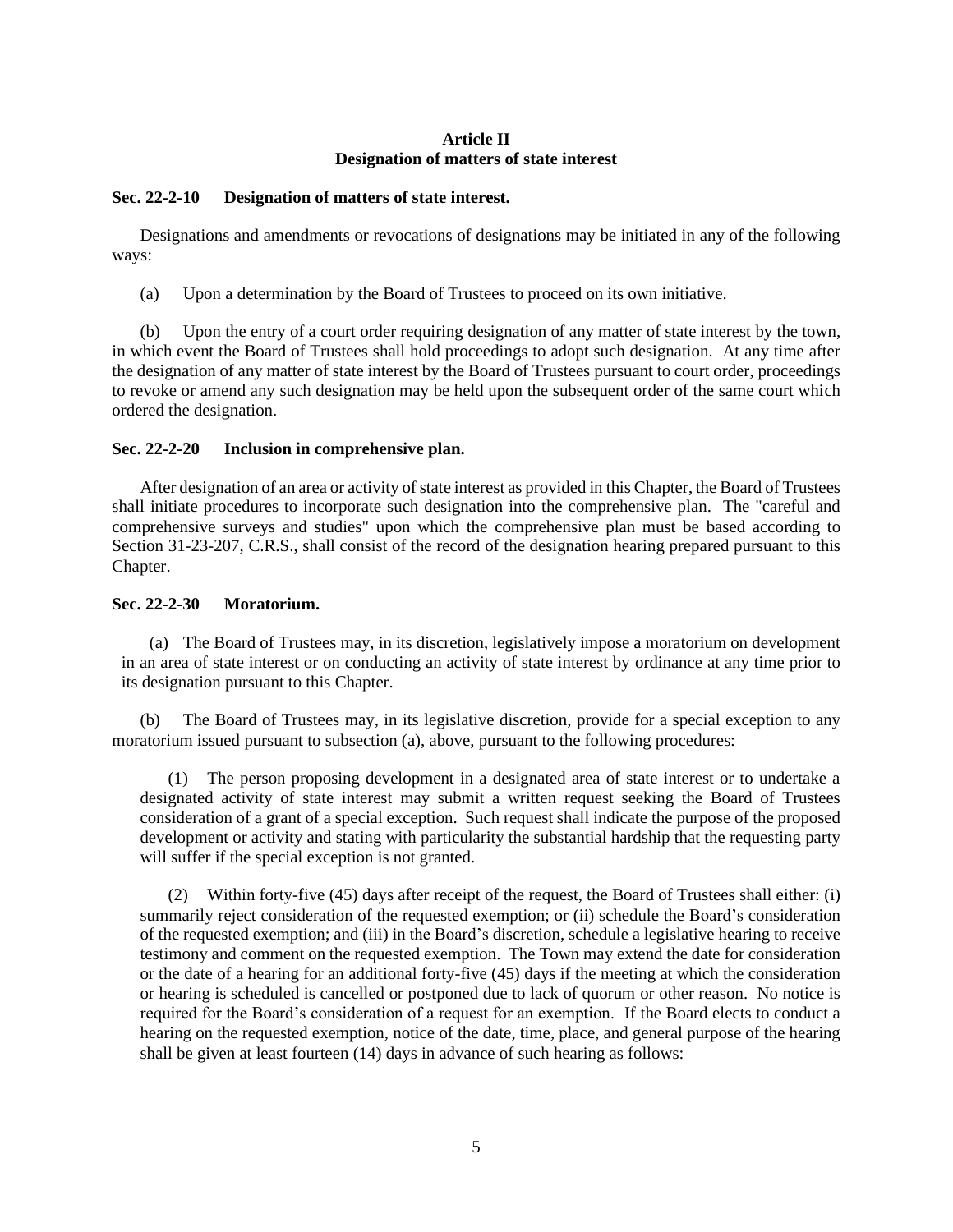a. The party requesting consideration of an exemption shall be notified of the hearing by the deposit of notice in the regular U.S. mail; and

b. Notice of the hearing shall be published in a newspaper of general circulation.

c. Property owners deemed by the Town as potentially, directly, or substantially affected by any requested exemption may be notified by the sending of a courtesy notice. A courtesy notice is not a prerequisite or requirement for the conduct of a hearing. The method or manner for sending a courtesy notice shall be subject to the discretion of the Town.

Failure to receive a properly mailed notice, or the Town's decision to forego sending one or more courtesy notices or to elect to send courtesy notices to only some but not all owners, shall not constitute cause for vacating or rescheduling a hearing.

(3) The Board of Trustees may grant the special exception and order the issuance of a building permit if the Board finds all of the following:

a. That the development or activity is necessary to prevent an undue and significant hardship on the party requesting the exemption;

b. That the development or activity will not adversely affect the public interest or the purposes of the moratorium; and

c. That the development or activity would otherwise be lawful, proper, and in accordance with all of the ordinances and regulations of the Town if the moratorium were not in effect.

(c) No moratorium imposed pursuant to subsection (a) above shall prohibit the continuation of any legal nonconforming use.

(d) All actions concerning the imposition of a moratorium and the consideration, hearing, denial, or grant of a requested special exemption shall be legislative in nature.

## <span id="page-9-0"></span>**Sec. 22-2-40 Public hearing, mailing list, publication.**

(a) The Board of Trustees shall hold a public hearing before designating any matter of state interest and adopting regulations for the administration thereof.

(b) The Town Manager shall prepare a notice of the designation hearing which shall include:

(1) The time and place of the hearing;

(2) The place at which materials relating to the matter to be designated and any provisions for the administration thereof may be examined;

(3) If less than the entire Town, a description of the area or activity proposed to be designated in sufficient detail to provide reasonable notice as to property which would be included or affected. The notice shall include either a legal description or a general or layman's description of the property.

(c) At least thirty (30) days but no more than sixty (60) days before the public hearing, the Town Manager shall publish the notice in a newspaper of general circulation in the Town.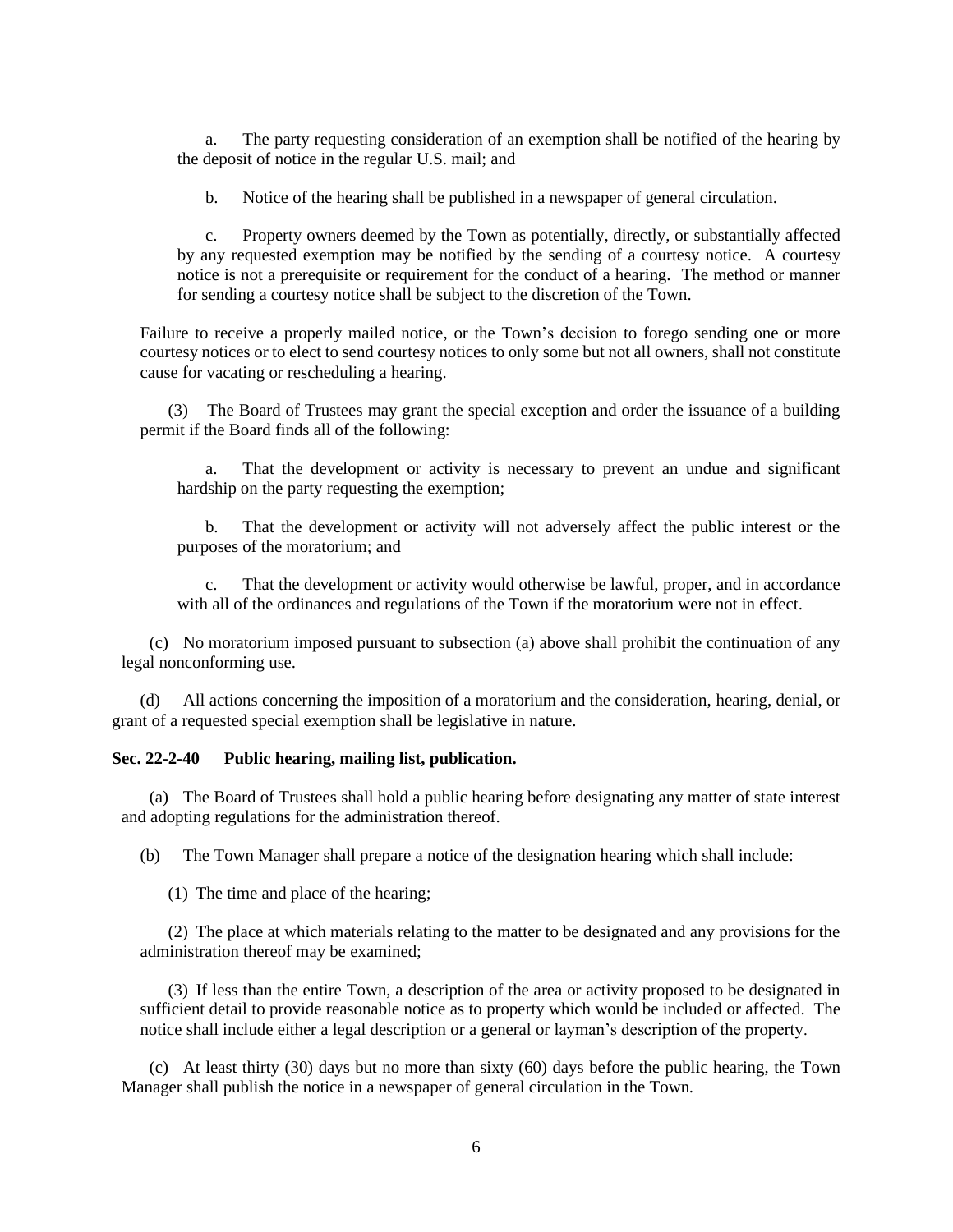## <span id="page-10-0"></span>**Sec. 22-2-50 Matters to be considered at designation hearings.**

At the public hearing described above, the Board of Trustees shall consider such evidence as may appear appropriate including, at a minimum:

(a) The intensity of current and foreseeable development pressures;

(b) The matters and considerations set forth in any applicable guidelines for identification and designation;

(c) Recommendations from state agencies, if appropriate;

(d) The boundaries of the proposed area;

(e) Reasons why the particular area or activity is of state interest, the dangers that would result from uncontrolled development of any such area or uncontrolled conduct of such activity, and the advantages of development of such area or conduct of such activity in a coordinated manner;

(f) Any master or comprehensive plan pertaining to or affected by the area or activity under consideration.

(g) Recommendations of the Planning and Zoning Commission and any designated citizen advisory committee, if any; and

(h) Other relevant testimony and documents presented.

#### <span id="page-10-1"></span>**Sec. 22-2-60 Record of designation proceeding.**

(a) The Town Manager shall provide for recording of the designation hearing by audiotape, stenographer, or other appropriate means.

(b) The Town Manager shall collect and preserve the following record of the public hearing, at a minimum:

- (1) Notice of hearing;
- (2) Certificate of publication of the notice;

(3) Names and addresses of persons making written or oral statements, appearing as witnesses, or offering documentary evidence;

(4) Evidence relating to the identification of the matter of state interest proposed to be designated;

(5) Written findings concerning each of the matters referred to in section 22-2-50, above;

(6) Written minutes of the Board of Trustees relating to the public hearing; and

(7) The recording prepared pursuant to subsection (a), above, provided that the Town is under no obligation to transcribe such recording unless requested and paid for by a requesting party.

## <span id="page-10-2"></span>**Sec. 22-2-70 Adoption of designation and regulations.**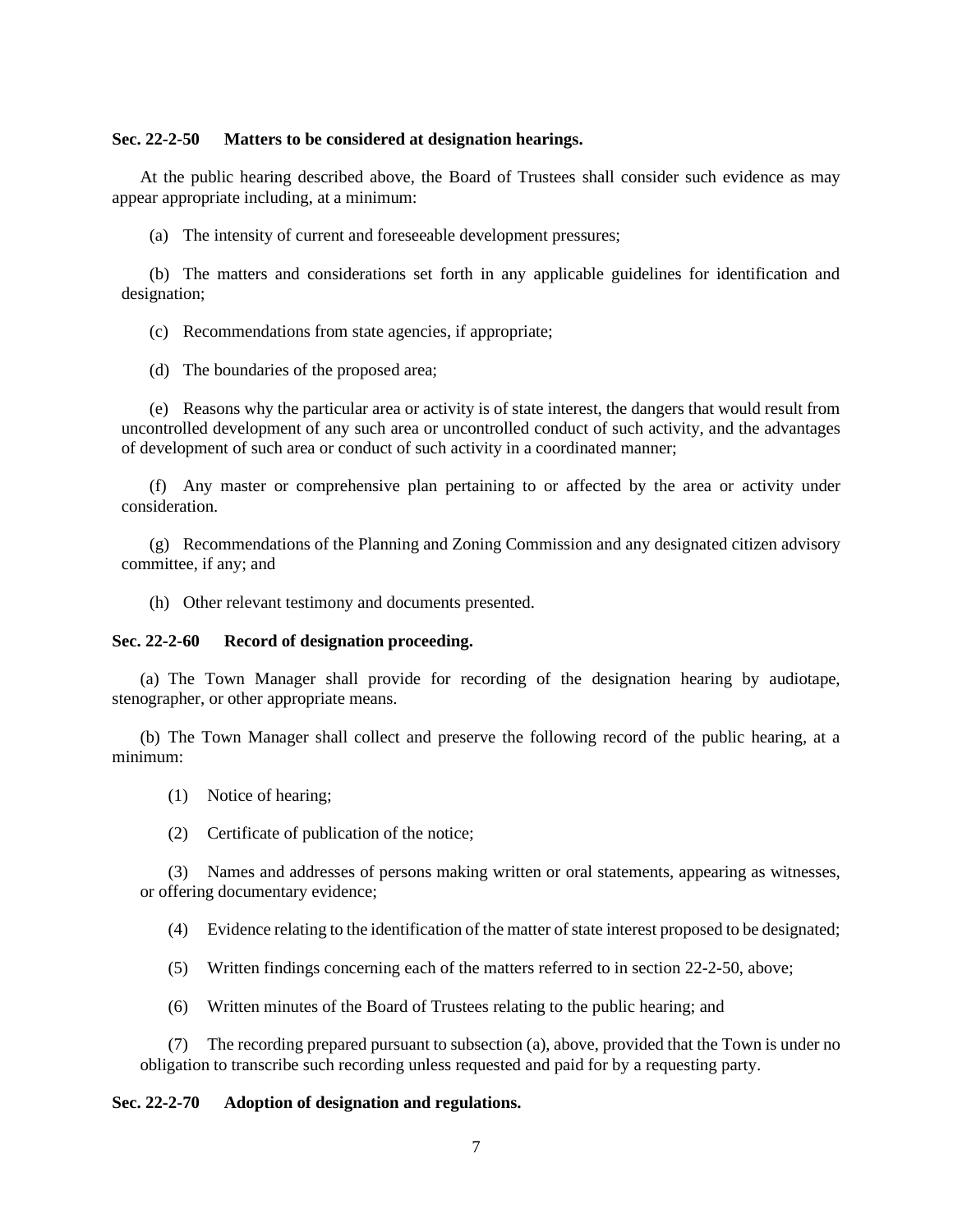(a) At the conclusion of the public hearing, the Board of Trustees may adopt, adopt with modifications, or reject the proposed designation and associated provisions which were the subject of the public hearing.

(b) Any designation shall be made by ordinance approved by a majority of a quorum of the Board of Trustees present and voting. Rejection of a proposed designation shall be by written resolution or ordinance.

(c) Each designation ordinance adopted by the Board of Trustees shall, at a minimum:

(1) Specify the boundaries of the designated area of state interest or the boundary of the area in which an activity of state interest has been designated. Boundaries of such area shall include either a legal description or a general or layman's description of the property, as deemed appropriate by the Board. If the designation is applicable to the entire Town, the notice shall so state and no other description of the property included in the designation shall be required.

(2) State reasons why the particular area or activity is of state interest, the dangers that would result from uncontrolled development of any such area or uncontrolled conduct of such activity, and the advantages of development of such area or conduct of such activity in a coordinated manner; and

(3) Set forth in full detail the regulations applicable to the designated matter of state interest.

## <span id="page-11-0"></span>**Sec. 22-2-80 Recording of notice of designation.**

A notice of the designation shall be certified by the Town to the Summit County clerk and recorder for filing in the real property records of Summit County.

## <span id="page-11-1"></span>**Sec. 22-2-90 Combined designation and permit hearing.**

If a person proposes to engage in development in an area of state interest or to conduct an activity of state interest not previously identified, designated, or for which regulations have not been adopted, the Board of Trustees alone may hold one hearing for determination of identification, designation and regulations as well as for granting or denying the permit. No permit that is granted at the conclusion of any such hearing shall authorize the applicant to engage in development or to conduct an activity until the identification, designation and regulations are finally determined.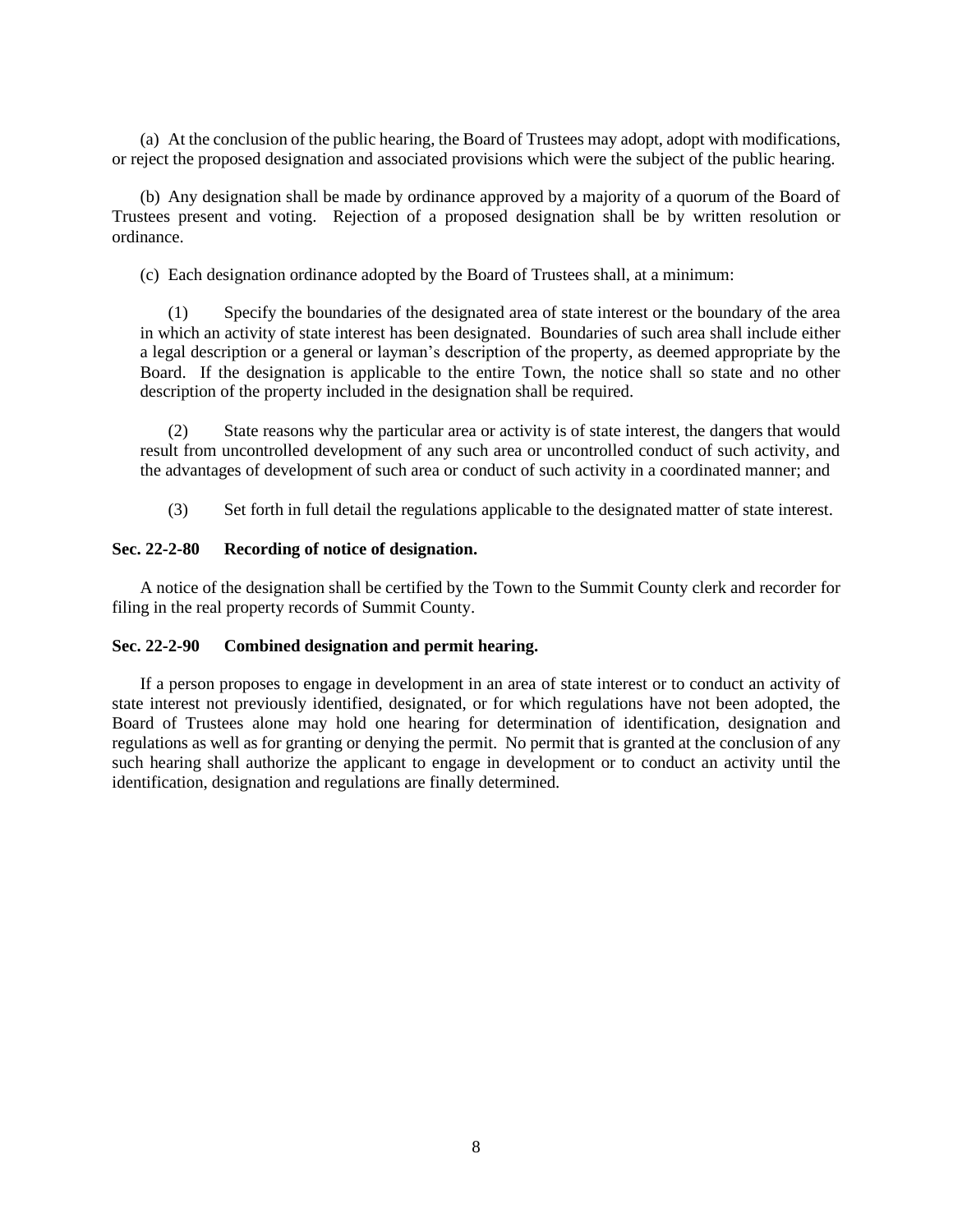## **Article III Permits**

#### <span id="page-12-1"></span><span id="page-12-0"></span>**Sec. 22-3-10 Permits required after designation; receipt of application form.**

(a) Any person who desires to engage in development within an area designated pursuant to this Chapter or to conduct an activity designated pursuant to this Chapter shall first apply for and obtain a permit as provided in this Chapter.

(b) An application for a permit for such development or activity pursuant to this Chapter shall not be accepted unless it is complete and is in form and content as required by state law and this Chapter. If the application is considered incomplete by the Town Manager, the Town Manager shall specify what additional information is required. When a submitted application is considered to be complete by the Town Manager, the Town Manager shall note upon the application the date of its receipt.

(c) When the applicant seeks a permit to engage in development in more than one area of state interest, to conduct more than one activity of state interest, or to engage in development in an area of state interest and to conduct an activity of state interest, a single application may be completed for all such activities or developments and may be reviewed by the Board of Trustees in one consolidated hearing.

(d) For any application to be considered complete under these Regulations, in addition to meeting the requirements of Section 22-3-50, below, the application shall include and cover the entire development as presently contemplated and reasonably foreseeable for the subject property or activity for a period not less than five years following the date of the application. For purposes of this subsection, the subject property is the property on which the development is located, and any other contiguous property which is under the developer's ownership or control and is otherwise subject to regulatory jurisdiction under this Chapter. The application shall describe and cover all development planned for the subject property within the said fiveyear period. The purpose of this requirement is to assure that the application is reviewed in a rational context of reasonably foreseeable development for the property, to avoid piecemeal analysis of applications, and to allow for a comprehensive consideration of the cumulative impacts of development under these regulations.

(e) The Town Manager's determination regarding whether a permit application is complete may be appealed to the Board of Trustees by any person aggrieved by the determination in accordance with section 22-4-90 below.

## <span id="page-12-2"></span>**Sec. 22-3-20 Application fee.**

Any person who applies for a permit under this Chapter shall pay all of the actual costs incurred by the Town to review and act upon said application including any consultant costs deemed necessary by the Town Manager to assist in reviewing an application. If requested by the Town, the applicant shall deposit an amount reasonably estimated by the Town to cover such costs when the application is filed. The Town need not perform or continue any review or consideration of the application without an adequate amount to pay the costs therefor being on deposit. Any unused portion of the deposit will be refunded, and any deficit will be invoiced to the applicant and shall be paid in full prior to the Town's issuance of any permit.

#### <span id="page-12-3"></span>**Sec. 22-3-30 General Process Outline.**

The following is a general outline of the steps required for any permit decision under these regulations. Specific information regarding each of the referenced steps follows this section.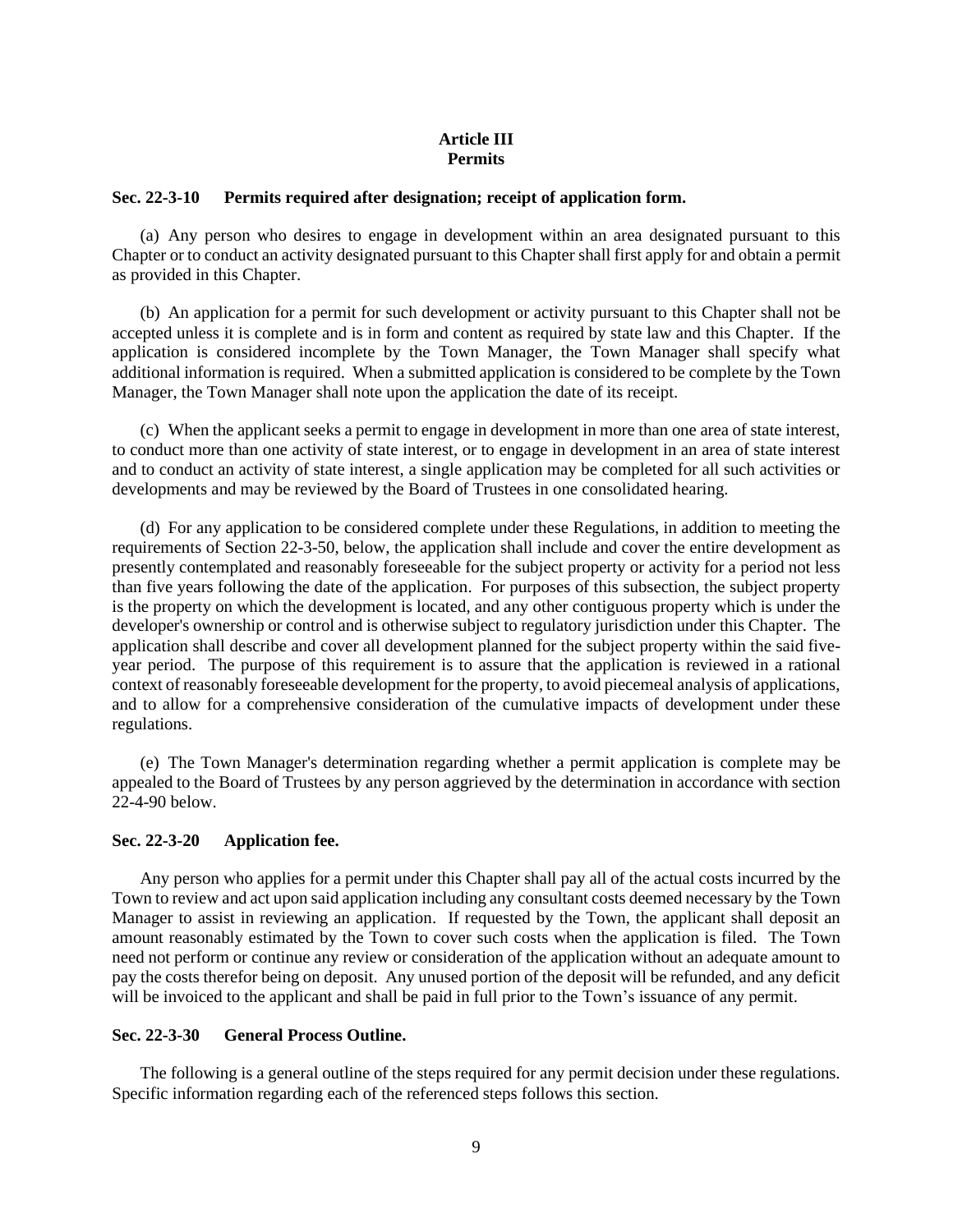- (a) Preapplication conference
- (b) Application
- (c) Town Manager review
- (d) Agency referrals
- (e) Public hearing and consideration by the Board of Trustees
- (f) Post-approval requirements

#### <span id="page-13-0"></span>**Sec. 22-3-40 Preapplication Conference.**

(a) A preapplication conference is required of all applicants.

(1) The preapplication conference shall be held between the applicant and the Town Manager. The applicant or the applicant's authorized representative shall attend the conference. The Town Manager may require the attendance of other Town staff, Town contractors, engineers, planners, or attorneys as deemed necessary or desirable by the Town Manager.

a. This conference is intended to provide an understanding of the applicable review procedures, requirements, and standards, and provide information pertinent to the proposal and the geographical area affected by the application.

b. The Town Manager will explain the application procedures and the materials required for submittal of an application.

c. The applicant or applicant's representative shall present a conceptual site plan at the conference and any other available materials that will best enable a fuller understanding of the proposal.

(2) If the Town Manager feels that the proposal raises any questions or impact regarding the following issues, areas, topics, or matters, the Town Manager may require the applicant to also meet with members of the appropriate Town departments, Town staff, Town contractors, or appropriate Town or citizen committees, boards, or commissions, or private landowners, or neighborhood or homeowner associations to discuss the proposal:

a. Flood conditions, floodway, or floodplain;

b. Highway, street, roadway, access, traffic concerns, parking design and engineering, and all vehicular movement patterns and volumes;

- c. Water supply, sanitation, water quality, or other public health concerns;
- d. Fire hazards;
- e. Open space, parks, or trails;
- f. Quiet enjoyment of private property or residential neighborhoods; or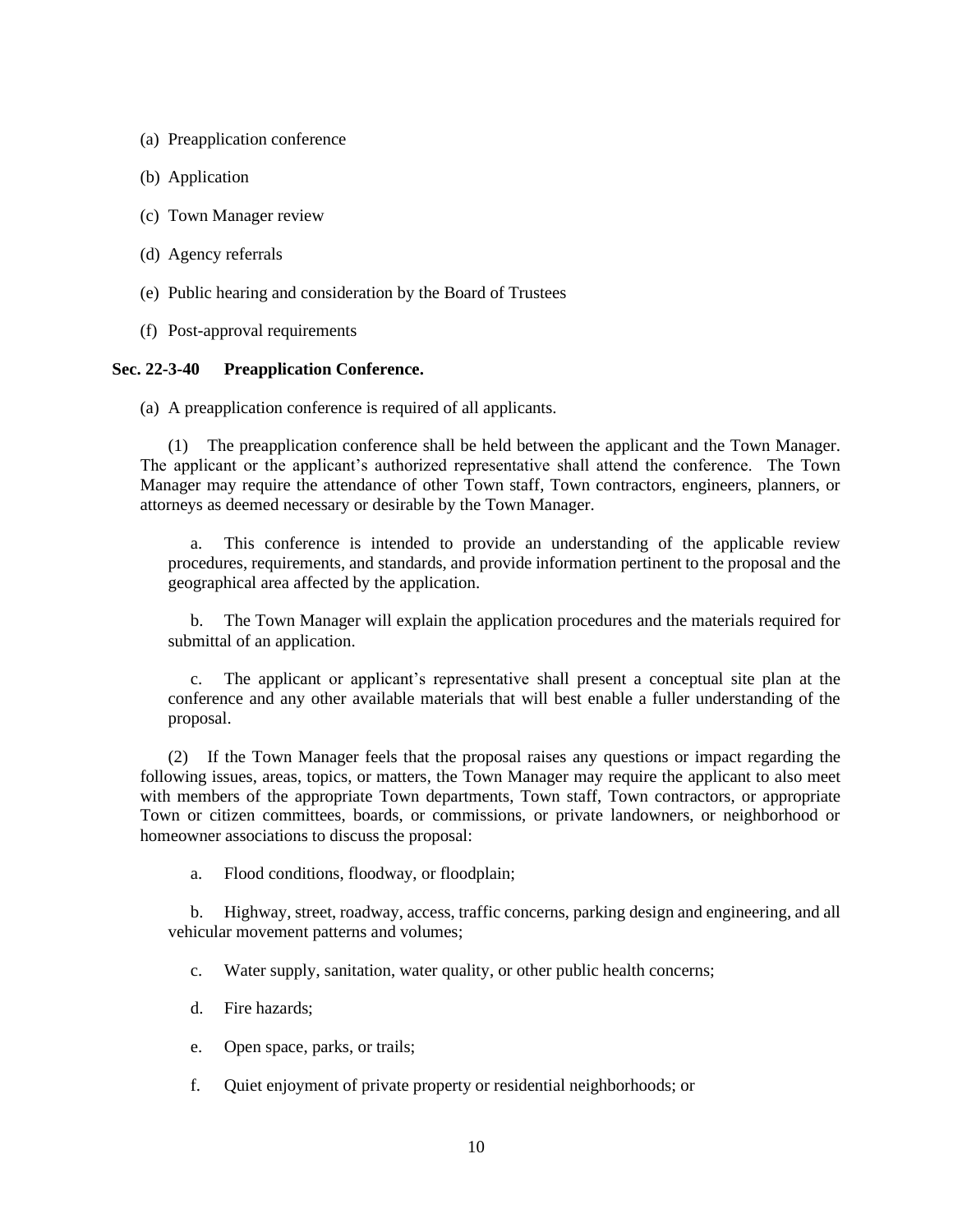g. Environmental, wildlife, geologic, soil, snow loading, view plane, lighting, aesthetics, or resource or community concerns.

(b) Any comments or commitments made by any member of the Town staff during the preapplication conference are only preliminary in nature and should not be relied upon by the applicant. Formal or binding comments cannot be made by Town staff, contractors, or others until after the application is submitted and adjacent and/or nearby property owners and referral agencies have had an opportunity to respond.

(c) Preapplication conferences may be held individually with each department, or a joint conference for all, or some, of the departments may be scheduled.

(d) Town staff will endeavor to make available to the applicant any public information regarding the application which is in the Town's possession.

#### <span id="page-14-0"></span>**Sec. 22-3-50 Application Submittal Requirements.**

(a) Application. Before any request for Town approval under these regulations may be processed, a complete application meeting the requirements of this Section 22-3-50 must be filed with the Town.

(1) The application must include an application form designating any persons authorized to act as agent for the applicant in connection with the application, exhibit the applicant's or agent's signature, and supply all required information. The form shall be accompanied by all fees, maps, plans, and reports required by these regulations.

(2) The signature on an application form evidences the applicant's approval of and concurrence with all statements and commitments contained in the application.

(3) The application shall provide a written description of the development or activity, including any capital improvements plan, facilities plan, or other planning document which the applicant has prepared for its use, covering at a minimum a period of five years from the date of the application.

(4) If the application anticipates new surface development, it shall include written certification of compliance with the provisions of Article 65.5 of Title 24, C.R.S., that require examination of the public records to determine the existence and identity of owners and lessees of severed mineral interests in the property covered by the application. The application shall inform the Town of the results of such examination. If such examination reveals the existence of any such owners or lessees the application shall include a complete list of the names and addresses of such persons and describe the severed mineral interests owned or leased by each. In accordance with section 22-3-90(c) below, public hearing on the application will not be held unless the applicant furnishes the Town with signed certification confirming that the applicant has, at least 30 days prior to the said public hearing, transmitted to the Town and to the affected mineral estate owners and lessees the notices required by Article 65.5 of Title 24, C.R.S.

(b) The applicant shall furnish a detailed description of the need for the proposed development or activity, including but not limited to: (i) the present and projected population of the area to be served, (ii) the predominant types of users or communities to be served by the proposal, (iii) the percentage of the design capacity at which the current system is now operating, and (iv) the relationship of the proposal to the applicant's long-range planning and capital improvements programs, including specific reference to the plan(s) required to be submitted pursuant to  $22-3-10(d)$  and  $22-3-50(a)(3)$  above.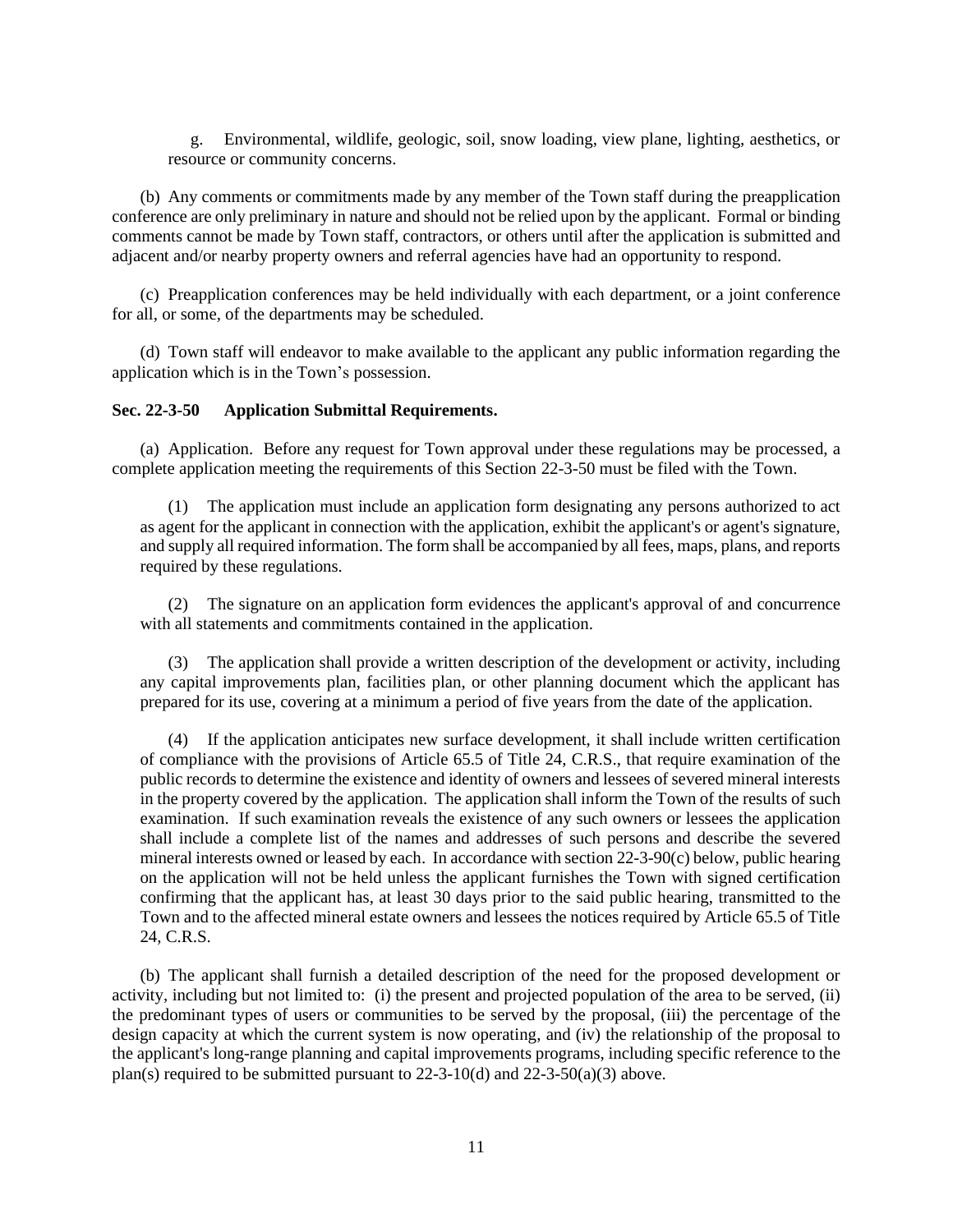(c) The applicant shall prepare and submit a complete report, evaluation, and impact analysis of the proposed development or activity including all of the documents and information set forth below:

(1) Ownership and control:

a. Specify whether the applicant owns in fee simple or controls (*e.g.*, lease, license, easement) all or any portion of the property on which the proposed development or activity will be conducted, including any areas proposed for mitigation, management, utility services, and access.

b. For property not owned or controlled by the applicant, specify how the applicant proposes to obtain necessary ownership or control and a timeline or proposal to acquire ownership or control.

c. Provide documentation to support the statements and conclusions made in the report, evaluation, or analysis concerning ownership and control.

(2) Land use:

a. Specify whether, in the applicant's opinion, the proposal conforms to the Town's zoning and subdivision regulations, planning policies, and comprehensive plan or, where the applicant identifies a conflict or potential conflict, how the applicant proposes to address the conflict by rezoning the property, obtaining subdivision approval, or proposing or accepting certain conditions of approval that will address the conflict(s).

b. If the applicant asserts that the proposed development or activity is exempt from any prohibition or restrictions imposed by the existing Town zoning of the property, or exempt from any Town subdivision requirement, provide written legal authority and analysis supporting such exemption prepared by an attorney licensed to practice in the state of Colorado.

c. Specify how the proposed development will utilize existing easements or rights-of-way for any associated transmission, distribution or collector networks.

d. Specify any additional right-of-way or easements for new or expanded transportation facilities.

e. Identify residential properties (whether occupied or vacant) that may perceive or be impacted by reasonably anticipated noise, odor, smoke, exhaust, and fumes associated with the proposed development or activity.

f. Identify residential properties (whether occupied or vacant) that will be exposed to a view of the proposed development or activity, both during construction and when completed or commenced. The submission of photo simulations is highly recommended and may be required as the result of application reviewed where the proposed development or activity will present significant or substantial visual impacts on adjacent or neighboring properties.

(3) Water resources:

a. On the same, or another appropriate map, indicate any flood hazard area associated with the proposal. Documentation of historical flooding activity on the parcel where the activity or development will be located, and on other property affected by the activity or development, should be included. Detail potential, adverse impacts related to the associated flood hazard area.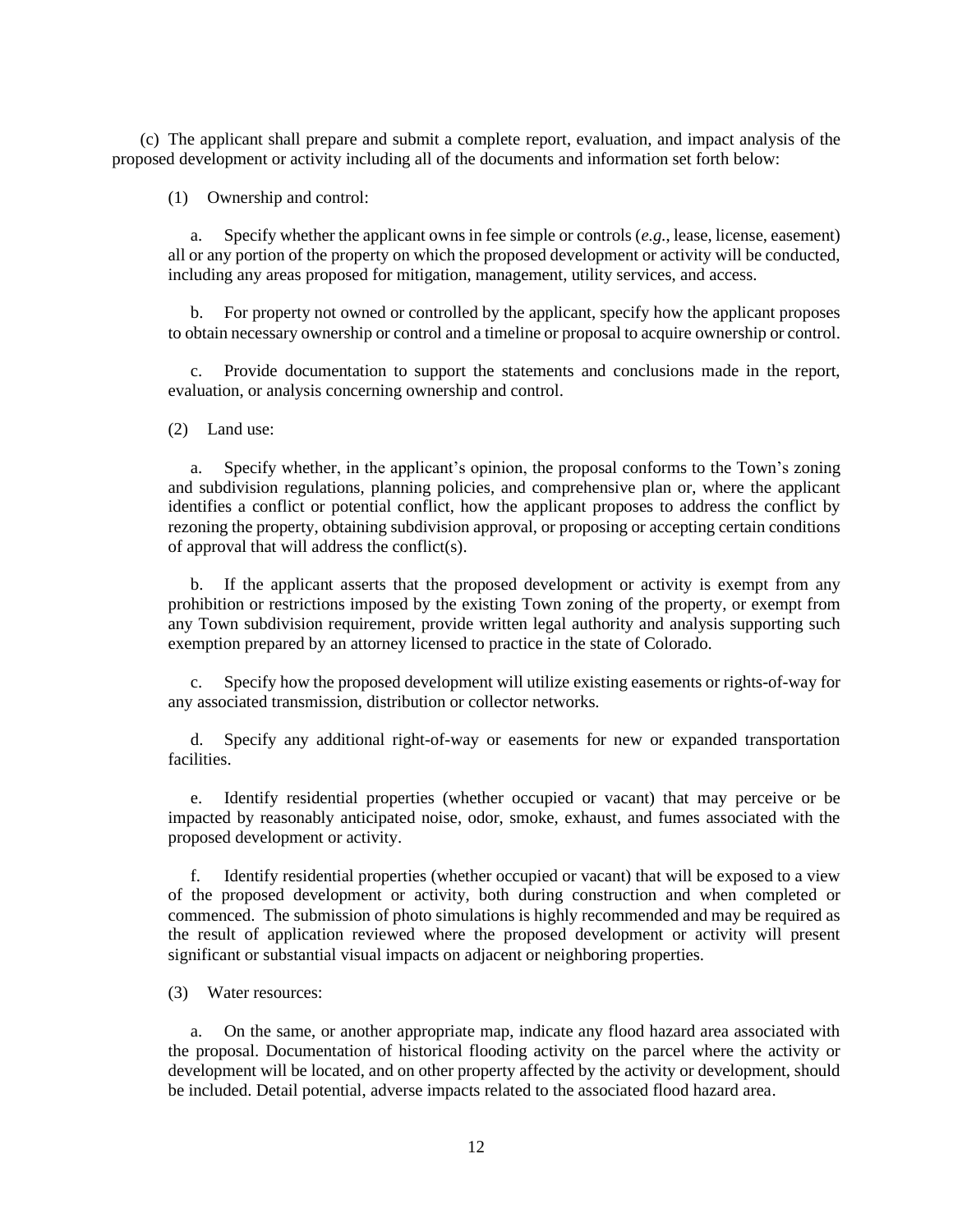b. Map and describe all surface waters, including applicable state water quality standards, to be affected by the project.

c. Describe the immediate and long-term impact and net effects that the activity would have on the quantity and quality of surface water under both average and worst-case conditions.

d. Map and describe all groundwater, including any aquifers. Describe the impacts and net effect of the activity on groundwater. At a minimum, the description should include:

1. Seasonal water levels in each subdivision of the aquifer affected by the activity.

2. Artesian pressure in aquifers.

3. Groundwater flow directions and levels.

4. Existing aquifer recharge rates and methodology used to calculate recharge to the aquifer from any recharge sources.

5. For aquifers to be used as part of a water storage system, methodology and results of tests used to determine the ability of aquifer to impound groundwater and aquifer storage capacity.

6. Seepage losses expected at any subsurface dam and at stream-aquifer interfaces and methodology used to calculate seepage losses in the affected streams, including description and location of measuring devices.

- 7. Existing groundwater quality and classification.
- 8. Location of all water wells and their uses.

e. Describe the impacts and net effect of the activity on wetlands and riparian areas.

1. Map and describe wetlands, and riparian areas to be affected by the activity, including a description of each type of wetlands, species composition, and biomass.

2. Describe the source of water interacting with the surface systems to create each wetland (i.e., side-slope runoff, over-bank flooding, groundwater seepage, etc.).

3. Describe impacts and the net effect that the project would have on the wetlands and riparian areas.

(4) Terrestrial and Aquatic Animals and Habitat.

a. Map and describe terrestrial and aquatic animals including the status and relative importance of game and non-game wildlife, livestock and other animals; a description of stream flows and lake levels needed to protect the aquatic environment; description of threatened or endangered animal species and their habitat.

b. Map and describe critical wildlife habitat and livestock range to be affected by the activity including migration routes, calving areas, summer and winter range, and spawning beds.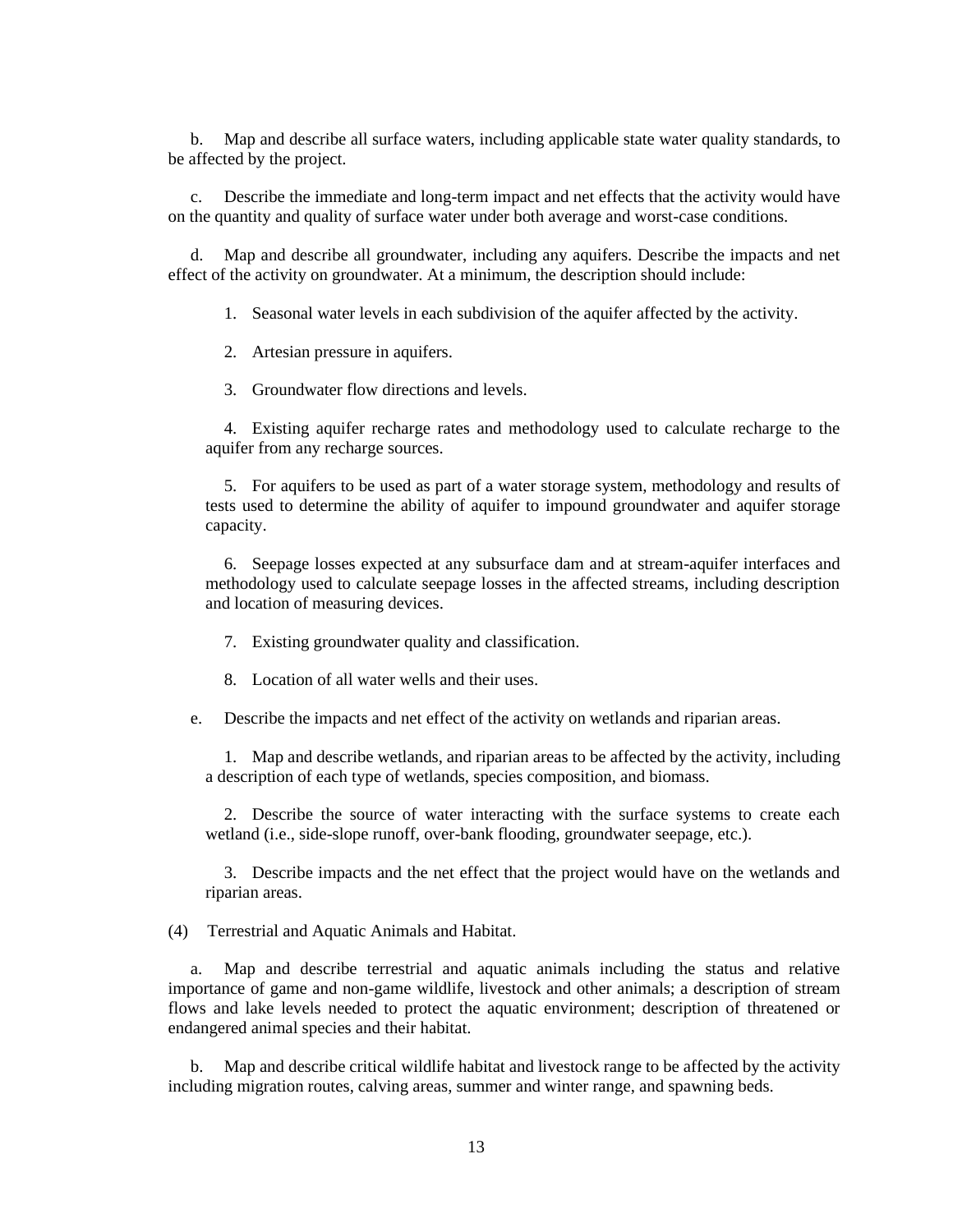c. Describe the impacts and net effect that the activity would have on terrestrial and aquatic animals, habitat and food chain.

(5) Threatened and endangered species

a. Map and describe terrestrial and aquatic plant life including the type and density, and threatened and endangered plant species and habitat.

b. Describe the impacts and net effect that the activity would have on terrestrial and aquatic plant life.

(6) Air quality:

a. Detail how many average daily trips will be generated by the proposal.

b. Explain any other adverse impacts on air quality anticipated from the proposal.

c. Describe how any state or federal air quality standards will be impacted and if the proposed transportation facility has been included in the region's air quality models to verify conformity with the air quality plan.

d. Describe the airsheds to be affected by the activity, including the seasonal pattern of air circulation and microclimates.

e. Describe the impacts and net effect that the activity would have on air quality during both construction and operation under both average and worst case conditions.

(7) Significant environmentally sensitive factors. Identify and locate on a map of appropriate scale the juxtaposition of any of the following features present in the proposed development or activity and its environs, and detail the potential impact of the proposal upon each feature.

a. Potential natural hazards

b. Public outdoor recreation and open space areas.

c. Unique areas of geologic, historic and archaeologic importance.

(8) Visual aesthetics and nuisance factors:

a. Identify viewsheds, scenic vistas, unique landscapes or land formations.

b. Identify any significant deterioration of existing natural aesthetics, creation of visual blight, light pollution, noise pollution or obnoxious odors which may stem from the proposal.

c. Identify and describe any structures, excavations and embankments that will be visible as a result of this project.

d.

(9) Transportation impacts. Describe what impacts the proposal will have upon transportation patterns in the Town intended to be served or affected by the proposal through the submittal of a traffic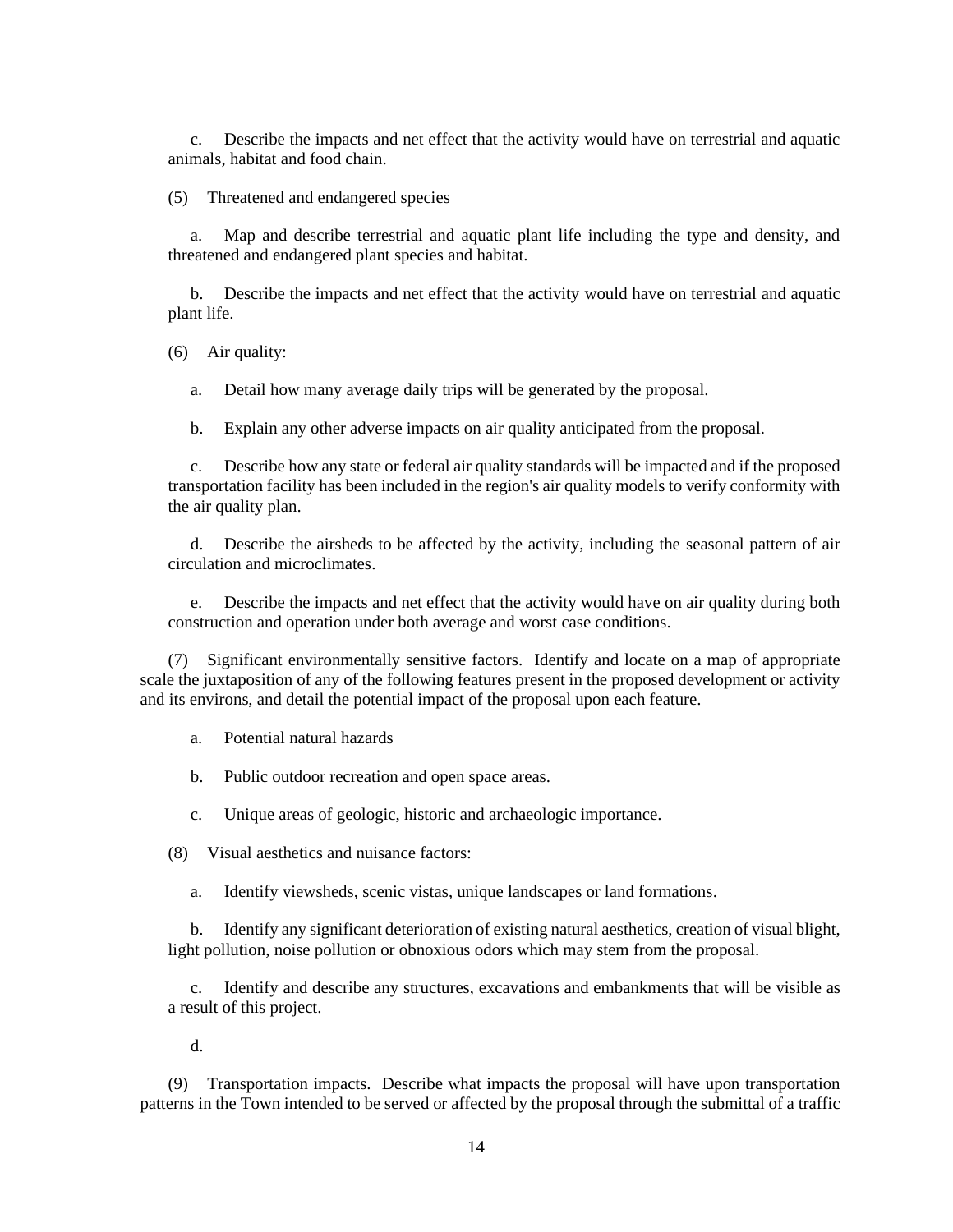impact analysis of the proposed transportation facilities. The traffic impact analysis should include but not be limited to the following:

a. Identify the facilities required to support the existing and future land uses being served by the proposed transportation facility.

b. Furnish the traffic model data verifying consistency with the most current Colorado Department of Transportation (CDOT) Statewide Transportation Improvement Program (STIP).

c. Provide the existing and proposed traffic volume impacts to the adjacent road system, including local roads.

d. Provide the existing and future Level of Service (LOS) and capacity of the transportation facilities before and after the proposed transportation project is completed.

e. All transportation access information as required by the most current edition of the CDOT State Highway Access Code.

f. Submittal of a benefit/cost analysis of the proposed transportation improvements and identify the distribution of the burden of the cost for the proposed improvements to the project as well as the adjacent state or local road system.

(10) Less damaging alternatives:

a. If the Town Manager determines that the nature or extent of the proposal involves the potential for significant damage to cultural or historic resources, or for significant environmental damage and warrants examination of one or more specific, less environmentally damaging alternatives, or appropriate mitigation, the Town Manager may request that the Board of Trustees require the applicant to evaluate and present information on such alternatives or mitigation as part of the application.

b. Required information on alternatives or mitigation measures may include, but shall not be limited to, information on the environmental impacts or adverse impacts upon historic or cultural resources, and cost-effectiveness of the alternative or mitigation measure in relationship to the proposal presented.

(d) The following are general requirements for any map or plan required as part of the application. Minimum requirements include:

(1) The name of the proposed development or use and total number of acres under consideration.

(2) Because all maps and plans may be used for public presentation, the map scale and size should be large enough for effective presentation and should accurately illustrate the application.

(3) Name, address, and telephone number of the applicant, designer, engineer, surveyor, and any other consultants of the applicant.

(4) Date of preparation, revision box, written scale, graphic scale, and north arrow for each map

(5) Name of specific project or file.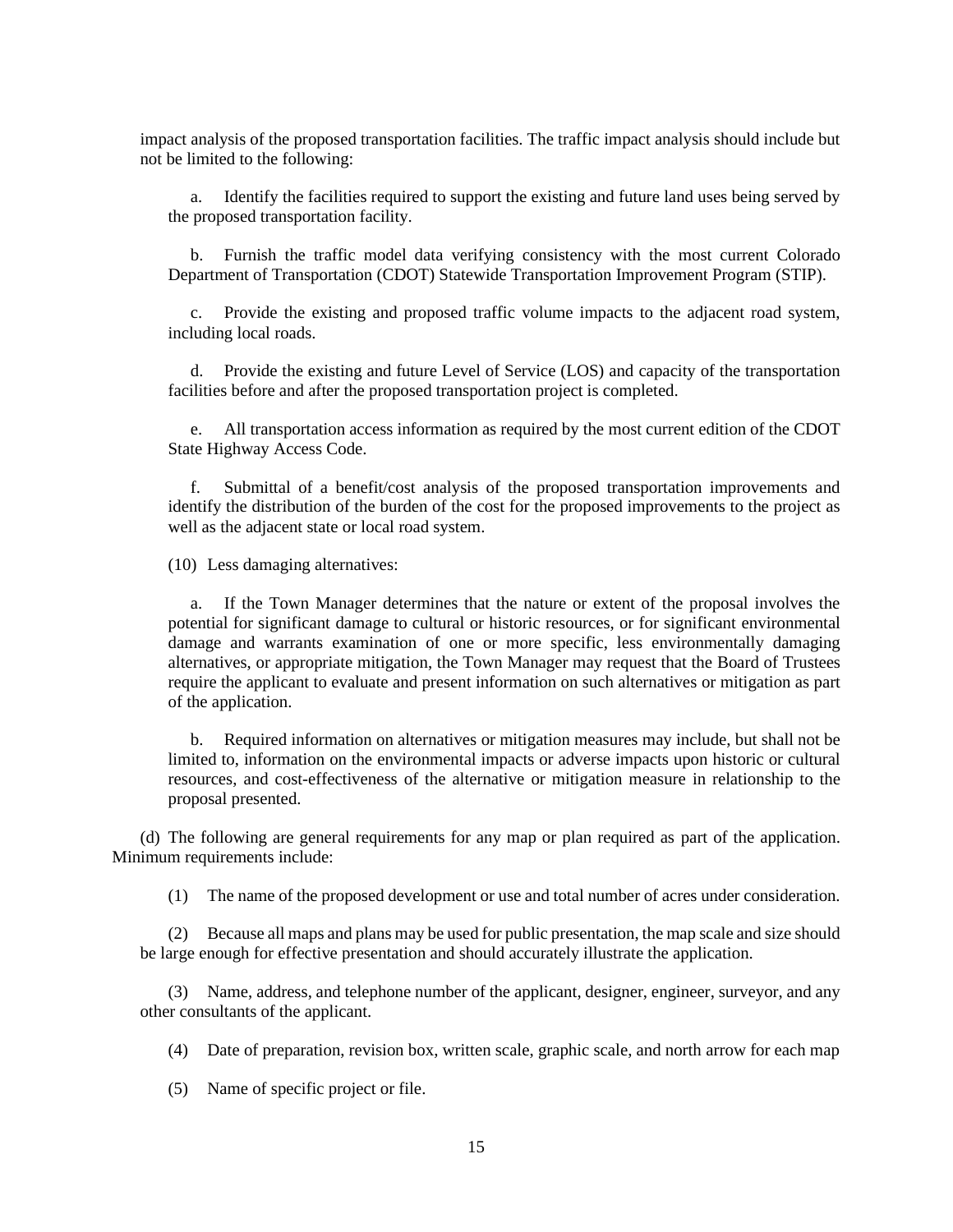#### (e) Professional Qualifications

(1) A professional consultant may not be necessary for all applications. Only the following will require professional assistance.

a. Improvement plans and reports for water supply, sanitation, drainage, utilities, soils, grading, roads, structures, transportation modeling, transportation planning, transit planning, air quality planning or modeling, floods and floodplains, and other civil engineering work must be certified by a registered Colorado Professional Engineer, or other qualified professional engineer exempted from licensing requirements by state statute.

b. All documents containing land survey descriptions must be certified by a registered Colorado Professional Land Surveyor, or other qualified professional surveyor exempted from licensing requirements by state statute.

c. Geology reports shall be prepared by either a member of the American Institute of Professional Geologists, a member of the Association of Engineering Geologists, an individual registered as a geologist by a state, or other qualified professional geologist exempted from licensing requirements by state statute.

(2) All documents described in paragraph (1) above submitted for review must show the formal education and relevant experience of the individual in charge of the work.

## <span id="page-19-0"></span>**Sec. 22-3-60 Number of copies.**

Within twenty (20) days following conclusion of the preapplication conference, the Town Manager shall by administrative order determine the number of copies of documents that must be submitted as and with permit applications, based upon the number of referrals needed for consideration of the application and other reasonable criteria, such determination to be made according to the type of permit for which application is to be made. The Town Manager may in the exercise of reasonable discretion reduce the number of copies normally required for a permit application in cases where it is clear that the number normally required will not be needed for a specific application.

## <span id="page-19-1"></span>**Sec. 22-3-70 Consultants.**

(a) If the Town does not have qualified staff to review certain elements of an application, or referral agencies are not able to adequately advise the Town regarding certain elements of an application, the Town Manager in consultation with the Board of Trustees may authorize the review be performed by a consultant to be engaged or approved by the Town Manager. The Town Manager, in consultation with the Board of Trustees shall have the discretion to decide whether the applicant shall pay all, part of, or none of the consultants' fees, based upon the nature and extent of consulting expertise required.

(b) If a referral agency imposes a fee for its review of the application, the public hearing on the application will not be held until such referral agency's fees have been paid in full.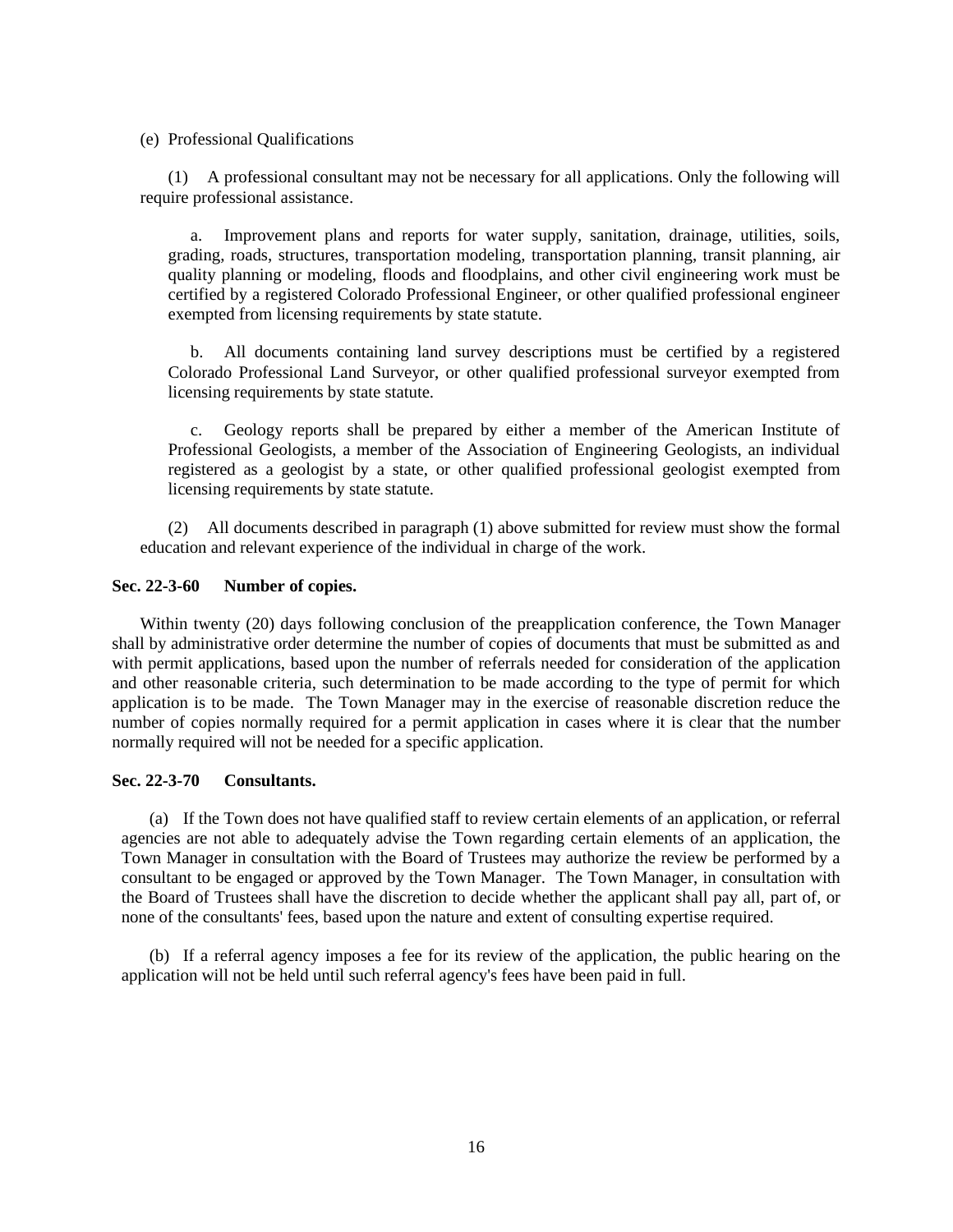#### <span id="page-20-0"></span>**Sec. 22-3-80 Agency referrals; notice of filing.**

(a) Referral of Applications. When an application meeting the requirements of Section 22-3-50 is filed with the Town, relevant portions of the application materials as determined by the Town Manager shall be referred to the agencies listed below. Based on the specifics of the application, the Town Manager may waive referrals that are not necessary to a complete review of the application.

(1) The State Engineer shall review the application to insure conformity with all applicable regulations of the Colorado Division of Water Resources and for comment on applicable water rights administration and determination concerns.

(2) The Colorado Department of Public Health and Environment and Summit County Health Department shall review the application for conformity with all applicable State and County health related regulations.

(3) The Colorado Geological Survey may evaluate those geologic factors which would have a significant impact on the proposed use of the land.

(4) CDOT shall review the application for conformity to the State Highway Access Code, STIP and the regulations relative to the administration of state and federal transportation systems.

(5) The Colorado Division of Wildlife and the Colorado Natural Areas Council shall review all applications in areas affecting natural resources of statewide importance.

(6) The Town may engage an engineering consultant to review all engineering aspects of the proposal, including referral responses and other relevant evidence, and shall transmit findings and preliminary recommendations to the Town Manager.

(7) The Town Manager shall review the application for open space and environmental impacts.

(8) The Town Manager shall evaluate the application for conformance with the Comprehensive Plan, these regulations, sound planning, and comments from the referral agencies and individuals.

(9) The Colorado Water Conservation Board shall review the application for flood hazard impacts.

(b) Notice of filing. On or before the date on which the first referral made pursuant to subsection (a) above is sent, notice of the filing of the application and of its availability for inspection and copying by the public shall be posted at town hall and posted on any website maintained by the Town. Such notice shall include the name of the proposal, the general location of property affected by the proposal, the proposed uses and impacts of the proposal, and any other information deemed appropriate by the Town Manager.

(c) Referral responses. Referral responses must be received by the Town Manager within 20 days after referral in order to ensure that recommendations and findings are considered. Failure of any referral agency to respond within the above-mentioned time period, or within the period of any extension granted by the Town Manager, may be regarded as a lack of response and not as a response that the proposal presents no conflict.

(d) Post Referral Action. If referral comments received by the Town require response from the applicant, the following actions shall occur: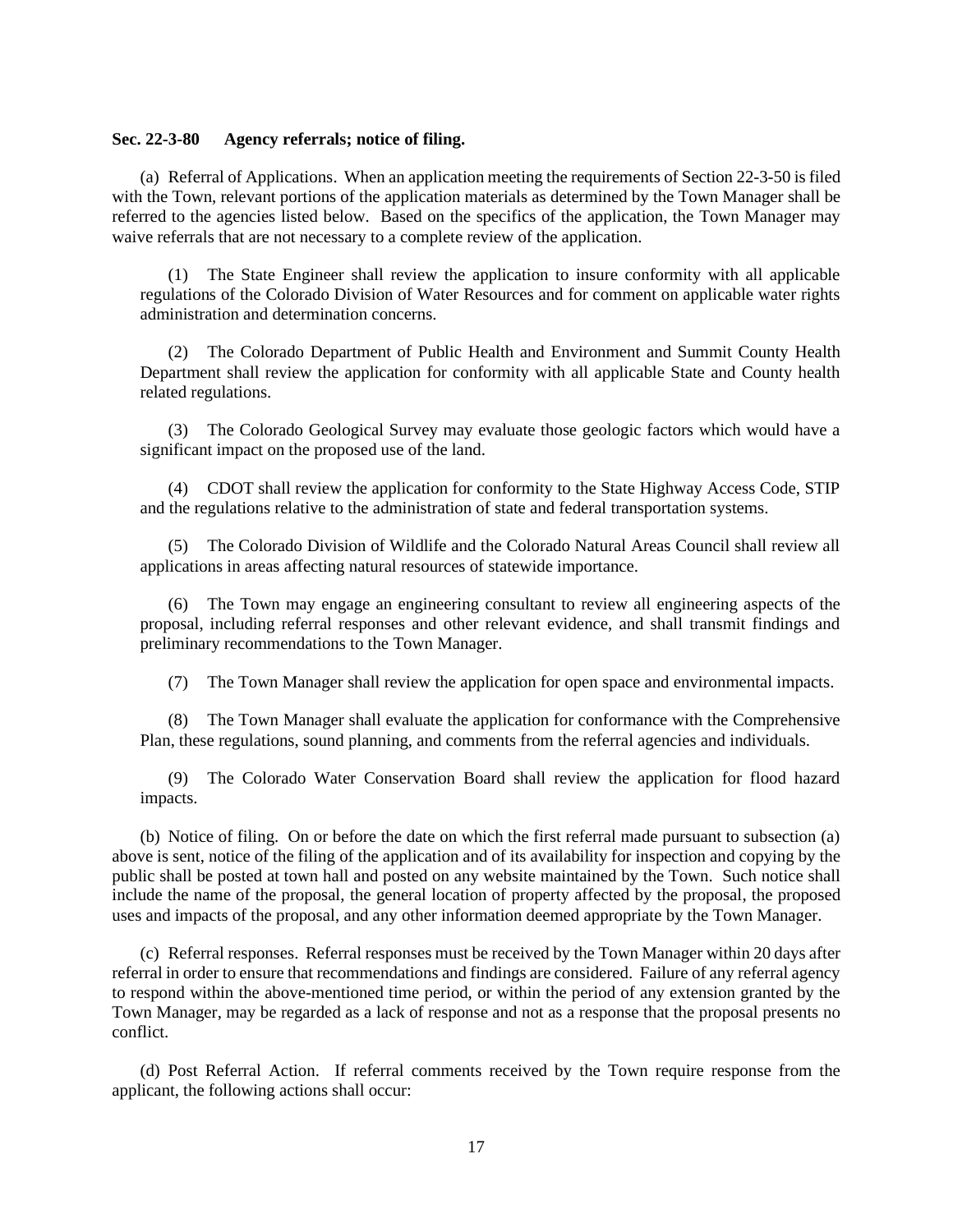(1) The Town Manager will send the relevant comments from referral agencies to the applicant as soon as possible following the Town's receipt of the comments.

(2) Within 14 days after transmittal of comments, or by a later date specified by the Town Manager, the applicant shall respond in writing to those issues raised during the referral process that are identified by the Town Manager for applicant response.

a. Such response shall be considered an amendment to the application and shall be made part of the application to be used as a basis for a final recommendation by the Town Manager.

b. If the Town Manager finds that this new information results in a substantial change in the proposal, the Town Manager may re-refer the amended application and supporting materials to the referral agencies. The processing schedule will be amended accordingly.

c. If the applicant is unable to supply responses within the 14 days allowed, then the applicant may request, in writing, a delay in processing the application for up to 90 days.

d. If the applicant fails to supply satisfactory responses within the specified time, the Town Manager may either base the Town Manager's recommendation on review of the file as it exists or reject the application as a result of the failure to provide information necessary to its proper review.

(e) The Town Manager shall transmit the referral comments and the applicant's responses thereto to the Board of Trustees for its consideration at the public hearing on the application.

#### <span id="page-21-0"></span>**Sec. 22-3-90 Notice of permit hearing.**

(a) Not later than thirty (30) days after receipt of a completed application for a permit, the Board of Trustees shall set and publish notice of a date, time, and place for a hearing before Board of Trustees on said application. Such notice shall be published once in a newspaper of general circulation in the Town, not less than thirty (30) nor more than sixty (60) days before the date set for hearing. On or before the date of publication said notice shall also be mailed to the applicant, posted at town hall, and posted on any website maintained by the Town.

(b) Notwithstanding any other provision of this Chapter, the applicant shall be solely responsible for complying with any applicable requirements of Article 65.5 of Title 24, C.R.S.. Therefore, if the application is one for surface development which requires compliance with Article 65.5 of Title 24, C.R.S., and if the applicant has certified as part of its application submittal that mineral estate owners or lessees owning less than full fee title in the property which is the subject of the application exist, the public hearing on the application before Board of Trustees shall not be held unless the applicant provides signed certification confirming that the applicant has, at least 30 days prior to the said public hearing, transmitted to the Town and to the affected mineral estate owners and lessees the notices required by Article 65.5 of Title 24, C.R.S.

(c) If the applicant has failed to provide notice of the public hearing on its application as required Article 65.5 of Title 24, C.R.S. at least 30 days prior to the said public hearing, the Board of Trustees, or the Town Manager on behalf of the Board of Trustees, may continue, reschedule, or vacate the public hearing to allow proper notice to be provided under Article 65.5 of Title 24, C.R.S.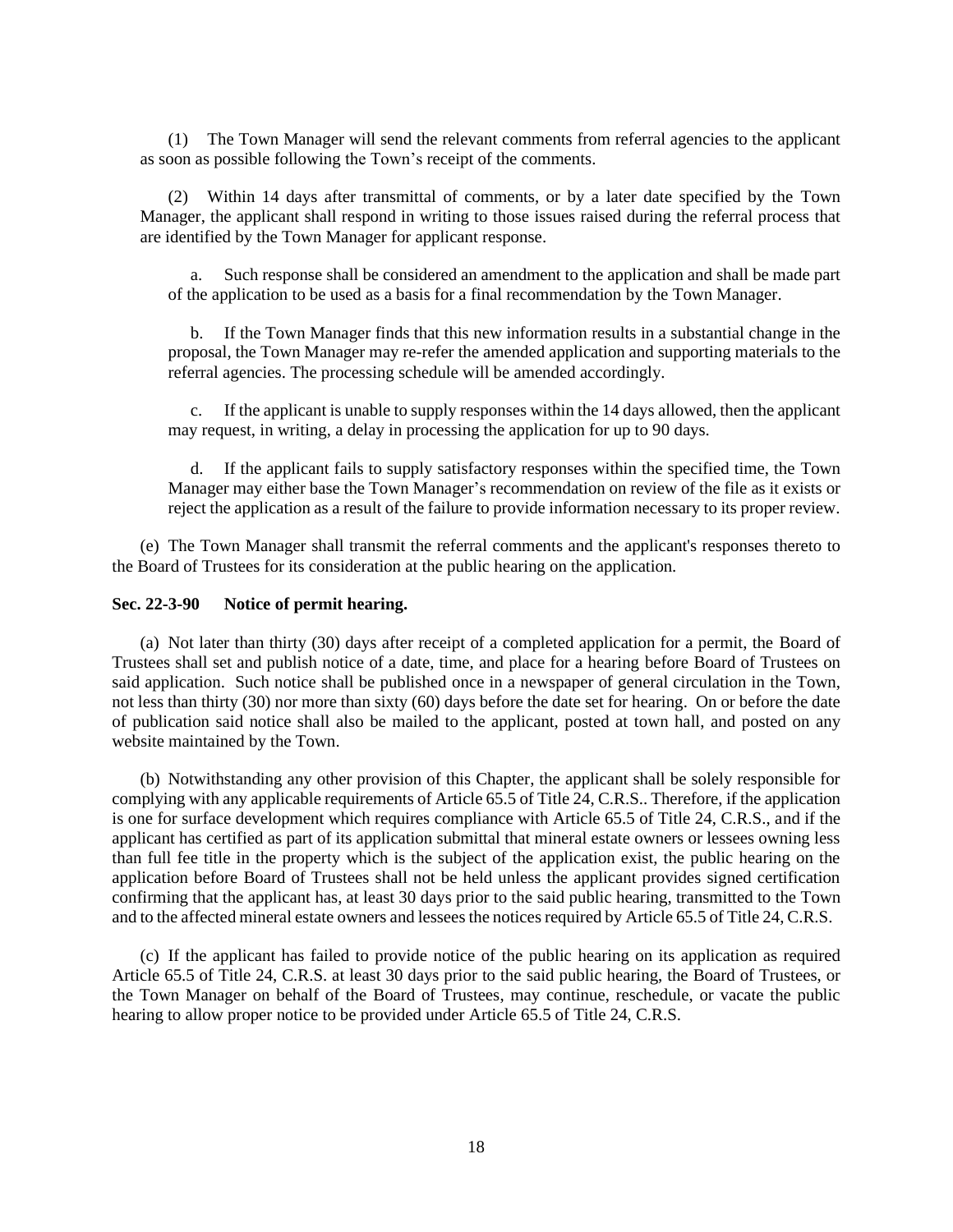#### <span id="page-22-0"></span>**Sec. 22-3-100 Conduct of permit hearing.**

(a) The Board of Trustees shall hear relevant oral and documentary evidence, including any recommendations of the Town Manager and the Planning and Zoning Commission.

(b) The Town Manager shall provide for recording of the hearing by audiotape, stenographer, or other appropriate means within the Town Manager's sole discretion.

(c) The Town Manager shall collect and preserve the following record of the public hearing:

(1) The permit application;

(2) The names and addresses of all persons making oral or written statements, appearing as witnesses, or offering documentary evidence;

(3) Any documentary evidence or written statements or testimony presented in support of or in opposition to the permit application;

(4) The recording and any transcript of the hearing as provided in subsection (b), above, provided that the Town is under no obligation to transcribe the recording unless requested and paid for by the requesting party;

- (5) Written minutes of the Board of Trustees relating to the public hearing;
- (6) The resolution of the Board of Trustees granting or denying the permit application; and
- (7) A copy of the permit, if issued.

#### <span id="page-22-1"></span>**Sec. 22-3-110 Standards for approval of a permit application.**

(a) General provisions

(1) If the Board of Trustees finds that there is not sufficient information concerning any material feature of a proposed development or activity, the Board of Trustees may deny the application or the Board may continue the hearing until the additional information has been received. No such continuance may exceed sixty (60) days unless agreed to by the applicant.

(2) The Board of Trustees may approve an application for a permit to engage in development in an area of state interest or for the conduct of an activity of state interest if the proposed development or activity is found by the Board to comply with the provisions of this Chapter governing such area or activity. If the proposed development does not comply with such provisions, the permit shall be denied. The Board of Trustees may, at its discretion, elect to impose reasonable conditions and requirements upon approval of the permit to assure compliance with such provisions (a "conditional approval"). An applicant's express rejection of a condition or requirement imposed upon an approval shall authorize the Board to reconsider the conditional approval and enter a decision to deny the application.

(3) The Board of Trustees shall reach a decision on a permit application within 120 days after the completion of the permit hearing, or the permit shall be deemed approved. Final action approving or denying a permit application shall be by resolution stating the Board of Trustees' reasons for its decision and its findings and conclusions.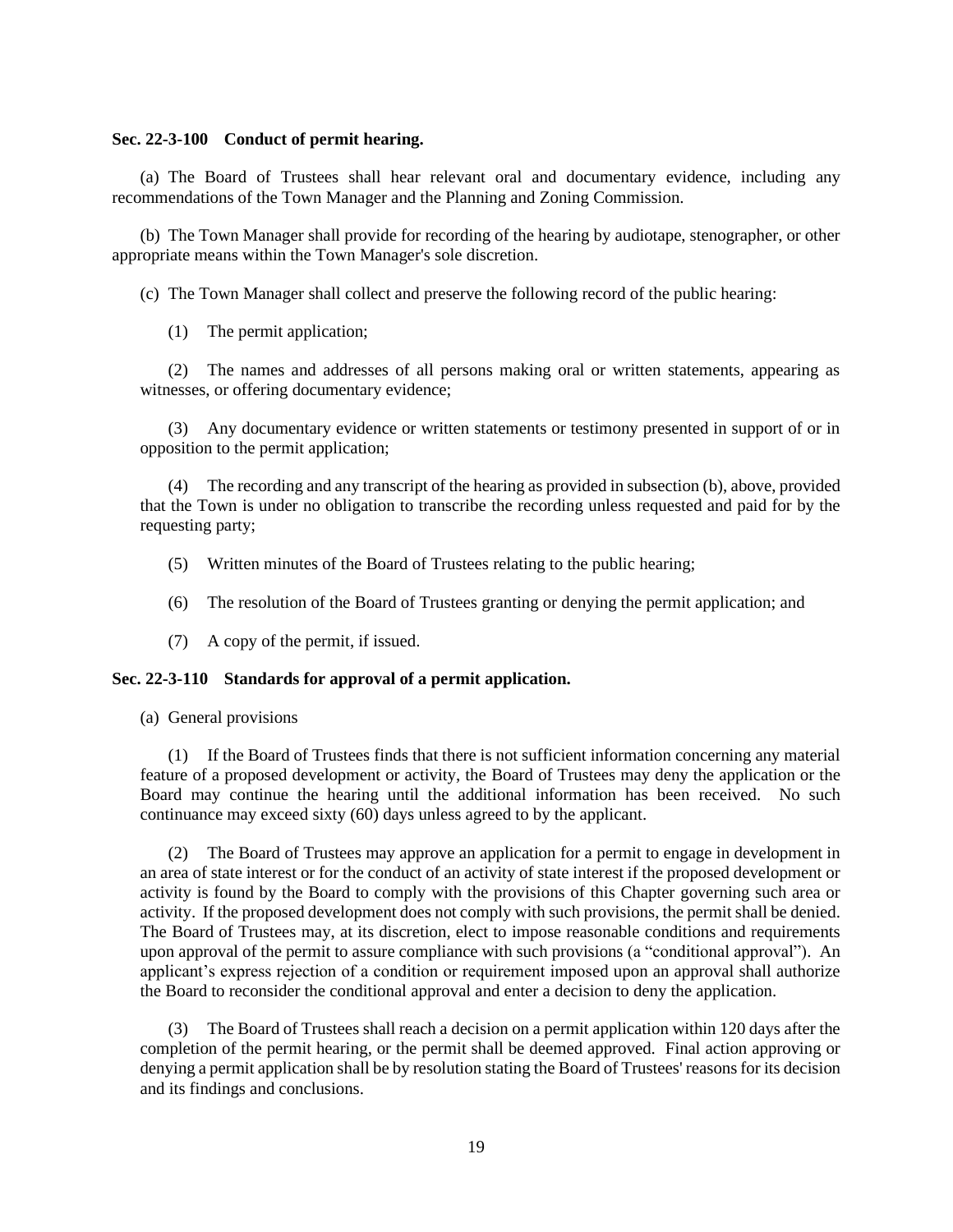(b) Approval criteria. The Board of Trustees shall approve an application that meets the requirements of paragraph (a)(2) above and in addition meets all of the following criteria:

(1) The applicant has obtained or will obtain all property rights, permits, and approvals necessary for the proposal, including surface, mineral, and water rights. The Board of Trustees may, in its discretion, defer making a final decision on the application until necessary property rights, permits and approvals for the proposal are obtained.

(2) The applicant has the necessary expertise and financial capability to develop and operate the proposal consistent with all requirements and conditions.

(3) The proposed development in an area of state interest or for the conduct of an activity of state interest will comply with the applicable zone district for the property or the applicant has demonstrated in writing, which demonstration accepted as legally sufficient by the Town Attorney, that the zone district designation does not legally restrict the proposed development or activity.

(4) Adequate water supplies are available for the proposal if applicable.

(5) The proposal will not cause unreasonable loss of significant agricultural lands as identified in the comprehensive plan, or identifiable on or near the site.

(6) The proposal will not significantly degrade or pose a significant hazard to any aspect of the environment, including environmental resources and open space areas as identified in the comprehensive plan, and other features or elements that are deemed to be significant components of the natural environment worthy of preservation. For purposes of this section, the following aspects of the environment shall be considered:

a. Air quality: The proposal will not significantly deteriorate air quality. In determining impacts to air quality, the Board of Trustees shall apply the following considerations:

i. Changes to seasonal ambient air quality.

ii. Changes in visibility and microclimates.

iii. Applicable air quality standards.

b. Visual quality. The proposal will not significantly degrade visual quality. In determining impacts to visual quality, the Board of Trustees shall apply the following considerations:

i. Visual changes to ground cover and vegetation, waterfalls and streams, or other natural features.

ii. Interference with viewsheds and scenic vistas.

iii. Changes in appearances of forest canopies.

iv. Changes in landscape character types or unique land formations.

v. Compatibility of building and structure design and materials with surrounding land uses.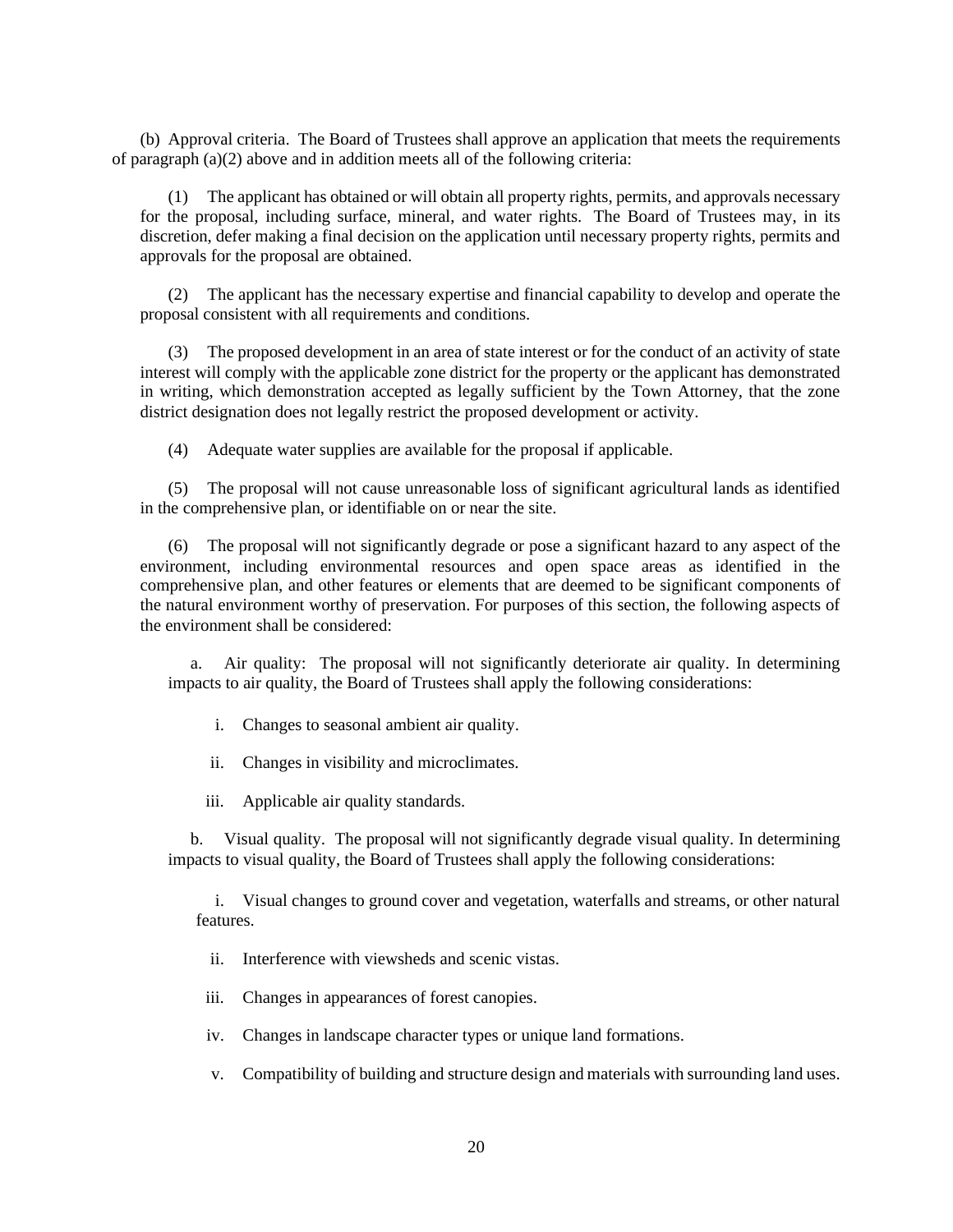vi. Impacts on properties exposed to a view of the project.

c. Surface water quality. The proposal will not significantly degrade surface water quality. In determining impacts to surface water quality, the Board of Trustees shall apply the following considerations:

i. Changes to existing water quality, including patterns of water circulation, temperature, conditions of the substrate, extent and persistence of suspended Particulates and clarity, odor, color or taste of water.

- ii. Applicable narrative and numeric water quality standards.
- iii. Increases in point and non-point source pollution loads.
- iv. Increase in erosion.
- v. Increases in sediment loading to waterbodies.
- vi. Changes in stream channel or shoreline stability.
- vii. Changes in stormwater runoff flows.
- viii. Changes in trophic status or in eutrophication rates in lakes and reservoirs.
- ix. Changes in the capacity or functioning of streams, lakes or reservoirs.
- x. Changes in flushing flows.

xi. Changes in dilution rates of mine waste, agricultural runoff and other unregulated sources of pollutants.

d. Groundwater quality. The proposal will not significantly degrade groundwater quality. In determining impacts to groundwater quality, the Board of Trustees shall apply the following considerations:

i. Changes in aquifer recharge rates, groundwater levels and aquifer capacity including seepage losses through aquifer boundaries and at aquifer-stream interfaces.

ii. Changes in capacity and function of wells within the impact area.

iii. Changes in quality of well water within the impact area.

e. Wetlands and riparian areas. The proposal will not significantly degrade the quality of wetlands and riparian areas. In determining impacts to wetlands and riparian areas, the Board of Trustees shall apply the following considerations:

- i. Changes in the structure and function of wetlands.
- ii. Changes to the filtering and pollutant uptake capacities of wetlands and riparian areas.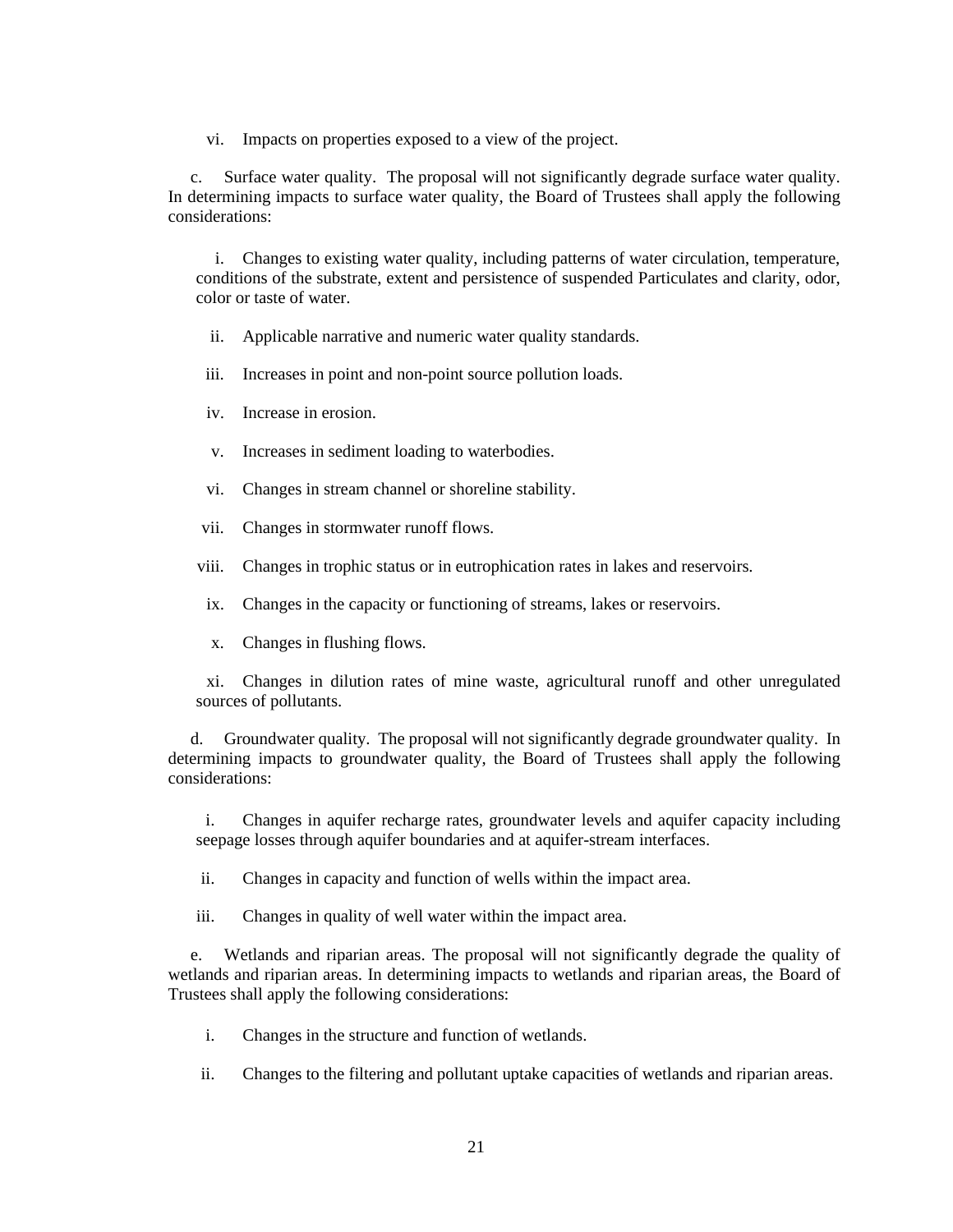- iii. Changes to aerial extent of wetlands.
- iv. Changes in species' characteristics and diversity.
- v. Transition from wetland to upland species.
- vi. Changes in function and aerial extent of floodplains.

f. Terrestrial and aquatic animal life. The proposal will not significantly degrade the quality of terrestrial and aquatic animal life. In determining impacts to terrestrial and aquatic animal life, the Board of Trustees shall apply the following considerations:

- i. Changes that result in loss of oxygen for aquatic life.
- ii. Changes in flushing flows.
- iii. Changes in species composition or density.
- iv. Changes in number of threatened or endangered species.

v. Changes to habitat and critical habitat, including calving grounds, mating grounds, nesting grounds, summer or winter range, migration or common travel routes, or any other habitat features necessary for the protection and propagation of any terrestrial animals.

vi. Changes to habitat and critical habitat, including stream bed and banks, spawning grounds, riffle and side pool areas, flushing flows, nutrient accumulation and cycling, water temperature, depth and circulation, stratification and any other conditions necessary for the protection and propagation of aquatic species.

vii. Changes to the aquatic and terrestrial food webs.

viii. Changes to existing levels of human engagement and interference with terrestrial and aquatic animal life.

g. Terrestrial and aquatic plant life. The proposal will not significantly degrade the quality of terrestrial and aquatic plant life. In determining impacts to terrestrial and aquatic animal life, the Board of Trustees shall apply the following considerations:

i. Changes to habitat of threatened or endangered plant species.

ii. Changes to the structure and function of vegetation, including species composition, diversity, biomass, and productivity.

iii. Changes in advancement or succession of desirable and less desirable species, including noxious weeds.

iv. Changes in threatened or endangered species.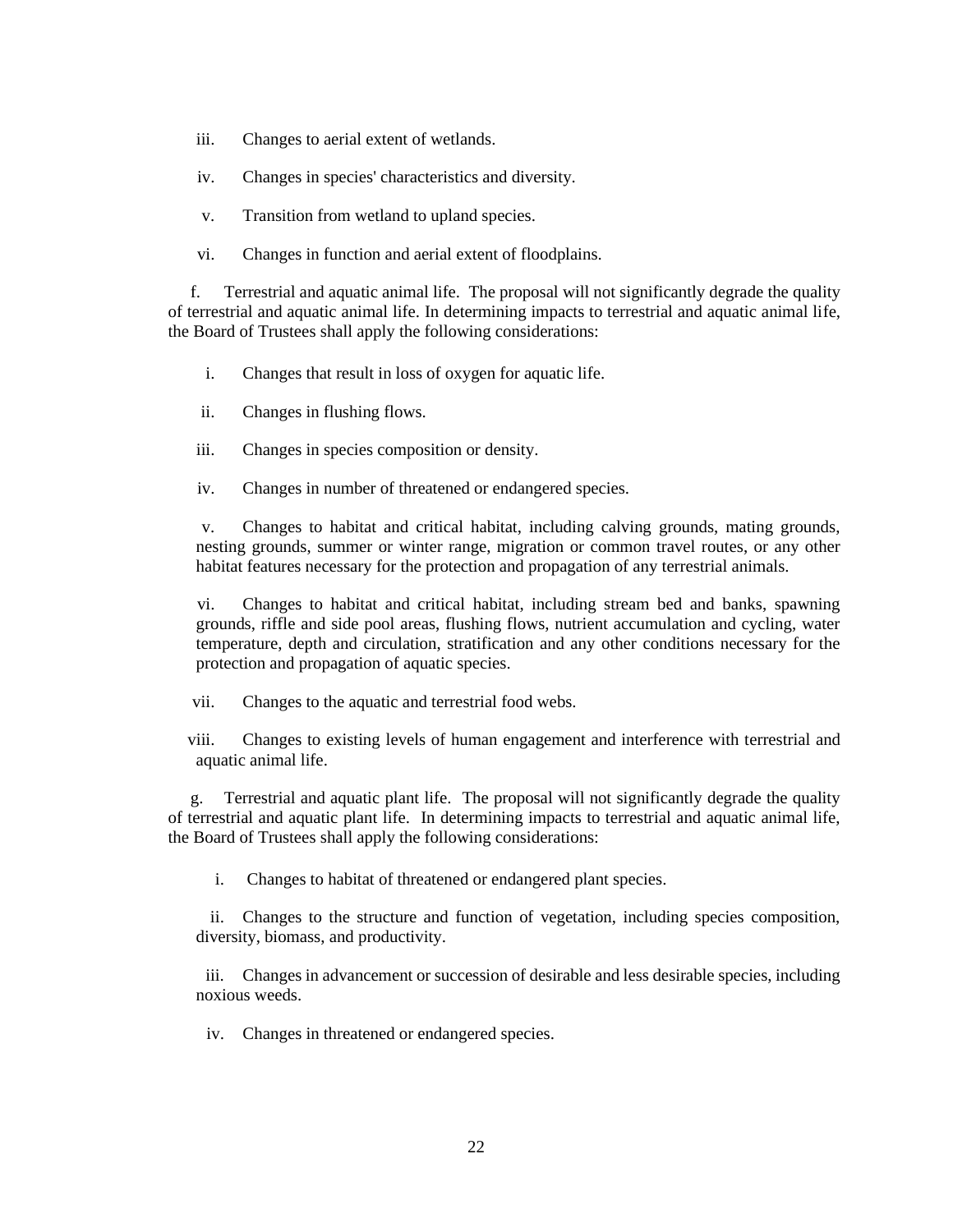h. Soils and geologic conditions. The proposal will not significantly degrade soils and geologic conditions. In determining impacts on soils and geologic conditions, the Board of Trustees shall apply the following considerations:

i. Changes to the topography, natural drainage patterns, soil morphology and productivity, soil erosion potential, and flood hazard areas.

ii. Changes to stream sedimentation, geomorphology, and channel stability.

iii. Changes to lake and reservoir bank stability and sedimentation, and safety of existing reservoirs.

iv. Changes to avalanche areas, mudflows and debris fans, and other unstable and potentially unstable slopes.

v. Exacerbation of seismic concerns and subsidence.

(7) The proposal will not have a significant adverse effect on the quality or quantity of recreational opportunities and experience.

(8) The proposal will not cause unreasonable loss or impairment of significant cultural resources, including but not necessarily limited to historical resources or sites and archaeological artifacts or sites.

(9) The proposal or its associated transmission collector or distribution system will not create blight or cause other nuisance factors such as excessive noise or obnoxious odors.

(10) The proposal will not degrade the natural, rural, mountain character of the Town or present objectionable views from residential properties which views are inconsistent with the natural, rural, mountain character of the Town

(11) The proposal will not be subject to significant risk from floods, fires, earthquakes or other disasters or natural hazards.

(12) The proposal or its associated transmission collector or distribution system will not create an undue financial burden on existing or future residents of the Town.

(13) The proposal will not have a significant adverse effect on the capability of local government to provide services or exceed the capacity of service delivery systems.

(14) The planning, design and operation of the proposal will reflect appropriate principles of resource conservation, energy efficiency and recycling or reuse.

(15) For those applications for which the Town Manager has required information on the environmental impacts and costs of alternatives under Section  $22-3-50(c)(9)$  above, the proposal represents the least damaging alternative of reasonable cost among the alternatives analyzed.

(16) The proposal is in accordance with the comprehensive plan, zoning and any other applicable land use designations and requirements, and any applicable intergovernmental agreement affecting land use and development.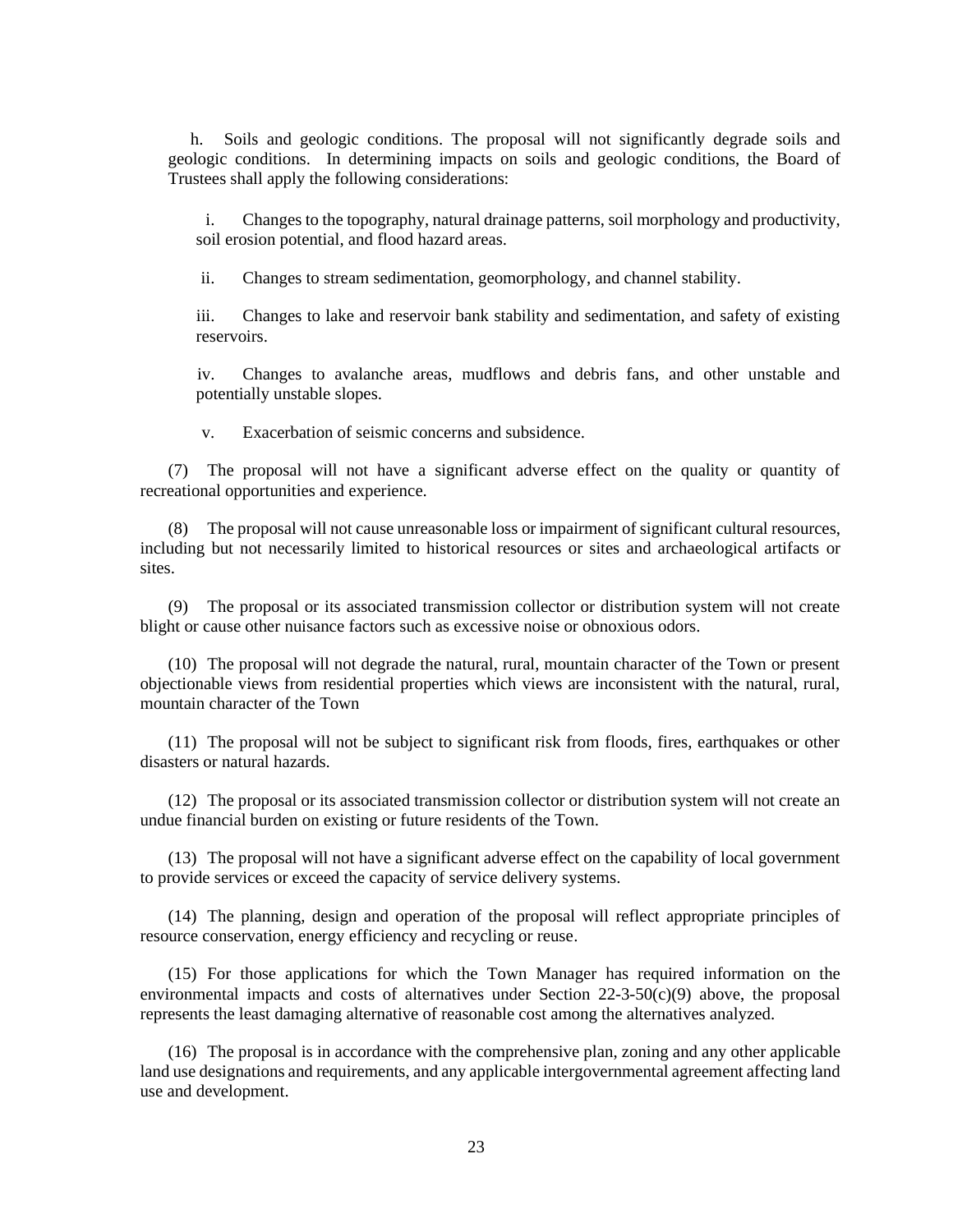(17) The proposal represents the complete, reasonably foreseeable development for the subject property as required under Section 22-3-10(d), above, except that the Board of Trustees may approve development constituting less than the complete development provided that the applicant clearly demonstrates that a lesser proposal constitutes a discrete phase of the complete development as supported by the applicable master planning document required under Subsection 22-3-10(d), which can be logically and adequately reviewed as a separate project under the applicable criteria of these regulations.

## <span id="page-27-0"></span>**Sec. 22-3-120 Issuance of permits.**

(a) The permit shall be issued in the form adopted by the Town Manager.

(b) The permit shall set forth in detail all conditions imposed upon the development by Board of Trustees to eliminate, minimize or mitigate adverse effects and impacts of such development.

(c) The Board of Trustees may establish and set forth in the permit the time or times within which substantial development activity subject to the permit must commence, or within which specified and defined substantial progress with a designated activity must occur.

(d) A certified copy of the permit shall be recorded in the real property records of the clerk and recorder of Summit County.

## <span id="page-27-1"></span>**Sec. 22-3-130 Financial security.**

(a) As a condition of issuing any permit, the Board of Trustees may, in its discretion, require the applicant to file a guarantee of financial security deemed adequate by the Board of Trustees and payable to the Town.

(b) The purpose of such financial guarantee shall be to assure that the permittee shall faithfully perform all requirements of the permit and any conditions imposed by the Board of Trustees.

(c) The amount of such financial guarantee shall be established by the Board of Trustees upon consideration of the following criteria:

(1) The estimated cost of returning the site of the permitted development or activity to its original condition or to a condition acceptable to the Town for the matter of state interest for which the permit is being granted; and

(2) The estimated cost of completing the permitted development or activity; and

(3) The estimated cost of complying with all requirements of the permit.

(d) The financial guarantee may be in the form of an irrevocable letter of credit, performance bond, or escrow of either cash or corporate or municipal bonds rated at least AA by Standard and Poor's or an equivalent rating by Moody's, with such escrow agreement as is acceptable to the Town Attorney, subject to the following terms and conditions:

(1) The Board of Trustees may require that a cash deposit in an amount up to ten percent (10%) of the financial guarantee be provided to the town Treasurer to be placed in a separate interest-bearing account.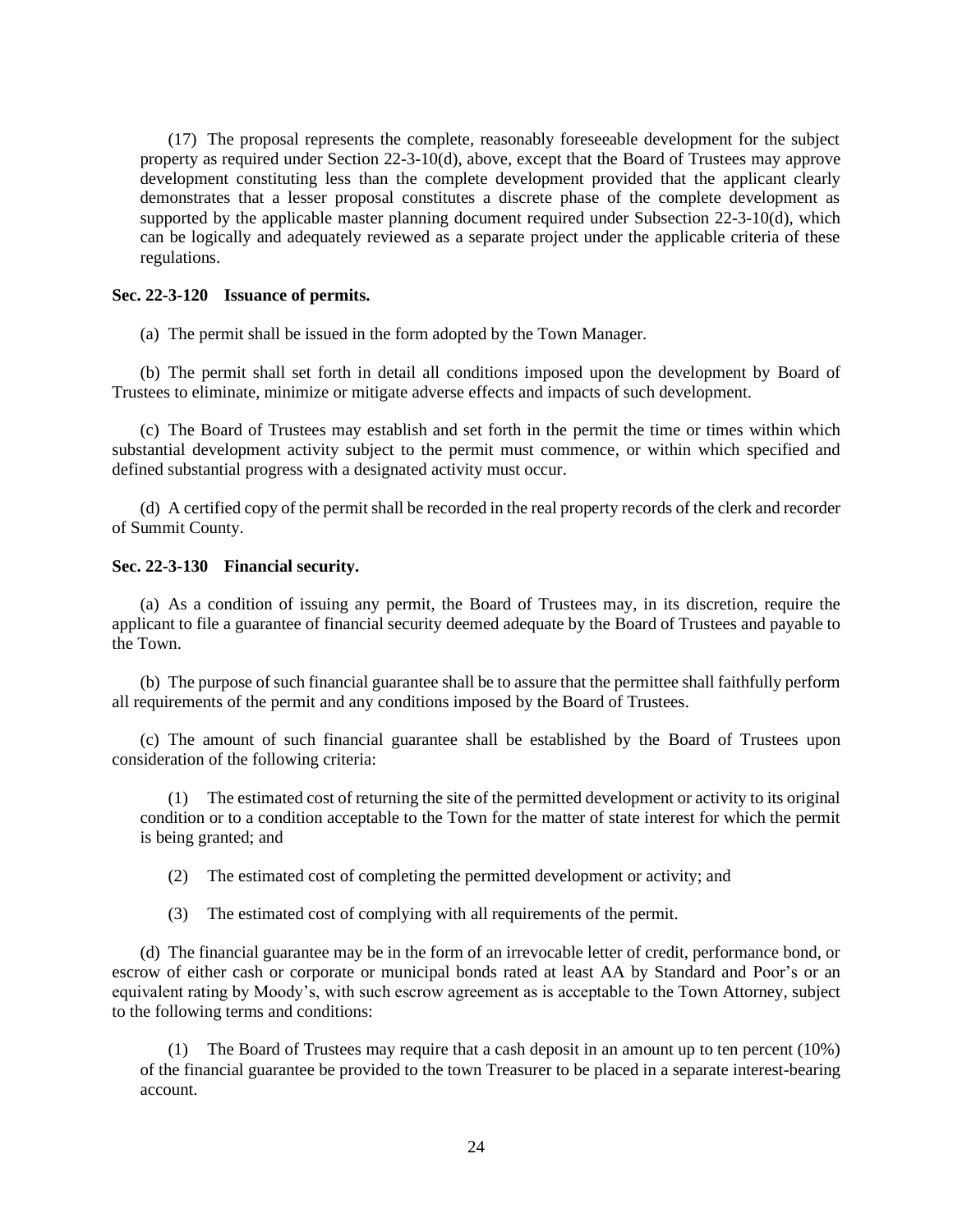(2) The irrevocable letter of credit, performance bond, or escrow shall provide a financial guarantee that the permittee will fulfill all obligations under the terms of the permit. Letters of credit acceptable hereunder shall have an expiration date no sooner than six months following the scheduled completion of the permitted development.

(3) The surety issuing a performance bond shall have at least an "A" Rating from Moody's or an equivalent rating as designated by a nationally recognized rating firm and shall additionally be included in the most recent listing of companies holding Certificates of Authority as Acceptable Sureties on Federal Bonds and as Acceptable Reinsuring Companies, Department of Treasury, Circular 570.

(4) The surety issuing an irrevocable letter of credit must maintain an office or corresponding bank within seventy-five (150) miles of the Town and shall otherwise be approved by the Manager.

(5) The permittee shall not have greater than a ten percent (10%) ownership or managerial control over the surety issuing any financial guarantee.

(6) The permittee may request, and the Town shall grant, reductions in the financial guarantee for development constructed and initially accepted by the Town, provided, however, that sufficient security remains to ensure completion of all remaining obligations.

(e) The financial guarantee may be released only when:

(1) The permit has been surrendered to the Board of Trustees before commencement of any physical activity on the site of the permitted development or activity;

(2) The development or activity has been abandoned and the site thereof has been returned to its original condition or to a condition acceptable to the Board of Trustees in accordance with standards adopted by Board of Trustees for the matter of state interest for which the permit is being granted;

- (3) The project has been satisfactorily completed; or
- (4) Applicable guaranteed conditions have been satisfied.

(f) Any financial guarantee may be cancelled by a surety only upon receipt of the Board of Trustees' written consent, which consent may be granted only when such cancellation will not compromise the purposes of the security.

(g) In the event that, prior to release of a financial guarantee filed pursuant to this Chapter, the license to do business in Colorado of the surety upon financial guarantee is suspended or revoked by any state authority, the financial guarantee should expire, the surety issuing the financial guarantee becomes nonqualifying, or the cost of completing the permitted development, or returning the site to an acceptable condition, is reasonably determined by the Town to be greater than the amount of the financial guarantee provided, then the Town shall furnish the permittee with written notice of such conditions, and within thirty (30) days of receipt mailing of such notice, the permittee shall provide the Town with a substituted qualifying financial guarantee, or augment the deficient security to achieve the required security. If such financial guarantee is not timely furnished, then the permit may be suspended by the Town pending compliance herewith.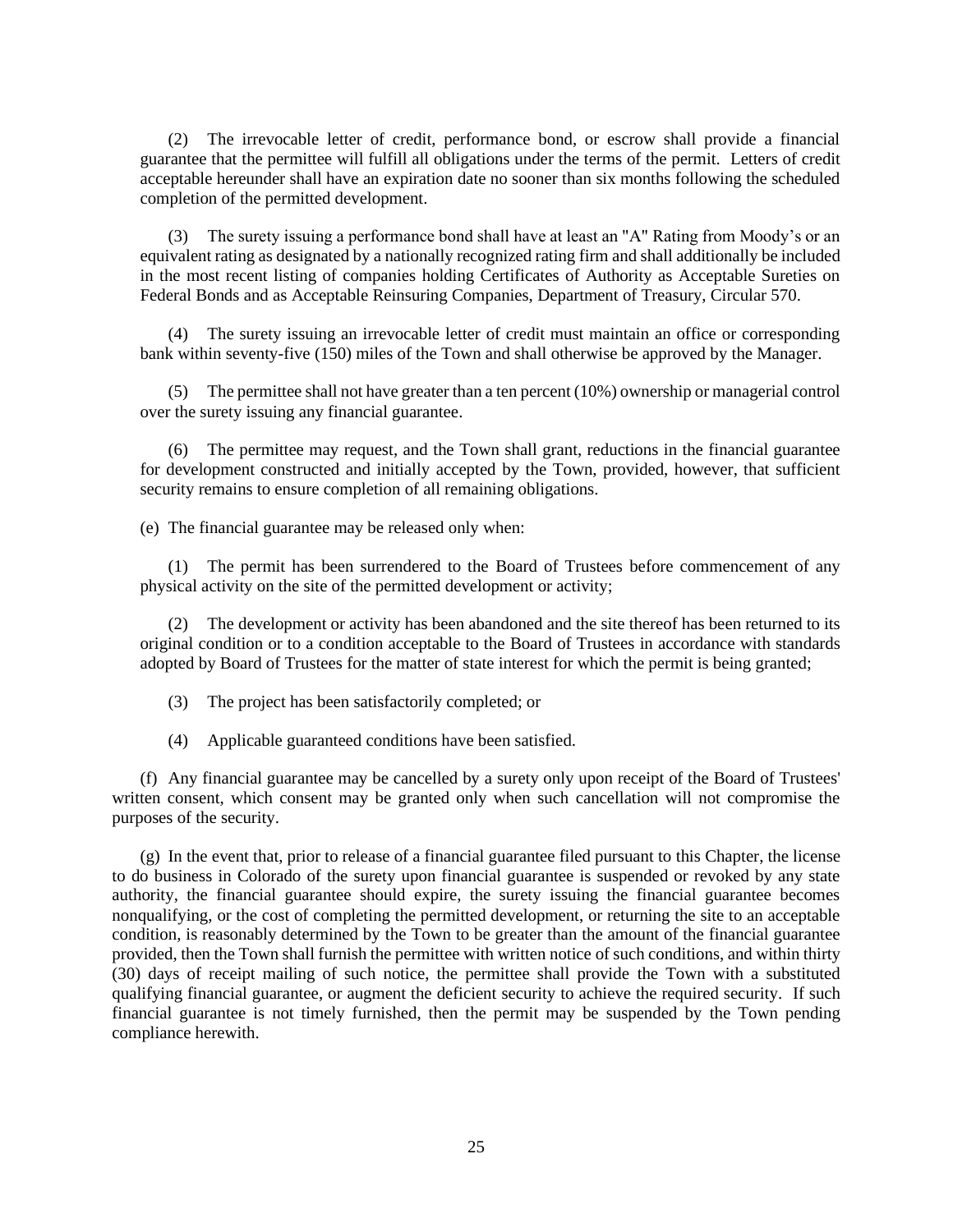(h) If the Board of Trustees determines that a financial guarantee should be forfeited because of any violation of the permit or any applicable provisions adopted by the Board of Trustees, it shall provide written notice to the surety and to the permittee and shall order the financial guarantee forfeited.

(i) The cash deposit described in subsection  $(d)(1)$  may be used by the Town in the event of the default or alleged default of the permit holder only for the purposes of recovering on the surety or fulfilling the permit obligations of the permit holder. In the event that a reviewing court determines that there has been no default by the permit holder, that portion of any moneys expended by the Town shall be replaced in the separate interest-bearing account described in subsection  $(d)(1)$  by the Town immediately following such determination. The Town may arrange with a lending institution, which provides money for the permit holder, that said institution may hold in escrow any funds required for said cash deposit. Funds shall be disbursed out of escrow by the institution to the Town upon the Board of Trustees' demand for the purposes specified in this section.

(j) If the forfeiture results in inadequate funds to cover the costs of accomplishing the purposes of the financial guarantee, the Town shall take such steps as it deems appropriate to recover such costs where recovery is deemed possible.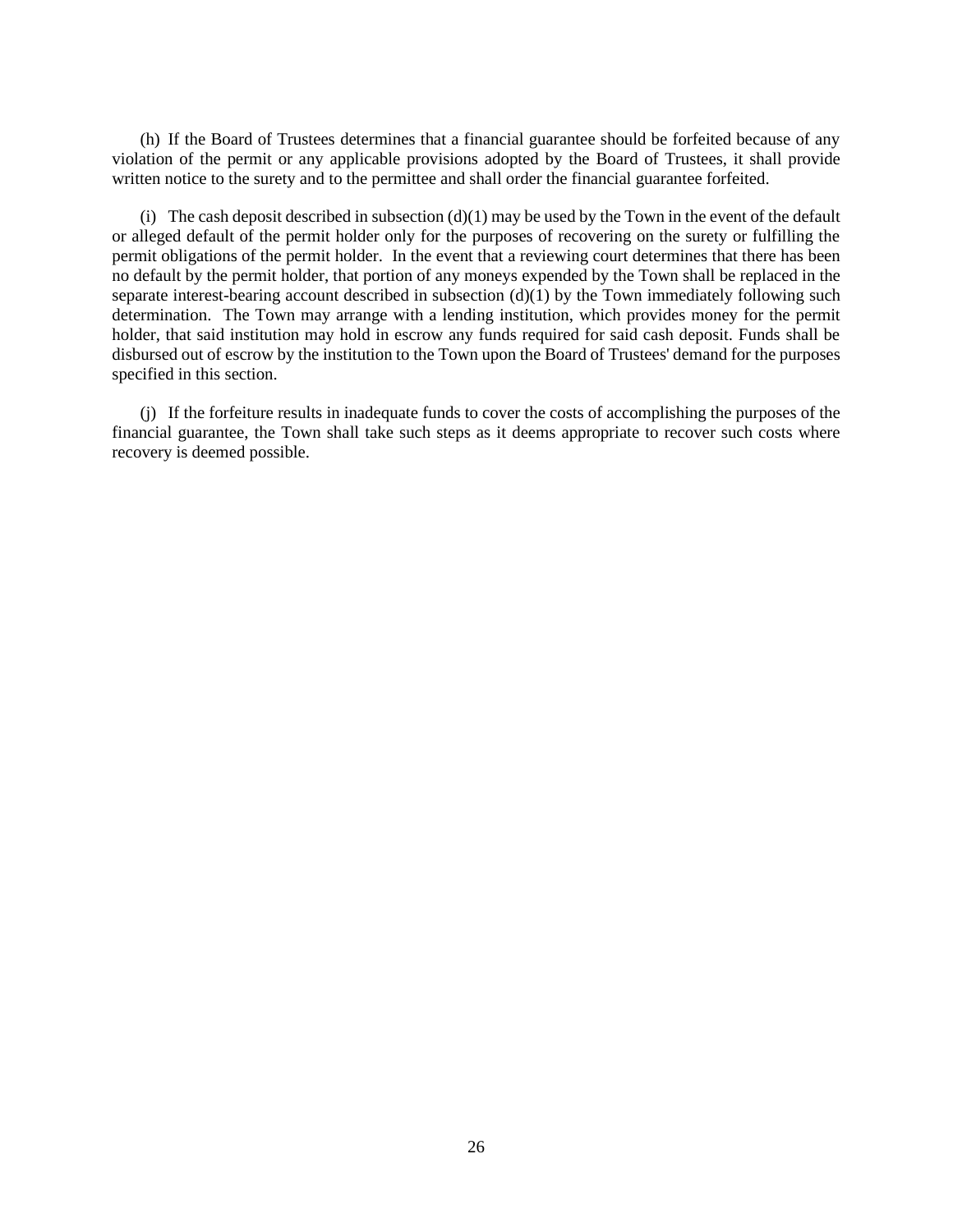# **Article IV Administration, enforcement, penalties, and judicial review**

<span id="page-30-0"></span>**Sec. 22-4-10 Enforcement and penalties.** It is unlawful and a violation of this Chapter for any person to engage in or to undertake any development in an area designated pursuant to this Chapter, or to conduct an activity designated pursuant to this Chapter, without a permit issued pursuant to Article III of this Chapter, or to fail or refuse to comply with permit requirements, or to act outside the authority of the permit. A separate violation shall be deemed to occur on each day that violation of this provision occurs or continues.

**Sec. 22-4-20 Mapping disputes.** Where interpretation is needed as to the exact location of the boundary of any designated area and where there appears to be a conflict between a mapped boundary and actual field conditions, the Town Manager shall make the necessary determination of the boundary. Any person contesting the location of the boundary shall be given an opportunity to present his case to the Town Manager.

# <span id="page-30-1"></span>**Sec. 22-4-30 Town Manager authority; right of entry.**

The Town Manager is hereby authorized and directed to inspect and examine the use, occupation or development of or activity in each and every area or activity designated pursuant to this Chapter for the purpose of determining from time to time whether or not any use, occupation, development or activity is in violation of any of the provisions of this Chapter or of any permit issued or required pursuant hereto. Duly authorized representatives of the Town, bearing proper credentials and identification, shall be permitted to enter upon all property at reasonable times for the purpose of inspecting, observing, measuring, sampling and testing in connection with the enforcement and administration of this Chapter or any permit issued pursuant hereto, and for the performance of any duty or function authorized to or required of the Town pursuant to this Chapter.

**Sec. 22-4-40 Revocation or suspension of permits.** In addition to and without waiving any other available remedy, the Town shall have and may exercise the right to suspend or revoke any permit issued pursuant to this Chapter when any violation of this Chapter or the terms or conditions of such permit occurs or continues, including without limitation the failure of the permittee to proceed with development in a designated area or with a designated activity within the times specified in the permit, in accordance with the following:

(a) Immediate suspension or revocation. The Town Manager may immediately suspend a permit when such suspension is necessary to stop or prevent an actual or threatened imminent endangerment to the health or welfare of any person or to the environment, or interference with or damage to Town facilities. The permittee shall have the right to a prompt hearing following such termination or suspension as provided in subsection (b) below.

(b) Notice and opportunity for hearing.

(1) When it appears that any cause for suspension or revocation of a permit exists, the Town Manager may mail or deliver to the permittee a notice advising him of the following:

a. The alleged violation;

b. That the permit will be suspended or revoked on account of such violation on a date not less than thirty (30) days from the date of the notice unless the stated violation is sooner cured;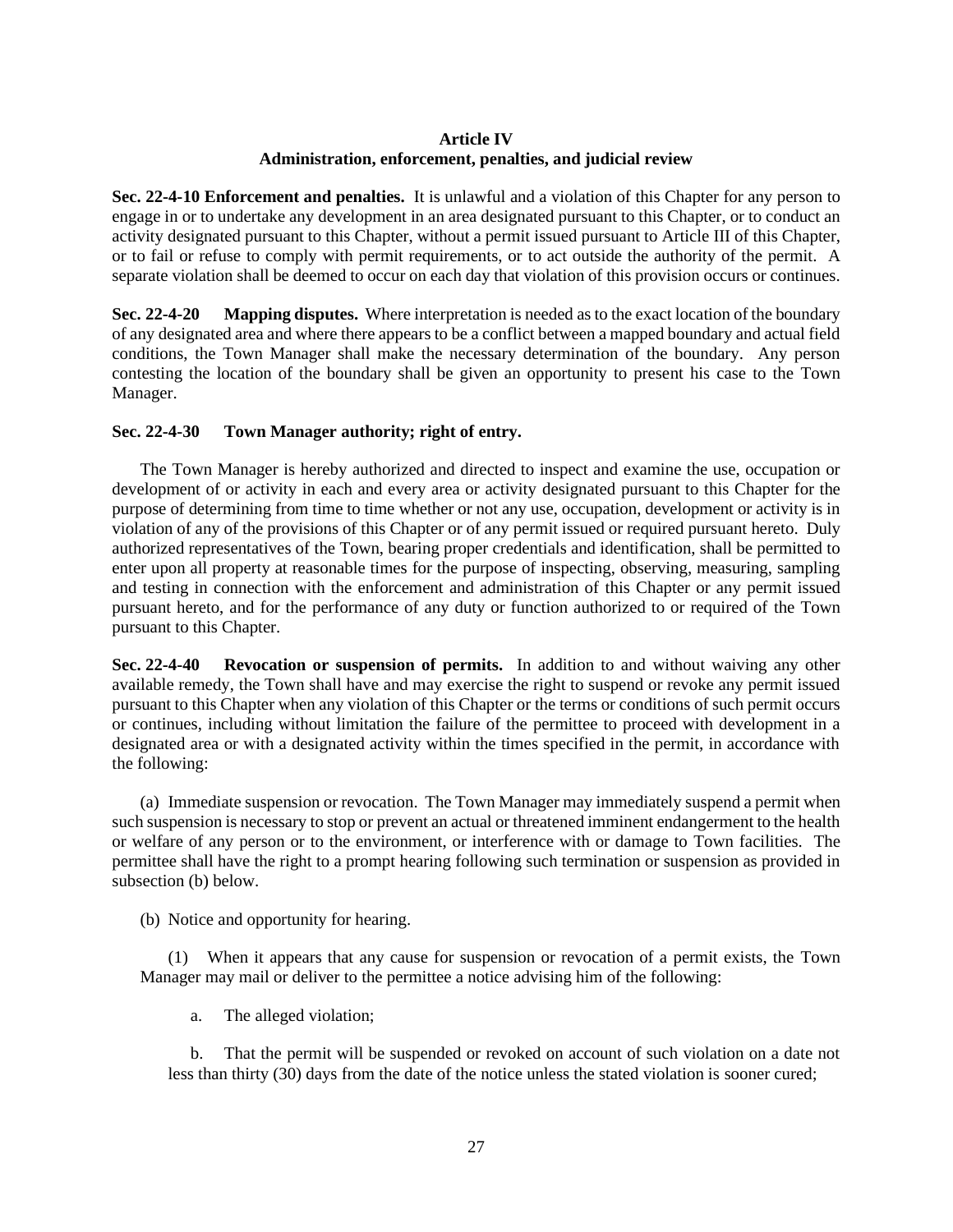c. That he has the right to a hearing before the Board of Trustees at which he may be heard concerning the alleged violation; and

d. That if he desires a hearing, he must request the same in writing before the suspension or revocation date specified in the notice.

(2) Delivering or mailing the notice to the address given for the permittee on the permit shall constitute delivery thereof to the owner.

(3) If the permittee does not cure the stated violation or request a hearing within the time provided, the Town shall forthwith order the permit suspended or revoked, as appropriate.

(4) If the permittee makes timely request for hearing, the Board of Trustees shall promptly schedule and hold such hearing. The Board of Trustees shall issue a written findings and order stating the reasons supporting its decision. Except as provided in subsection (a) above, suspension or revocation of the permit shall be stayed until the Board of Trustees holds the hearing and renders its decision.

(c) Execution of order. Any person notified of a suspension or revocation of his permit shall immediately cease and desist from all actions or undertakings for which the permit was required. The Town shall be entitled to exercise such remedies as deemed necessary, including injunctive relief, to enforce the suspension or revocation.

(d) Grounds for revocation; effect. A permit shall be revoked and not merely suspended if the violation is of such a nature that it or its adverse effects cannot be cured or reasonably mitigated, or if the permit was suspended at least two (2) times within the preceding five (5) years as a consequence of the acts or omissions of the same permittee. Any permit revoked pursuant to this section may not be reinstated. The holder of a permit which has been revoked may apply for a new permit pursuant to this Chapter.

(e) Reinstatement of suspended permit. Any suspension shall be rescinded by the Town upon a determination that the violation forming the basis for such suspension has been cured and that no further or other nonconforming conditions or uses by the permittee are evident. The Town shall not reinstate a permit until the person requesting reinstatement has paid the full amount of any applicable charges and any amounts expended by the Town to cure the violation or enforce the terms of this Chapter or the permit.

## <span id="page-31-0"></span>**Sec. 22-4-50 Cure of violations.**

(a) Order to cure. If the Town determines that the holder of any permit issued pursuant to this Chapter is using or developing property or is conducting an activity subject to the permit in a way that is not in conformity with this Chapter or with the terms or conditions of the permit, it may give written notice thereof to the permit holder. Such notice shall specify the nonconformity, direct the permittee at its cost to perform specified curative work, and specify the period of time determined by the Town to be reasonably necessary for completion of the curative work.

(b) Town cure at owner cost. If the permittee fails within the specified time following such notice to cure the nonconformity stated therein, the Town may, in addition to and without waiving any other remedy, perform the work and charge the permittee for its actual costs incurred in connection therewith. The costs so charged shall be a perpetual lien against any property subject to the permit until paid in full.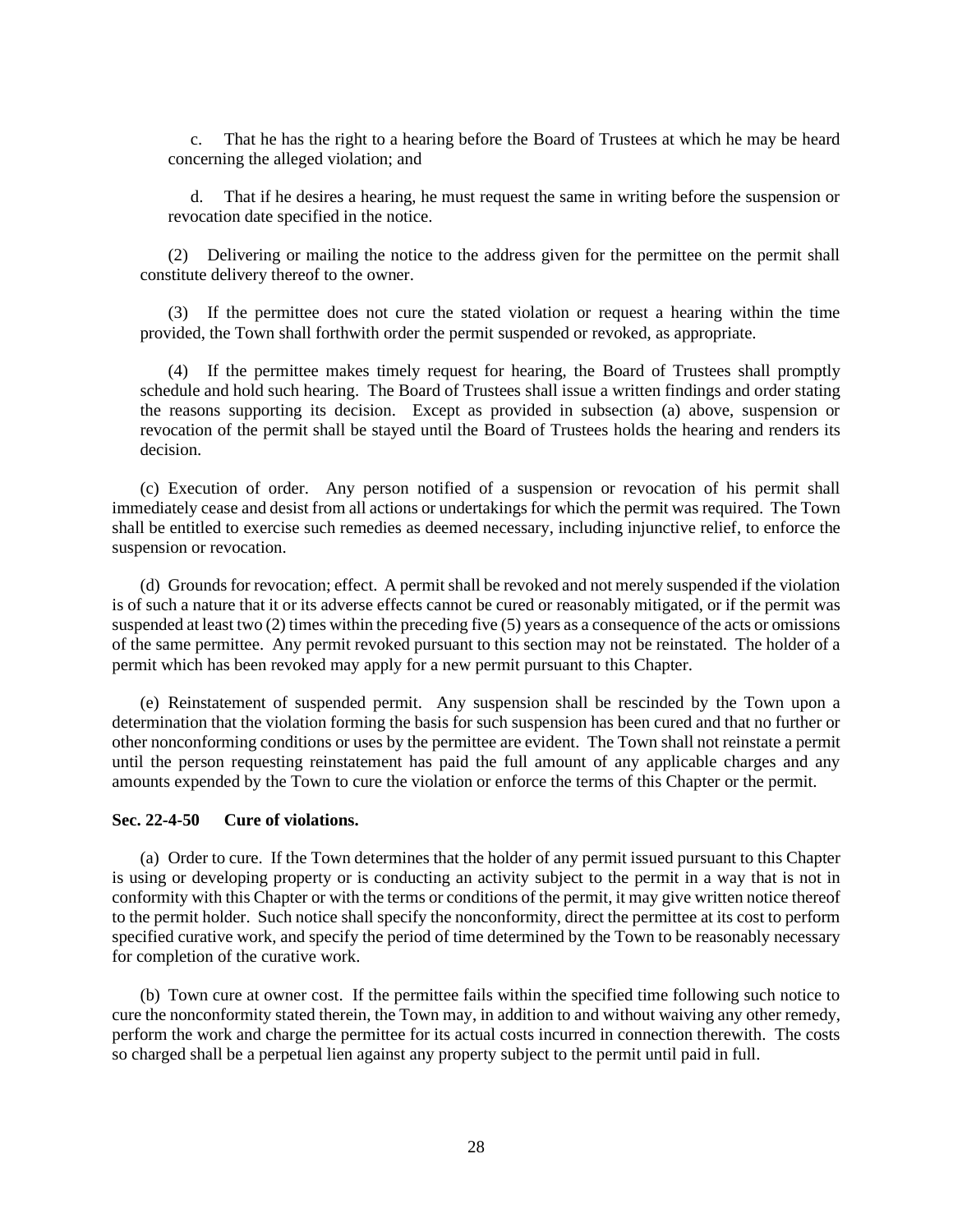**Sec. 22-4-60 Civil damages.** In addition to and without waiving any other available remedy, the Town may recover civil damages from any person liable to the Town under the laws of the United States or the State as a result of any violation of this Chapter or any permit issued pursuant hereto, or any other unlawful act or omission. Such damages shall include the Town's actual costs of discovering, investigating, curing, mitigating and repairing the consequences of such violation or other unlawful acts or omissions, including the Town's reasonable attorney fees.

**Sec. 22-4-70 Injunctive relief.** In addition to and without waiving any other available remedy, the Town may obtain injunctive relief from or to cure any act or omission which violates this Chapter or any permit issued pursuant hereto, or which otherwise jeopardizes the property or health of any person, including the Town.

**Sec. 22-4-80 Remedies cumulative.** The remedies available to the Town under this Chapter, and under state and federal law, shall be deemed cumulative, and the utilization by the Town of any single such remedy or combination thereof shall not preclude the Town from utilizing any other remedy or combination thereof.

## <span id="page-32-0"></span>**Sec. 22-4-90 Town Manager authority; appeal.**

(a) Subject to the provisions of subsection (b) of this section, the Town Manager shall have the authority to administer, interpret and enforce the provisions of this Chapter on behalf of the Town.

(b) Any orders, directives, determinations or decisions of the Town Manager relating to the administration, interpretation or enforcement of this Chapter may be appealed in writing to the Board of Trustees, within thirty (30) days after the date of the order, directive or decision. The appeal shall state the specific claims of error asserted, with citations to relevant provisions of this Chapter or other relevant legal authority. The person appealing such order, directive or decision shall have the burden of demonstrating that the Town Manager abused his or her discretion, acted outside his or her authority, or that the said order, directive or decision was plainly unreasonable and contrary to the purposes and intent of this Chapter. The order, directive or decision shall be upheld if the person appealing same fails to meet this standard to the reasonable satisfaction of Board of Trustees.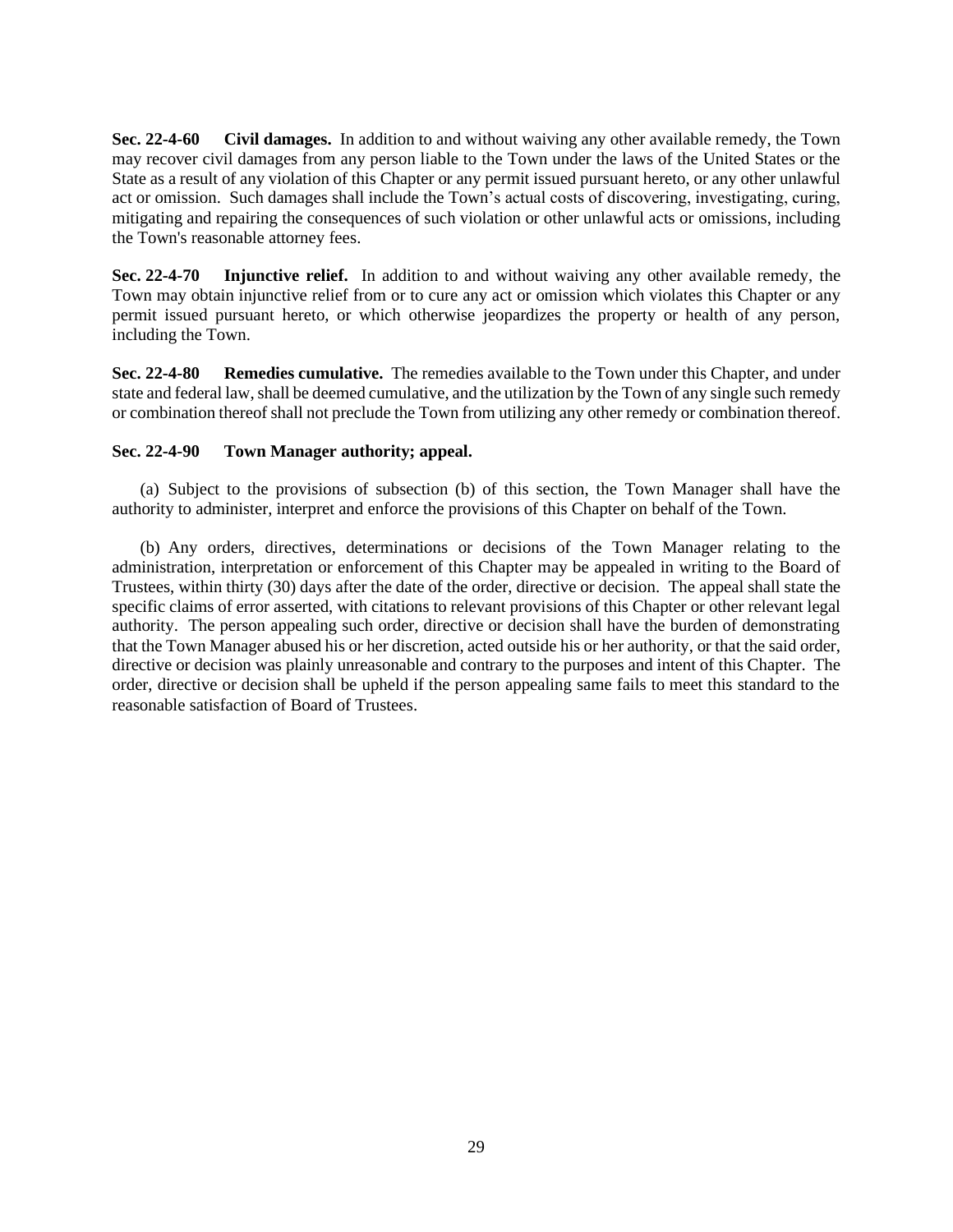# **Article V**

## **Site selection of arterial highways, interchanges and collector highways**

<span id="page-33-0"></span>**Sec. 22-5-10 Designation.** The Board of Trustees, having considered the intensity of current and foreseeable development pressures and applicable guidelines for identification and designation, as well as the other relevant factors set forth in Section 22-2-50, above, at a duly noticed public hearing held in accordance with Part IV of Article 65.1, Title 24, C.R.S., does hereby find and declare the site selection of arterial highways, interchanges and collector highwaysto be a matter of state interest and does hereby adopt the accompanying regulations requiring permits for this activity as set forth in this Article V. The conduct of this activity within the boundaries of the Town shall be subject to this designation.

# <span id="page-33-1"></span>**Sec. 22-5-20 Reasons for designation.**

The site selection of arterial highways, interchanges and collector highways has been designated as a matter of state interest for the reasons set forth in section 22-5-10 and for the following additional specific reasons:

(1) The historic and cultural significance of Blue River is not limited to a single structure or thoroughfare. The primary matter of state interest is the continued preservation of the historic landscape of the Town. The location of arterial highways, interchanges and collector highways within that landscape has a high potential for significant adverse impacts upon this landscape and this establishes the primary basis its designation as an activity of state interest.

(2) The location of arterial highways, interchanges and collector highways has a high potential for significant adverse impacts upon air and water quality in the Town and this establishes a basis for its designation as an activity of state interest.

(3) The location of arterial highways, interchanges and collector highways has a high potential for significant adverse impacts upon levels of noise in the Town and this establishes a basis for its designation as an activity of state interest.

(4) The location of arterial highways, interchanges and collector highways has a high potential for significant adverse impacts upon the quality of life in the Town and this establishes a basis for its designation as an activity of state interest.

(5) The location of arterial highways, interchanges and collector highways has a high potential for significant adverse impacts upon the natural, rural, and mountain character of the Town and significant adverse impacts on the visual qualities that are deemed an essential element that defines the Town.

# <span id="page-33-2"></span>**Sec. 22-5-30 Applicability.**

(a) These regulations shall apply to the site selection of all arterial highways or interchange or collector highways within the Town.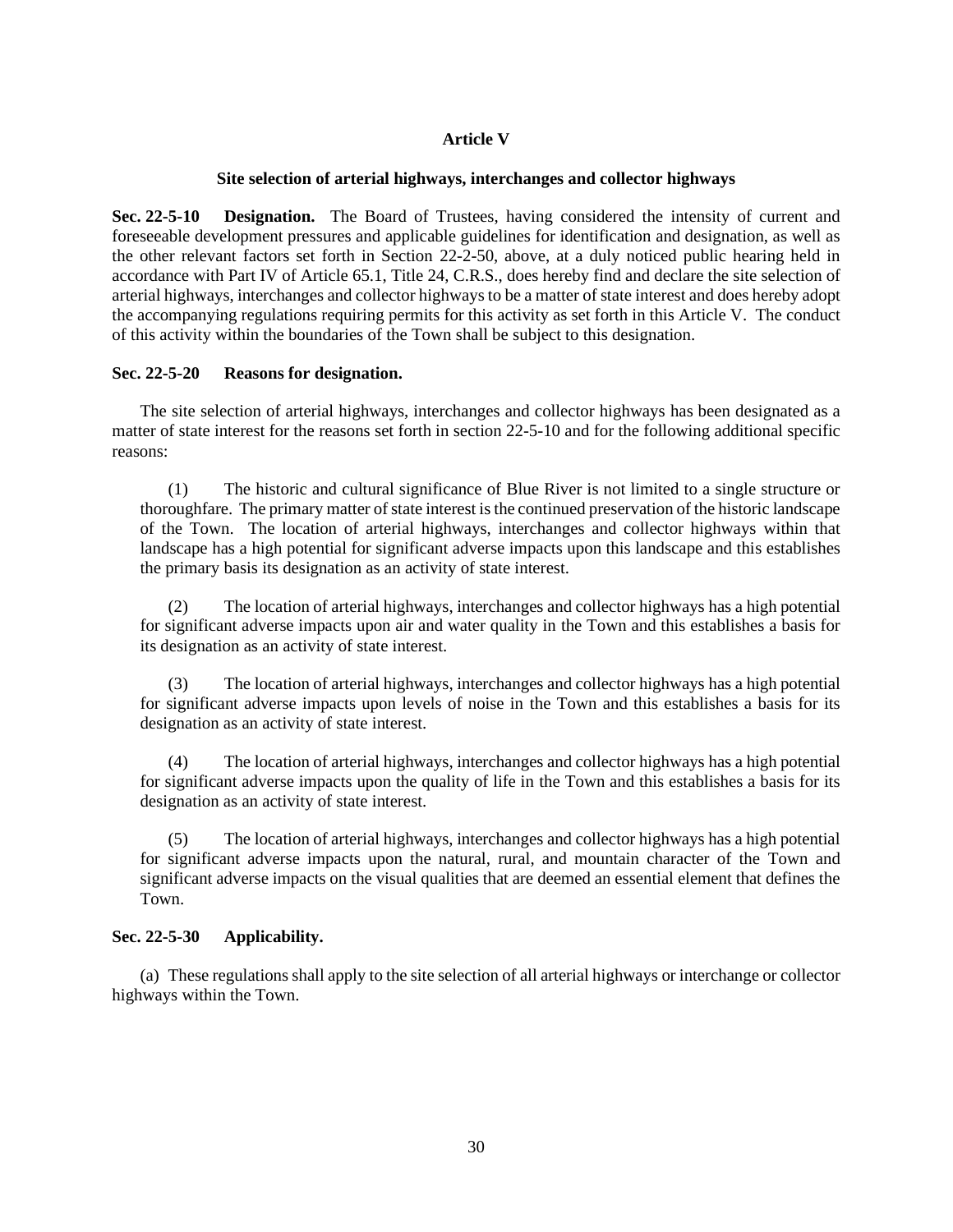(b) Any person seeking to select a site for an arterial highway or interchange or collector highway in the Town shall obtain a permit pursuant to these regulations. The permit shall be effective only for the period of time specified by the permit.

## <span id="page-34-0"></span>**Sec. 22-5-40 Purpose and intent.**

The purpose and intent of the designation and regulations contained in this Article V shall be to:

(1) Enable and facilitate the local administration of site selection of arterial highways, interchanges and collector highways by establishing requirements that must be met before a site may be selected, to the end that any such site selected will conform to the permit approval criteria set forth in Article III and this Article V;

(2) Ensure that site selection of arterial highways, interchanges and collector highways occurs so that community land use, economic development and traffic needs are met, property values are preserved, desirable community patterns are not disrupted, natural, and archaeological values are preserved and such site selection conforms to the Town's comprehensive plan, as well as regional and state master plans;

(3) Ensure that community traffic capacity, flow and safety needs are met;

(4) Provide for the continuation of desirable local and regional community patterns in the face of regional development pressures;

(5) Discourage expansion of demand for government services beyond the reasonable capacity of the community or region to provide such services;

(6) Prevent direct conflicts with local, regional, and state master plans;

(7) Ensure that highway development is compatible with surrounding land uses;

(8) Encourage the coordination of highway planning with the comprehensive plan and avoid highway construction which divides existing communities;

(9) Discourage traffic hazards and congestion;

(10) Ensure that traffic noise, air, light pollution and water pollution remain at acceptable levels;

(11) Protect property values; and

(12) Protect scenic, recreational, natural, historical, and archaeological resources, including the character of the Town and its mountain backdrop.

**Sec. 22-5-50 Definitions**. Defined terms used in this Article V shall have the meanings set forth in section 22-1-80, and as set forth below.

(b) "*Applicant*" means any person, including a local, metropolitan, state or federal entity, proposing to locate an arterial highway, interchange or collector highway within the Town.

(c) *"Arterial highway"* means any limited-access highway which is part of the federal-aid interstate system or any limited-access highway constructed under the supervision of the Colorado Department of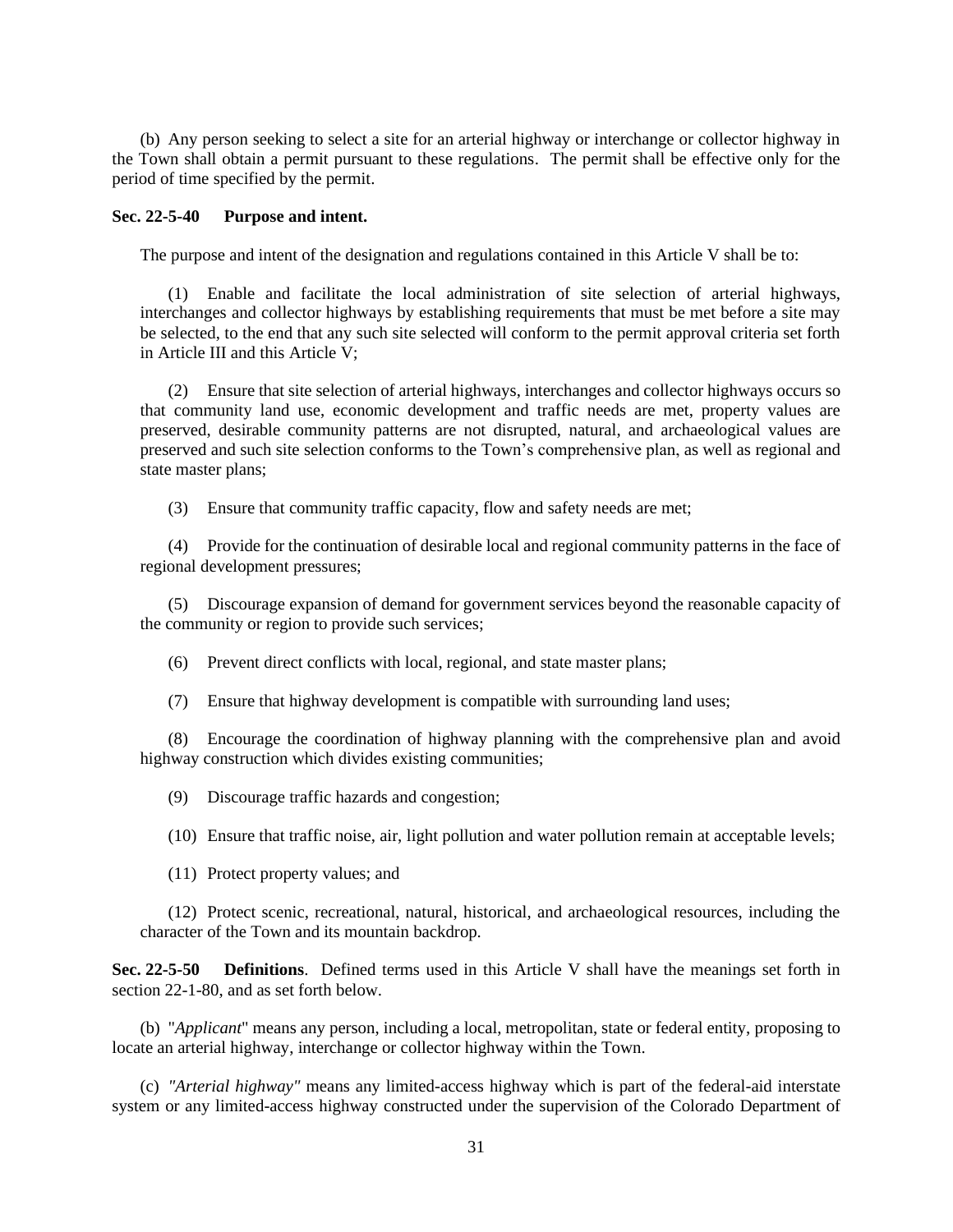Transportation, including any substantial modification or expansion thereof that involves a site selection or corridor location process.

(d) "*Alternative mode of transportation*" means any mode of transportation other than a single occupancy vehicle.

(e) *"Collector highway"* means a major thoroughfare serving as a corridor or link between municipalities, unincorporated population centers or recreation areas, or industrial centers that is constructed under guidelines and standards established by, or under the supervision of, the Colorado Department of Transportation, including any modification or expansion thereof. "Collector highway" does not include a Town street or local service road or a county road designed for local service and constructed under the supervision of a local government.

(f) "*Constructed under guidelines and standards established by*" or "*constructed under the supervision of" the Colorado Department of Transportation*" shall each include, without limitation, any of the below listed forms of participation by the Colorado Department of Transportation:

(1) The Colorado Department of Transportation, or any entity formed directly or indirectly by it or the Colorado Transportation Commission, or formed by contract or agreement with it or the Colorado Transportation Commission (including, without limitation, any enterprise formed under Article IV of Title 43 of the Colorado Revised Statutes or non-profit entity formed by such enterprise):

a. is an applicant; or

b. sells, leases, loans, donates, grants, conveys, assigns, transfers or otherwise provides any real or personal property or interests therein used or to be used in the proposed construction, modification or expansion of the arterial highway or interchange or collector highway including transfer or assignment of any contract to the applicant that may have been awarded for the proposed construction, modification or expansion of the arterial highway or interchange or collector highway; or

c. delegates authority to the applicant or is a signatory to any intergovernmental agreement or other form of contract, agreement, conveyance, delegation or authorization required for the applicant to construct, modify or expand the arterial highway or interchange or collector highway; or

d. performs or funds any planning, design, study, construction, supervision or maintenance functions associated with all or any portion of the construction, modification or expansion of the arterial highway or interchange or collector highway.

(2) A state highway access permit from the Colorado Department of Transportation is necessary for access from the proposed construction, modification or expansion of the arterial highway or interchange or collector highway to a state highway either within or outside the Town limits;

(g) *"Corridor"* means any area, measured both horizontally and vertically, within which highway facilities may be located and which the applicant proposes to recommend to the Federal Highway Administration or Colorado Department of Transportation for approval under the corridor location phase of highway development.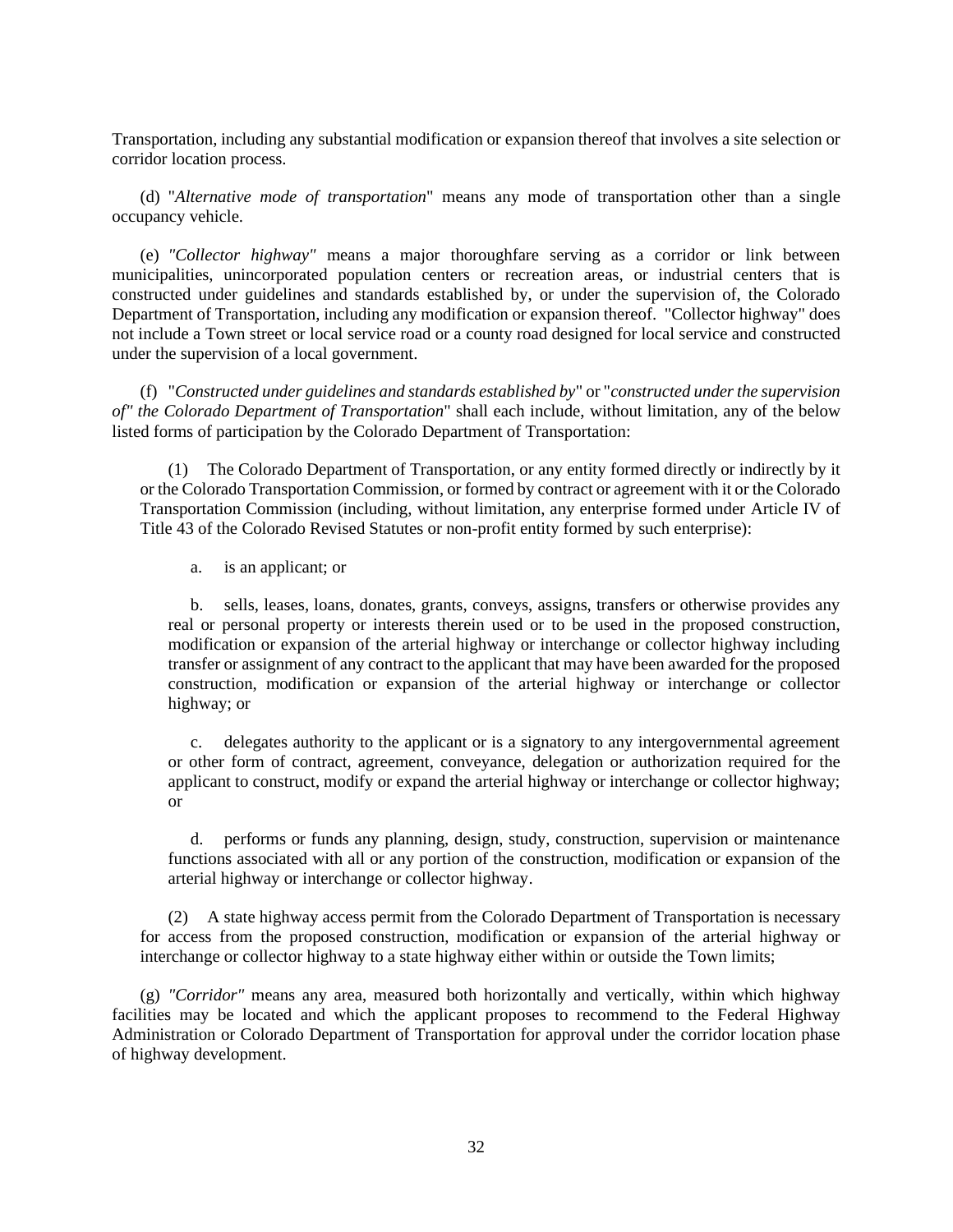(h) "*Impact area*" means that area within the corporate limits of the Town which is served or potentially could be served by the highway facility, or which would be impacted in other ways, direct, indirect or cumulative, by the location of an arterial highway, interchange or collector highway.

(i) "*Interchange*" means the intersection of two or more highways, roads, or streets at least one of which is an arterial highway. At such intersection there must be direct access to and from the arterial highway.

(j) "*Limited-access highway*" means a highway which gives preference to through traffic by providing access connection with selected roads only. A highway may be considered a "limited access highway" even though it has some crossings at grade and private driveway connections.

(k) "*Locate*" as used in this Article V is synonymous with "select a site" for, or "site selection" of an arterial highway or interchange or collector highway.

(l) "*Non-conforming use*" means a use in existence at the time of the adoption of this Chapter which use, were it a new use, would be one for which a permit would be required under this Chapter.

(m) "*Rapid transit*" means the element of a mass transit system involving a mechanical conveyance on an exclusive land or guideway constructed solely for that purpose.

(n) "*Site selection*" means the determination, through a corridor location study, memorandum, letter determination or other document, of a specific corridor or facility location in which:

(1) Construction of an arterial highway or interchange or collector highway is proposed; or

(2) Expansion or modification of an existing arterial highway, interchange or collector highway is proposed that would result in:

a. an increase in highway capacity by at least one lane through widening or alternative lane configurations, or an equivalent increase in capacity produced by access controls, technological or other types of highway improvements; or

b. the elimination of direct, at grade access from a public road or street within the Town to such existing arterial or collector highway; or

c. the addition of parking, stopping, maintenance, or other facilities, including rest areas, scenic viewpoints, and chain-up stations, for highway users adjacent to, near, or accessible from an existing arterial or collector highway.

(3) Expansion or modification of an existing highway is proposed which would result in a change in classification to "collector highway" or "arterial highway" as defined in this Chapter.

**Sec. 22-5-60 Authority.** These regulations and the guidelines and requirements contained in this Article are adopted in furtherance of the authority set forth in Title 24, Article 65.1 of the Colorado Revised Statutes and under the authority cited in Section 22-1-30, above. To the extent that this Article V contains requirements that are more stringent than the requirements of the criteria listed in C.R.S. 24-65.1-204, reference is made to the authority set forth in C.R.S. 24-65.1-402(3).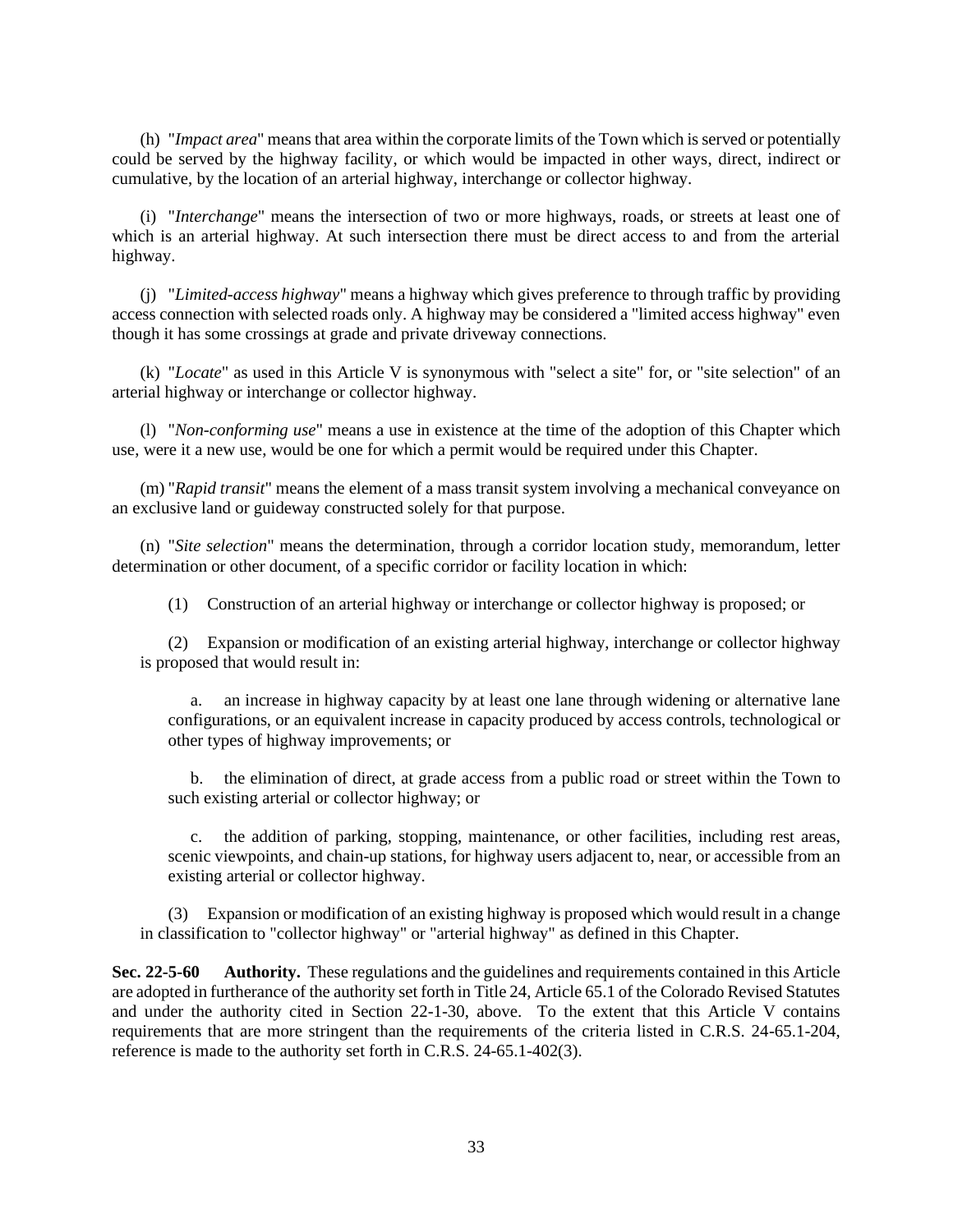#### <span id="page-37-0"></span>**Sec. 22-5-70 Relationship to other regulations.**

(a) Nothing in this Article V shall be construed as exempting an applicant for a permit under this Article V from any other obligations or requirements of the Town or other state or federal laws and regulations. In no event shall the approval of a permit under this Article V be considered a representation by the Town, its staff members or consultants or the Board of Trustees members that the proposed construction, modification or expansion complies generally with such federal, state or local guidelines and regulations, nor shall such approval otherwise give rise to any claim against the Town, its staff members or consultants or Board of Trustees members related to the failure of an applicant to comply therewith.

(b) To the extent that the requirements of these regulations differ from any other applicable requirements, the more restrictive requirements shall apply.

#### **Sec. 22-5-80. Permit procedure.**

(a) The procedures and requirements set forth in Article III of this Chapter and in this Article V shall govern applications for permits to engage in the site selection of arterial highways, interchanges and collector highways. The provisions of this Article V shall control in the event of any conflict or inconsistency between the provisions of Article III and this Article V.

(b) Any person subject to the requirements of this Article V shall contact the Town Manager to schedule a pre-application conference within sixty (60) days after the proposal is complete to the extent of ten percent (10%) of engineering design, and upon the scheduling of such conference shall observe and follow the requirements set forth in section 22-3-40 above.

(c) Any person subject to the requirements of this Article V shall submit its application for a permit under this Article V within sixty (60) days after the proposed project is complete to the extent of sixty percent (60%) of engineering design.

**Sec. 22-5-90. Determination of applicability.** Any person seeking to choose an alignment or a site or location for an expansion or modification of an existing arterial highway, interchange or collector highway, or other major roadway within the Town, may seek a determination from the Town Manager as to whether the proposed undertaking qualifies as a "site selection" under the provisions of this Chapter, by providing to the Town Manager the information applicable to the proposed location set forth in paragraphs (1) through (4) of subsection 22-5-100(b). The Town Manager shall render a written determination on the matter within 30 days after receipt of the above information. An appeal of the Town Manager's determination may be made to the Board of Trustees.

**Sec. 22-5-100. Submission requirements.** In addition to the requirements set forth in section 22-3-50 above, an application for a permit to locate or engage in the site selection of an arterial highway or interchange or collector highway shall include and be accompanied by the following documents and information.

(a) A list of all reasonable alternative corridor locations for the proposed arterial highway or interchange or collector highway; and

(b) For the proposed and each alternative corridor location considered, including the no action alternative, the information specified below: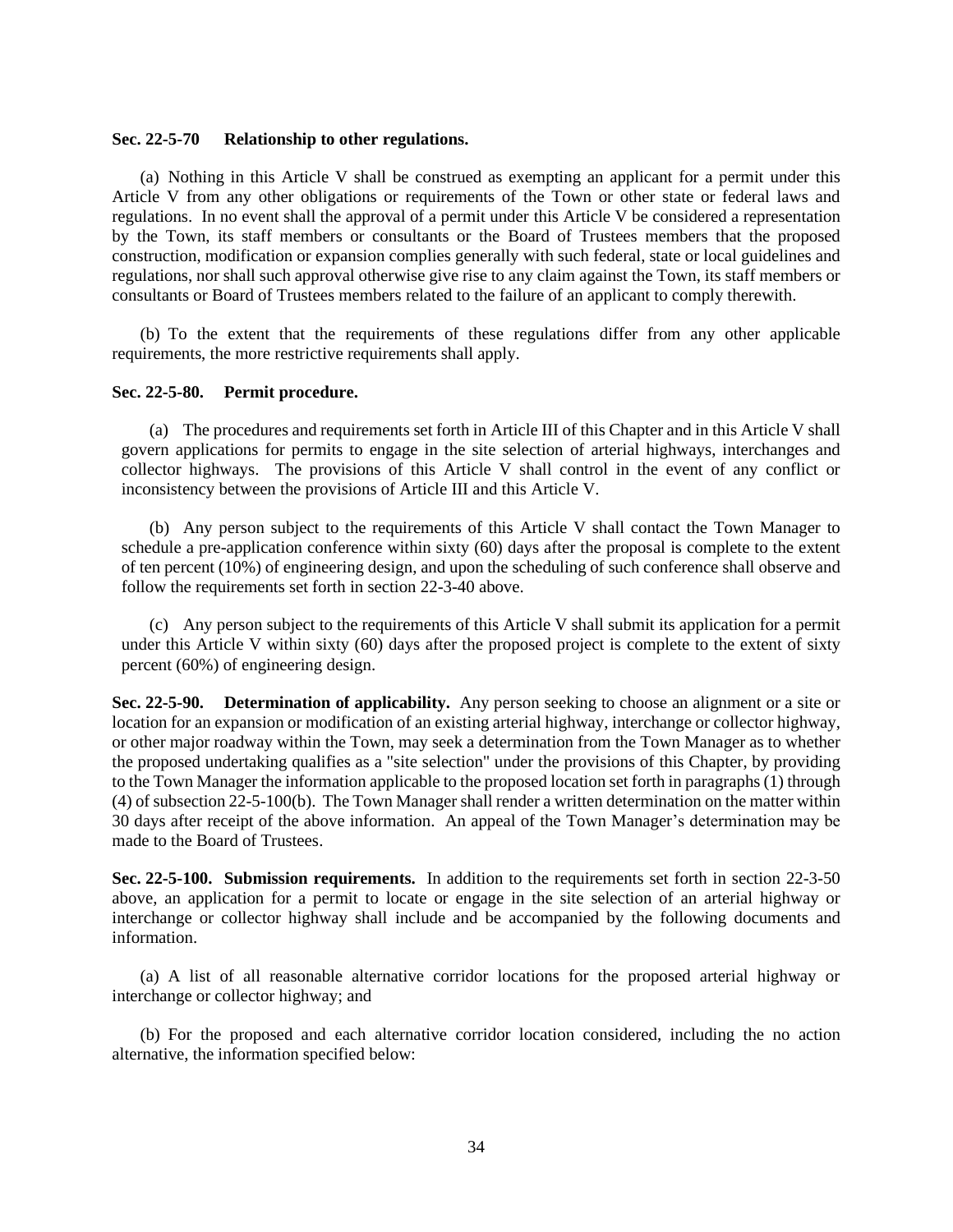(1) A general description of the proposal, with a discussion of the advantages and disadvantages of the alternative;

(2) A discussion of social, economic, and environmental impacts whose significance is uncertain. The level of analysis should be sufficient to adequately identify the impacts and appropriate mitigation measures, and address known and foreseeable public concerns;

- (3) A location map showing the corridor and general area;
- (4) Any corridor location proposal, study, or other documentation which includes:
	- a. type, scale and appearance of the improvement;
	- b. cost estimate, including mitigation costs; and
	- c. approximate timetable for construction and right-of-way acquisition;
- (5) Demographic information in the impact area and within the Town, including:
	- a. estimated current population and density;
	- b. total employment, occupation types, and major employer locations;
	- c. average family income; and
	- d. population projections in five-year increments over the next twenty (20) years;
- (6) The need for the proposed arterial highway or interchange or collector highway;
- (7) Major traffic generators in the impact area and the Town;
- (8) The planned level of service in relationship to projected user demand within the Town;

(9) A map(s) and description of existing land use in the impact area within the Town in relationship to the existing circulation system and the proposed arterial highway or interchange or collector highway;

(10) A map(s) of the impact area within the Town showing planned, proposed, or expected land use at each year of population projection provided pursuant to subparagraph (8)d. above, with and without the proposed arterial highway or interchange or collector highway;

(11) The approximate number of users of the proposed corridor or interchange location in terms of existing Town residents, new Town residents, and non-Town residents;

(12) Plans for promoting the use of alternative modes of transportation;

(13) Anticipated noise levels resulting from the arterial highway or interchange or collector highway including noise levels expressed through 8-hour and 24-hour Equivalent Sound Level metrics, as well as single event noise metrics;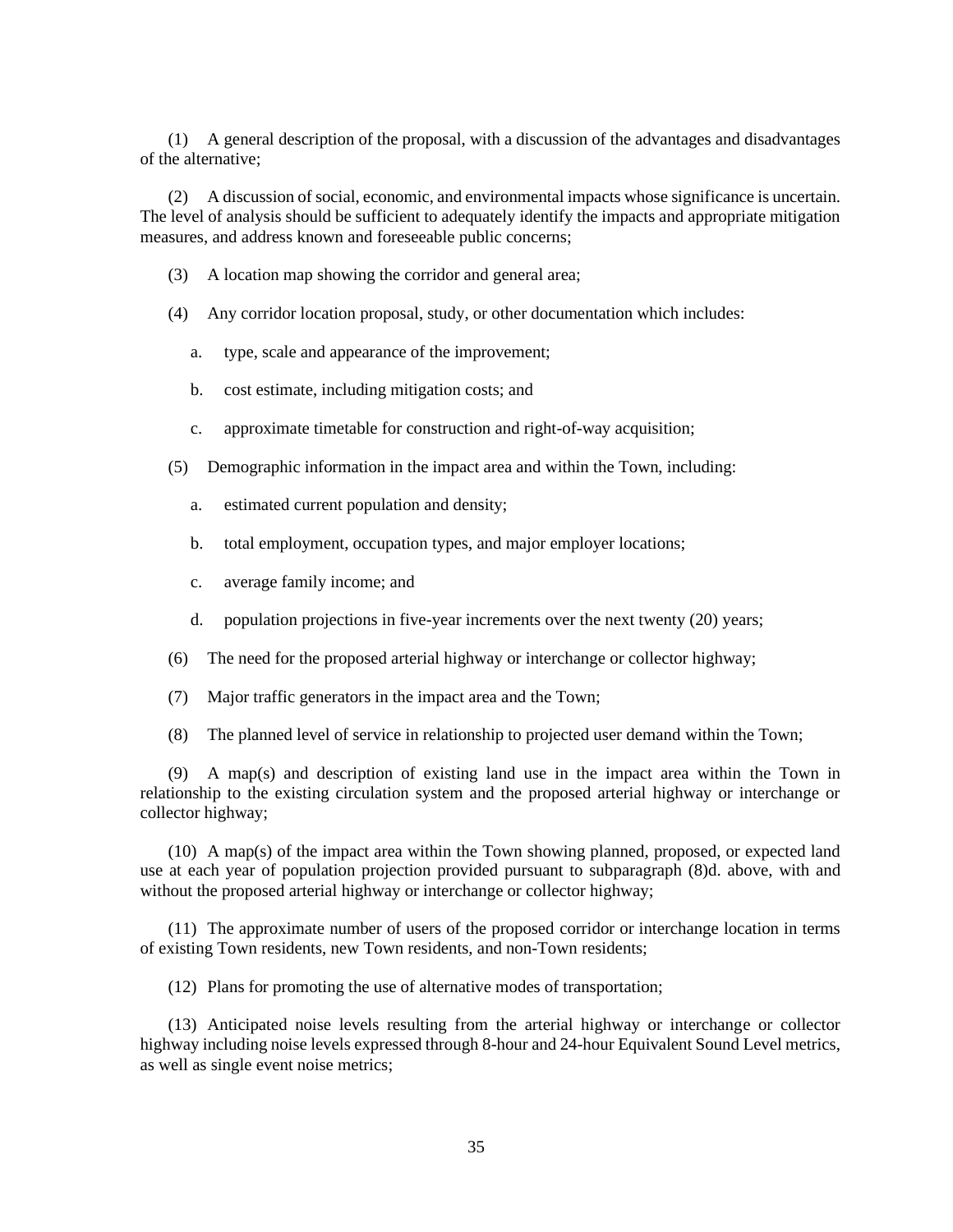(14) A description of noise abatement measures that are proposed for each alternative, including for each alternative the estimated construction costs and costs of operations and maintenance, decibel reduction effectiveness, and height, length and material-type for barriers;

(15) A description of resulting net shade and shadow impacts, after mitigation measures;

(16) The local air quality impacts of the proposed arterial highway or interchange or collector highway including attainment of federal and state ambient air quality standards and risks to human health and the environment posed by air pollutants including, but not limited to, nitrogen oxides (NOx), ozone, PM-10, benzene, 1, 3-butadiene, and other fuel combustion by-products;

(17) The impacts of the proposed arterial highway or interchange or collector highway on accessibility to and from existing public facilities, commercial and industrial facilities, and residential areas within the Town;

(18) Any health and safety hazards, including exposure to hazardous materials, which may result from locating the proposed arterial highway or interchange or collector highway;

(19) How the proposed arterial highway or interchange or collector highway and its impacts will conform to the Town comprehensive plan goals, objectives and policies;

(20) How the proposed arterial highway or interchange or collector highway and its impacts will conform to any applicable state plans, goals, objectives, and policies;

(21) The development potential that would result in the impact area and within the Town with and without the completion of the proposed arterial highway or interchange or collector highway, measured in terms of: land values, land availability, land use controls, vacancy rates, tax revenues, public expenditures, and indices of accessibility to school/education, utility service, other public and quasipublic services, local and regional amenities and employment opportunities and the demographic indices identified in subsection (8) above;

(22) The increased demand that the potential development described in paragraph 24 above will place on the following public services within the Town: other roadways, mass transit, trail, bike paths and other transportation, housing, employment, schools, commercial services, health services, police and fire protection, solid waste disposal, water supply systems, wastewater collection and disposal systems, storm water collection and release systems, power, communications, parks, open-space and recreation, other public and quasi-public utilities, and other planned public services;

(23) The costs and benefits to the Town resulting from the land use commitment necessitated or facilitated by the proposed the arterial highway or interchange or collector highway compared to alternative projected land uses in terms of land suitability, transportation, community services, utilities, and revenues;

(24) Alternatives which may be utilized by the Town in planning for and controlling adjacent land use;

(25) Local impacts of the proposed arterial highway or interchange or collector highway on water quality and water resources, including effects on floodplains and wetland values and functions;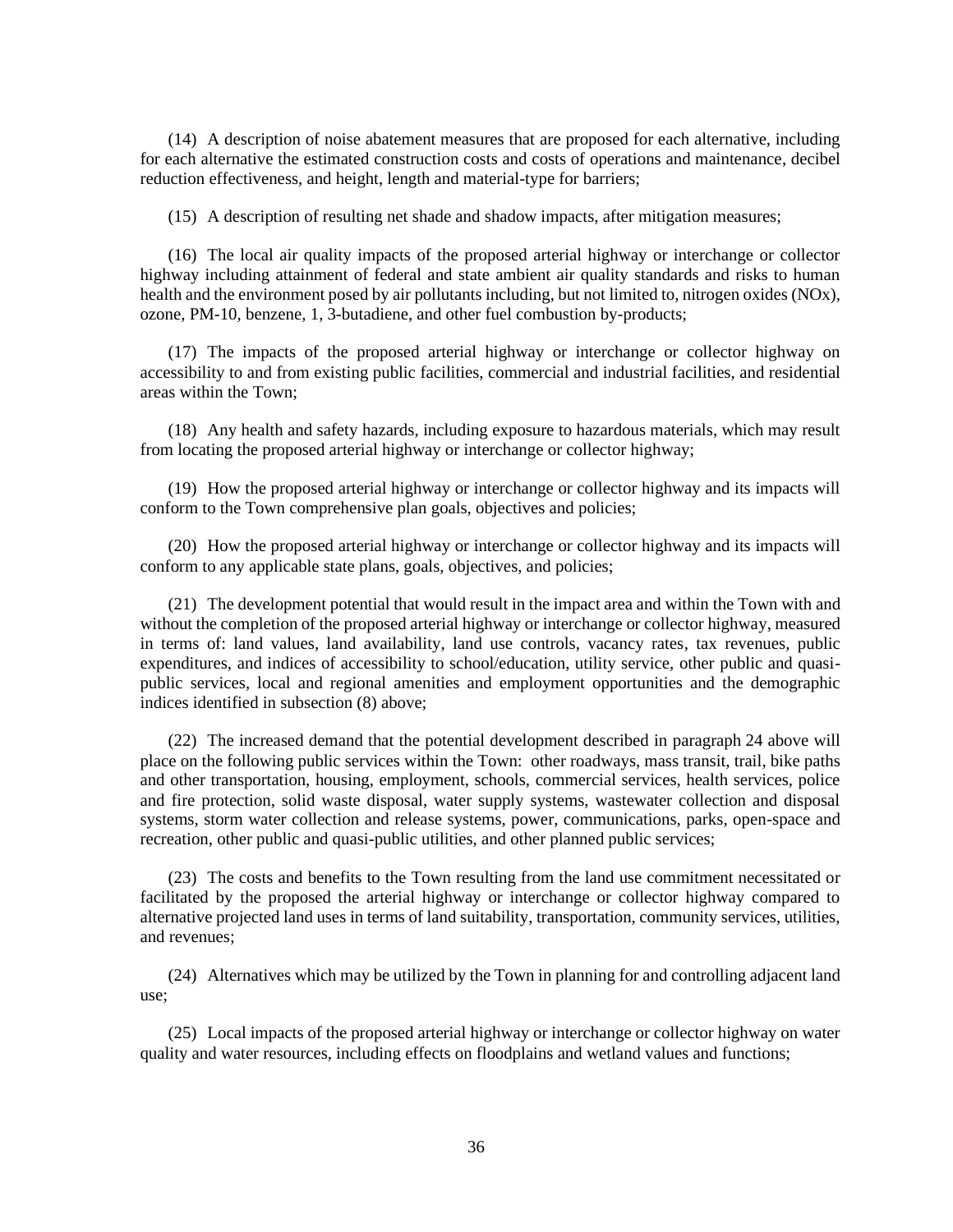(26) The impact of the proposed arterial highway or interchange or collector highway on historic properties and districts or other historic resources in the Town;

(27) The impact, including but not limited to the impact on property values and other economic indicators, of the proposed arterial highway or interchange or collector highway on sensitive, key commercial tourist or visitor areas or districts within the Town and the region;

(28) Impacts of the proposed arterial highway or interchange or collector highway on wildlife and fisheries, sensitive, endangered or threatened species and scenic, parks, recreational, archeological, paleontological, or other natural resources, including, but not limited to, the mountain backdrop;

(29) Impacts of the proposed arterial highway or interchange or collector highway on the character of adjacent or nearby neighborhoods or development, as well as the impacts of increased division or separation of neighborhoods caused by the proposed arterial highway or interchange or collector highway;

(30) All feasible alternatives for mitigating adverse effects of the proposed arterial highway or interchange or collector highway described above including, but not limited to, effects on the level of public services, access to public services, division of existing communities, water quality, air quality, noise levels, and scenic, historical, recreational, archeological or natural resources. Mitigation alternatives to be considered include, but are not limited to:

a. alternative locations, configurations, and access for the highway or interchange, including, but not limited to, grade separated interchanges and complete or partial construction below grade with cover and landscaping suitable for recreational use or for construction of Town streets, bike paths or pedestrian walkways;

- b. alternative pavement types;
- c. alternative highway maintenance and snow removal methods;
- d. sound walls and other sound mitigating structures, such as transparent noise barriers;
- e. berms;
- f. landscaping;
- g. speed limits;
- h. speed control devices;
- i. limits on the use of compression brakes; and
- j. wildlife crossings and pedestrian bridges.

## <span id="page-40-0"></span>**Sec. 22-5-110. Waiver of submission requirements.**

(a) The Town Manager may waive any part but not all of the submission requirements imposed by Article III or section 22-5-100 upon written petition of the applicant. In considering the requested waiver, the Town Manager shall consider: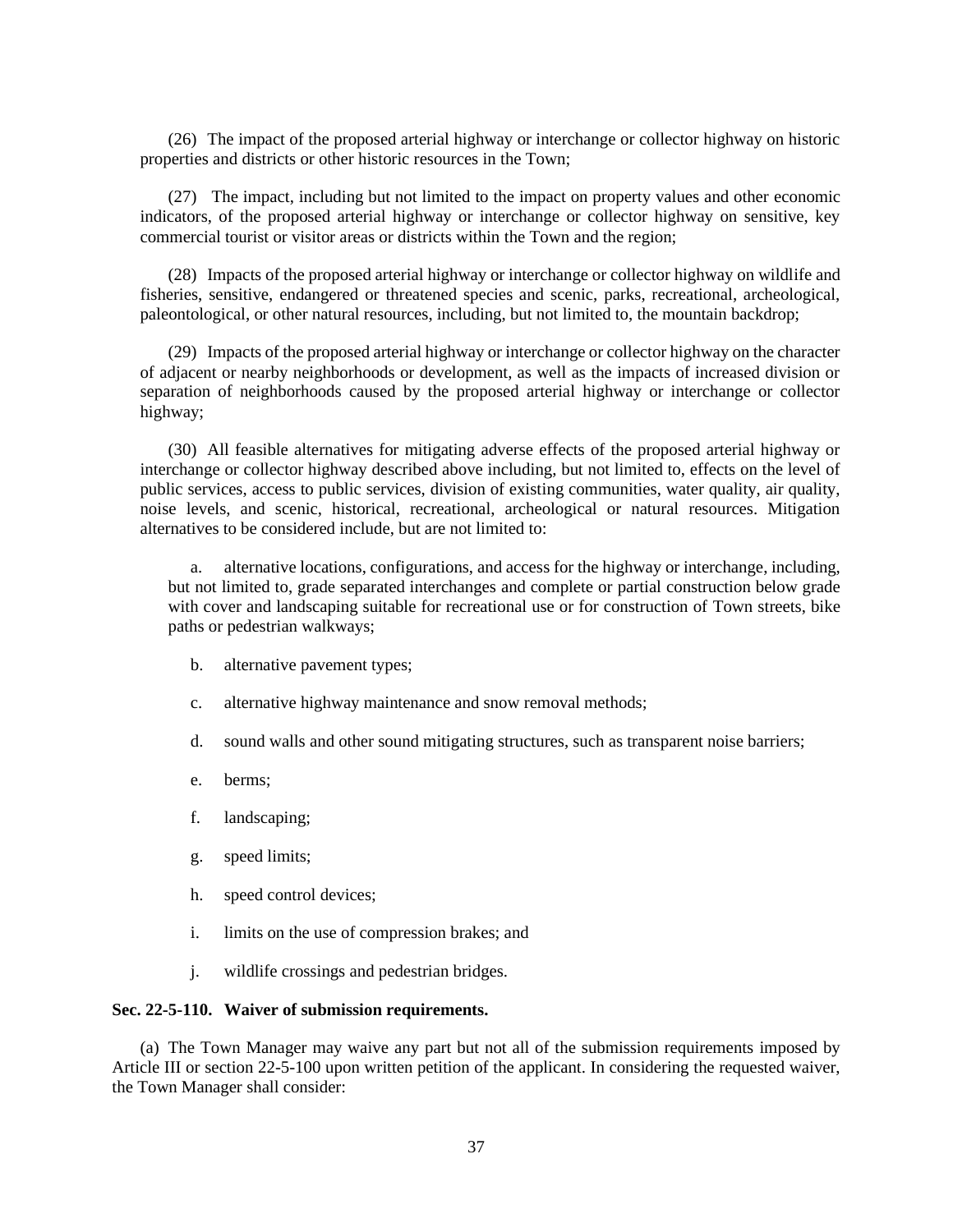(1) The scope of the site selection proposal.

(2) Whether providing the information requested to be waived would be unduly burdensome to the applicant.

(3) Whether, without the information requested to be waived, the application contains sufficient information to allow the Board of Trustees to reach a decision on all criteria necessary to issue a permit.

(b) Submission requirements set out in subsections (b) and (c) of section 22-5-100 may be satisfied in whole or in part by submission of an environmental assessment or a draft or final environmental impact statement if (i) such assessment or statement is required for compliance with the National Environmental Policy Act or Federal Highway Administration regulations; (ii) the Town Manager determines that such assessment or statement provides substantially the same information required under subsections (b) and (c) of section 22-5-100; and (iii) such assessment or statement uses appropriate data and methodologies to allow adequate review of the permit application under these regulations.

(c) Any waiver granted by the Town Manager shall not preclude the Board of Trustees from requiring the submission of any additional information or materials related to the site selection proposal.

## <span id="page-41-0"></span>**Sec. 22-5-120. Town Manager review.**

(a) Upon receipt of an application for a permit, the Town Manager shall prepare a written report addressing at a minimum the following:

(1) Identification of adverse effects and advantages of each of the alternative locations identified in the application.

(2) Evaluation of the character and degree of such adverse effects.

(3) Recommendation of measures that might mitigate those adverse effects.

(b) The Town Manager's report shall also be included among the materials presented to Board of Trustees at the permit hearing.

**Sec. 22-5-130. Approval criteria.** The Board of Trustees shall approve an application for a permit to locate an arterial highway or interchange or collector highway in the Town only if the proposed **location**  complies with this Article V, other relevant federal, state, and local guidelines and regulations, and meets all the following requirements and criteria:

(a) All of the provisions of the permit application procedure have been complied with;

(b) The proposed arterial highway or interchange or collector highway will be located so that community traffic needs are met;

(c) The proposed arterial highway or interchange or collector highway will be located only in a corridor for which a clear and reasonable local and regional need for such highway facilities has been demonstrated;

(d) Reasonable alternative modes of transportation will be incorporated into the highway proposal;

(e) Desirable local and regional community land use patterns will not be disrupted by the location of the proposed arterial highway or interchange or collector highway;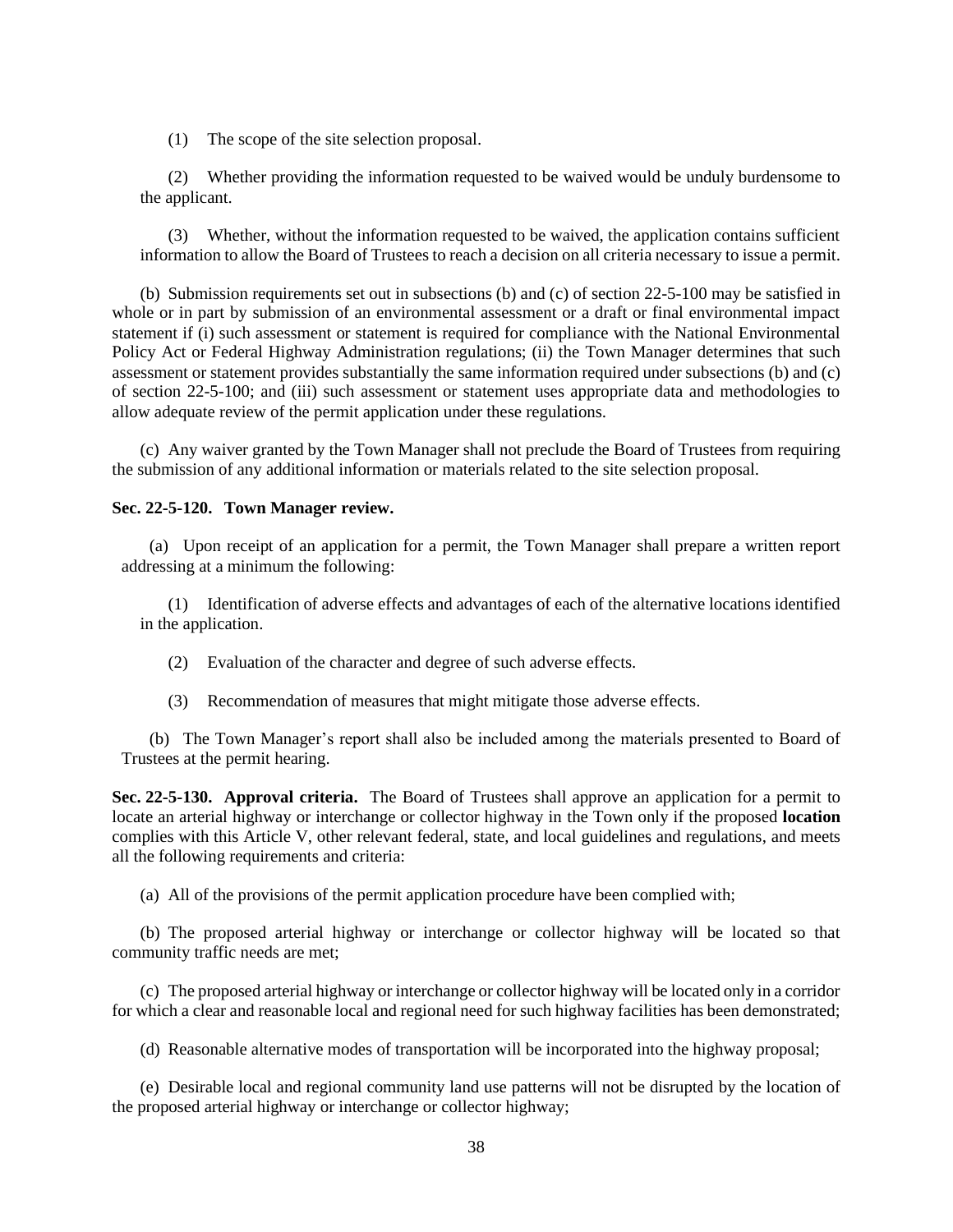(f) The location of the proposed arterial highway or interchange or collector highway will not impede the delivery of essential community services and goods;

(g) The location and access limitations for the arterial highway or interchange or collector highway will not isolate community neighborhoods from, and, where practicable, will enhance access from community neighborhoods to, public facilities including the downtown area, schools, hospitals, mass transit, pedestrian walkways, and bikeways, recreational areas and open spaces;

(h) The location and access limitations for the arterial highway or interchange or collector highway will not restrict access via other roadways, mass transit facilities, pedestrian walkways, and bikeways to the downtown area local commercial services, business, and employment centers, and public facilities including schools, hospitals, recreational areas and open spaces;

(i) The location and access limitations for the arterial highway or interchange or collector highway will not create safety hazards to motorists, pedestrians, or bicyclists by causing or contributing to overuse, improper use, or congestion, or cause unnecessary diversion of regional traffic onto other Town roadways or inappropriate or inadequate connections to pedestrian and bicycle routes;

(j) The location of the arterial highway or interchange or collector highways will not directly conflict with applicable local, regional, and state master plans, including, but not limited to transportation plans;

(k) The proposed arterial highway or interchange or collector highway will be located and implemented in accordance with the comprehensive plan;

(l) The location of the proposed arterial highway or interchange or collector highway will not contribute to the expansion of demand for public services beyond the reasonable capacity of the Town or the region to provide such services;

(m) The location of the proposed arterial highway or interchange or collector highway will not contribute to the expansion of regional or local demand for public utilities beyond the reasonable capacity of the utility companies or authorities to provide such services;

(n) The proposed arterial highway or interchange or collector highway will be located so as to complement the compact and efficient extension of planned public services, utilities, and development in general, both regionally and within the Town;

(o) The site selection for the arterial highway or interchange or collector highway will adhere to the plan, process, procedure, and requirements of the State of Colorado and the Federal Highway Administration and such construction, expansion, or modification will be included in any then-current regional transportation plan;

(p) The benefits to the Town of the proposed arterial highway or interchange or collector highway, including expected development in the regional and local impact areas, will outweigh the social, fiscal, and environmental impact and the loss of any scenic, historical, archeological, or natural resources or agricultural lands rendered unavailable as a result of the location of the proposed construction, expansion, or modification of the arterial highway or interchange or collector highway;

(q) The proposed location of the arterial highway or interchange or collector highway will not increase water pollution levels in violation of applicable federal, state, and local water quality control standards and will result in no net loss of wetland values and functions: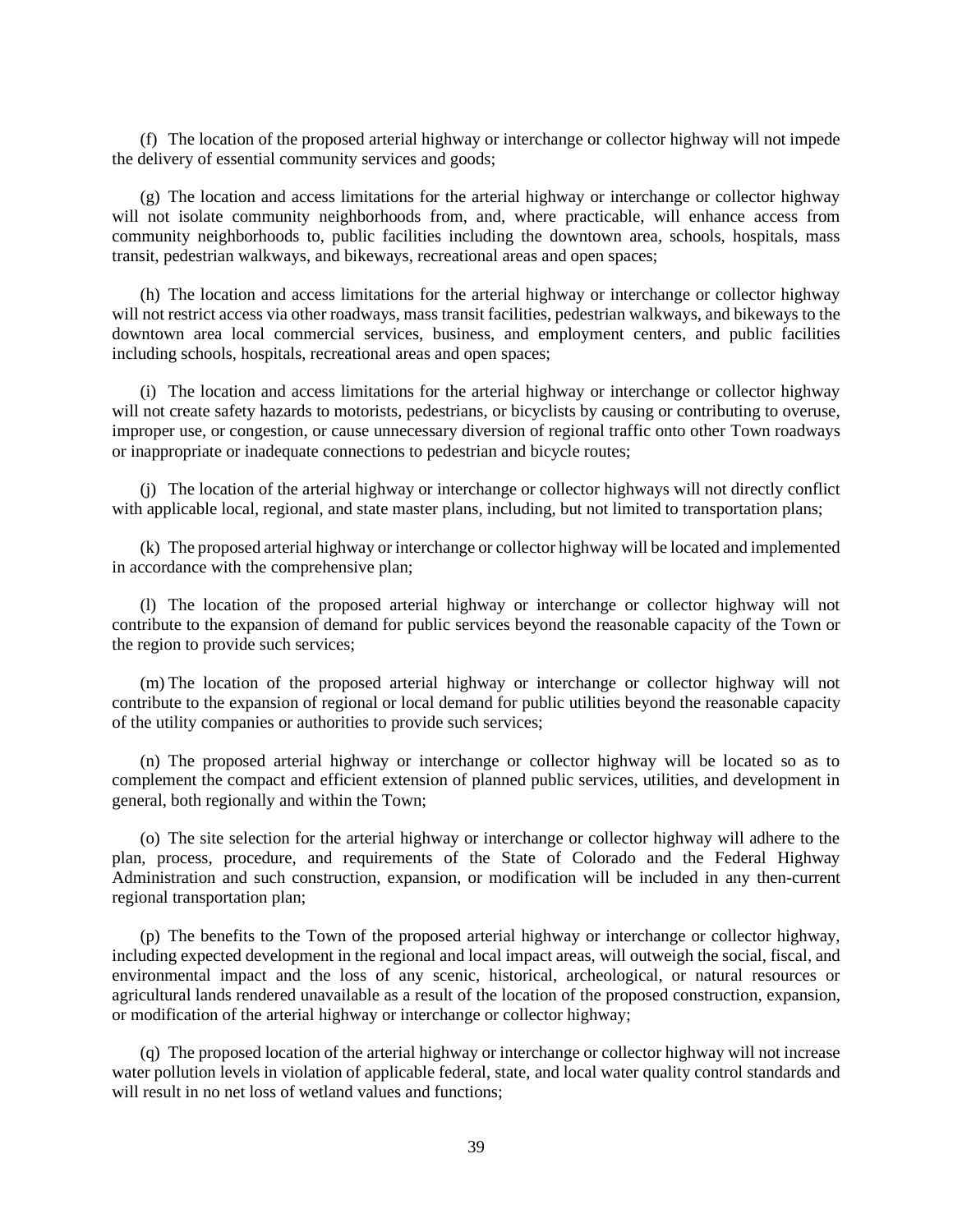(r) The maximum anticipated use over the next twenty (20) years of the arterial highway or interchange or collector highway will not increase air pollution levels beyond applicable federal or state ambient air standards or to levels that pose unacceptable risks to human health and the environment, and will conform to the vehicle emissions budget of the State Implementation Plan for Colorado;

(s) Noise levels caused by the arterial highway or interchange or collector highway will not exceed 55 decibels as measured by a 24-hour Equivalent Sound Level metric at the property line of any residence, school, church, or other noise-sensitive location nearest to the proposed arterial highway or interchange or collector highway, unless the Board of Trustees determines that meeting such sound level is infeasible, that all feasible avoidance or mitigation measures will be incorporated, and the public benefit of any new or modified arterial highway or interchange or collector highway necessitates the proposed construction, expansion or modification of the arterial highway or interchange or collector highway.

(t) The proposed location of the arterial highway or interchange or collector highway will not result in the destruction, impairment, or significant alteration of historic properties or districts within the Town and will not impair the function or historic integrity of an historical resource of statewide importance;

(u) The proposed location of the arterial highway or interchange or collector highway will not result in the destruction, impairment, or significant alteration of sensitive, key commercial, tourist or visitor areas or districts within the Town;

(v) The proposed location of the arterial highway or interchange or collector highway will not contribute to a negative economic impact to commercial, tourist or visitor areas or districts within the Town;

(w) The proposed location of the arterial highway or interchange or collector highway will not significantly or unnecessarily detract from the mountain backdrop or other significant scenic resources within the Town or the region;

(x) The proposed arterial highway or interchange or collector highway will be designed to avoid or minimize visual impacts, including views of the highway or interchange from residential areas and designated historic districts in the Town, and to blend into the surroundings, yet will allow the Town to be seen from the highway. Interchanges will be attractively landscaped and will identify major gateways to the Town consistent with the comprehensive plan; and

(y) If the proposed arterial highway or interchange or collector highway includes the imposition of tolls, any existing state roads which have historically provided free access within the Town limits will continue to provide free and non-tolled access; and

(z) The proposed arterial highway or interchange or collector highway will not result in a design speed greater than fifty-five (55) miles per hour, unless the Board of Trustees finds that achieving such design speed is infeasible and all feasible mitigation of the adverse effects of higher speeds (including, without limitation, noise levels, air quality and safety) will be incorporated, and the public benefit of any new or modified arterial highway or interchange or collector highway necessitates the proposed construction, expansion or modification of the arterial highway or interchange or collector highway.

**Sec. 22-5-140. Denial of permit application.** The Board of Trustees shall deny the permit if the proposed location of arterial highway or interchange or collector highway does not meet all of the criteria set out in section 22-5-130 above.